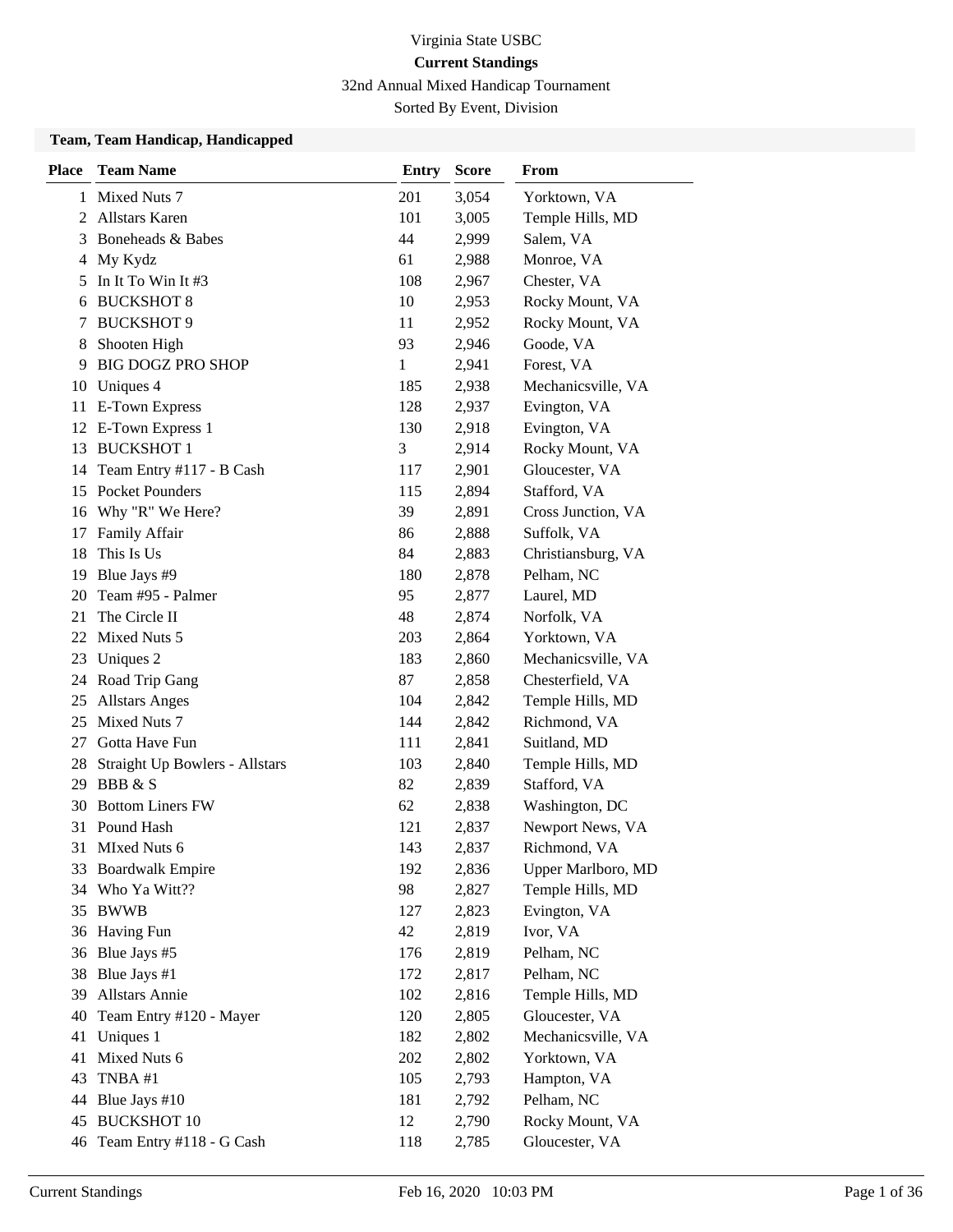32nd Annual Mixed Handicap Tournament

Sorted By Event, Division

#### **Team, Team Handicap, Handicapped**

| <b>Place</b> | <b>Team Name</b>        | <b>Entry</b>   | <b>Score</b> | From               |
|--------------|-------------------------|----------------|--------------|--------------------|
| 47           | Keeping It Real         | 34             | 2,784        | Yorktown, VA       |
|              | 48 Blue Jays #6         | 177            | 2,775        | Pelham, NC         |
| 49           | <b>BUCKSHOT 6</b>       | 8              | 2,774        | Rocky Mount, VA    |
| 50           | Jokers Wild #1          | 25             | 2,772        | Mechanicsville, VA |
| 51           | In It To Win It $#1$    | 106            | 2,771        | Chester, VA        |
| 52           | <b>MIxed Nuts 5</b>     | 142            | 2,768        | Richmond, VA       |
| 53           | E-Town Express 2        | 129            | 2,763        | Evington, VA       |
|              | 54 Jokers Wild #2       | 26             | 2,762        | Mechanicsville, VA |
|              | 54 Spare Time           | 96             | 2,762        | Boydton, VA        |
|              | 56 Double Up            | 155            | 2,756        | Fredericksburg, VA |
| 57           | <b>BUCKSHOT 4</b>       | 6              | 2,755        | Rocky Mount, VA    |
| 58           | <b>Bottom Liners FD</b> | 56             | 2,753        | Washington, DC     |
| 59           | Mixed Nuts 2            | 206            | 2,749        | Yorktown, VA       |
| 60           | <b>BUCKSHOT 3</b>       | $\mathfrak s$  | 2,748        | Rocky Mount, VA    |
| 61           | Jokers Wild #3          | 27             | 2,747        | Mechanicsville, VA |
| 61           | <b>Flying Eagles</b>    | 171            | 2,747        | Ruther Glen, VA    |
| 63           | No Talent               | 52             | 2,744        | Lusby, MD          |
| 64           | <b>WOODJA FOCUS</b>     | 119            | 2,740        | Gloucester, VA     |
| 64           | Uniques 3               | 184            | 2,740        | Mechanicsville, VA |
|              | 64 Mixed Nuts 3         | 205            | 2,740        | Yorktown, VA       |
| 67           | Mixed Nuts 1            | 138            | 2,739        | Richmond, VA       |
| 68           | Entry #83 - Roark       | 83             | 2,735        | Princeton, WV      |
| 69           | Blue Jays #4            | 175            | 2,733        | Pelham, NC         |
| 70           | Les Miserabowls         | 110            | 2,729        | Waldorf, MD        |
| 71           | Jokers Wild #5          | 29             | 2,715        | Mechanicsville, VA |
| 72           | <b>BUCKSHOT 5</b>       | $\tau$         | 2,705        | Rocky Mount, VA    |
| 72           | <b>Bottom Liners BB</b> | 58             | 2,705        | Washington, DC     |
| 72           | Blue Jays #8            | 179            | 2,705        | Pelham, NC         |
| 75           | Annie's Gang            | 33             | 2,704        | Norfolk, VA        |
| 75           | Mixed Nuts 1            | 207            | 2,704        | Yorktown, VA       |
| 77           | Jokers Wild #4          | 28             | 2,703        | Mechanicsville, VA |
| 77           | Team Entry #122 - Hall  | 122            | 2,703        | Richmond, VA       |
| 79           | The Circle              | 47             | 2,702        | Norfolk, VA        |
| 80           | Fun Bunch of Maryland   | 46             | 2,700        | Upper Marlboro, MD |
| 81           | Blue Jays #2            | 173            | 2,696        | Pelham, NC         |
|              | 82 BUCKSHOT 2           | $\overline{4}$ | 2,695        | Rocky Mount, VA    |
| 83           | Mixed Nuts 4            | 141            | 2,693        | Richmond, VA       |
| 84           | The Circle III          | 49             | 2,682        | Norfolk, VA        |
| 85           | <b>BUCKSHOT 7</b>       | 9              | 2,677        | Rocky Mount, VA    |
| 86           | We Are "The Family"     | 123            | 2,674        | Covington, VA      |
| 87           | Mixed Nuts 4            | 204            | 2,666        | Yorktown, VA       |
| 88           | Allstars Ron            | 100            | 2,664        | Temple Hills, MD   |
| 89           | Uniques 5               | 186            | 2,660        | Mechanicsville, VA |
| 90           | Mixed Nuts 9            | 199            | 2,658        | Yorktown, VA       |
| 91           | The RJ's                | 40             | 2,652        | Fredericksburg, VA |
| 92           | What Ifs                | 60             | 2,651        | Crimora, VA        |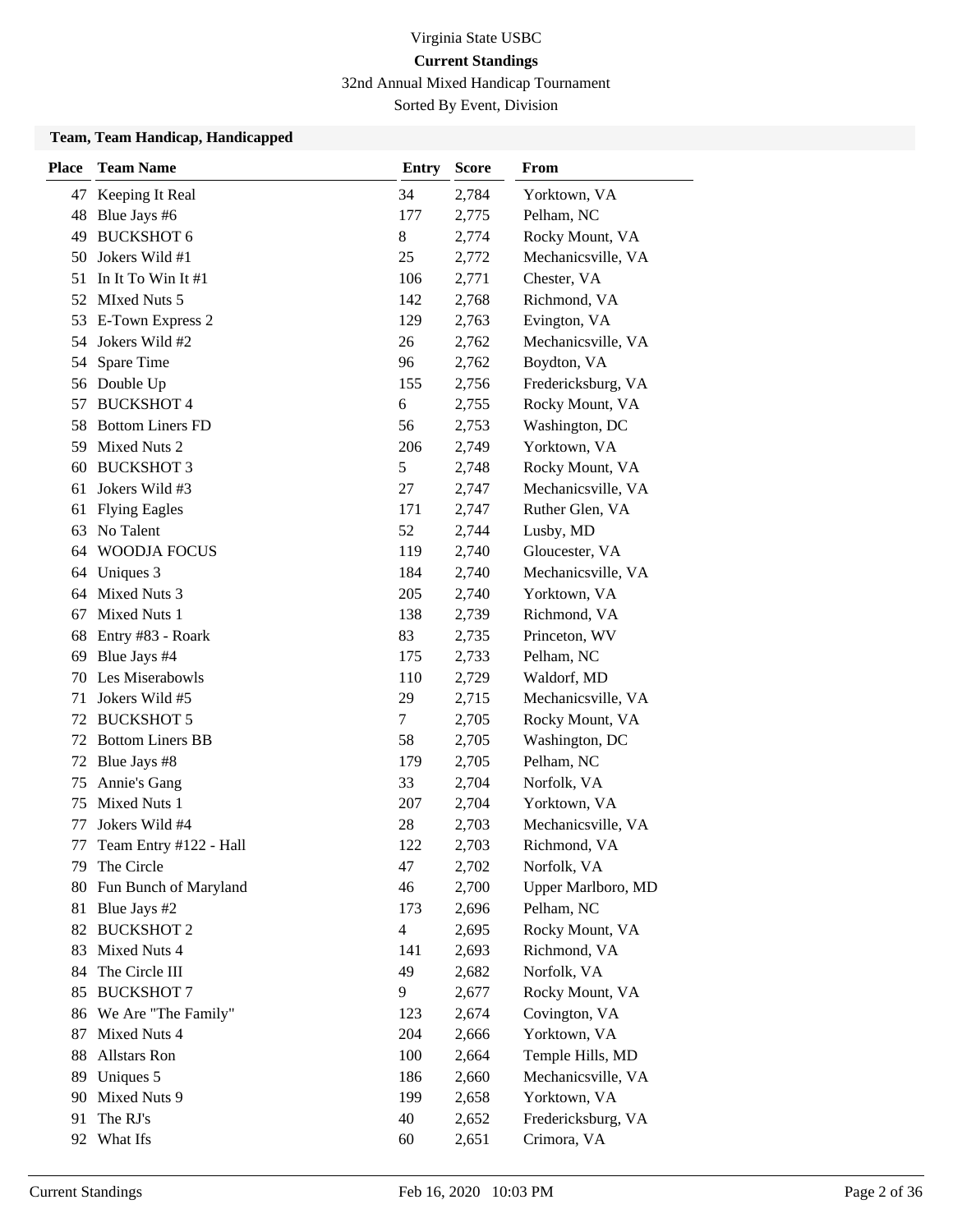32nd Annual Mixed Handicap Tournament

Sorted By Event, Division

#### **Team, Team Handicap, Handicapped**

| <b>Place</b> | <b>Team Name</b>             | <b>Entry</b> | <b>Score</b> | From                    |
|--------------|------------------------------|--------------|--------------|-------------------------|
|              | 93 Team Entry #116 - Minnick | 116          | 2,646        | Yorktown, VA            |
|              | 93 Blue Jays #7              | 178          | 2,646        | Pelham, NC              |
| 95           | In It To Win It #2           | 107          | 2,643        | Chester, VA             |
| 96           | MIxed Up II                  | 51           | 2,642        | Mechanicsville, VA      |
| 97           | Mixed Up I                   | 50           | 2,637        | Henrico, VA             |
| 98           | <b>Allstars Luis</b>         | 99           | 2,636        | Temple Hills, MD        |
| 99           | Mixed Nuts 8                 | 200          | 2,634        | Yorktown, VA            |
| 100          | The Misfits                  | 126          | 2,632        | Chester, VA             |
| 101          | <b>Bottom Liners MM</b>      | 55           | 2,627        | Washington, DC          |
| 102          | Rice Brown & Brown           | 88           | 2,626        | Crystal Hill, VA        |
| 103          | This Is How We Do It         | 35           | 2,624        | Newport News, VA        |
| 104          | Special Ops                  | 54           | 2,618        | Gwynn Oak, MD           |
| 105          | Mixed Nuts 10                | 198          | 2,615        | Yorktown, VA            |
| 106          | Allstars Angela              | 97           | 2,610        | Temple Hills, MD        |
|              | 107 X's 4 The Win            | 170          | 2,609        | Sandston, VA            |
|              | 108 Lethal Assault           | 53           | 2,608        | Gwynn Oak, MD           |
| 109          | Blue Jays #3                 | 174          | 2,603        | Pelham, NC              |
| 110          | Tony's Gang                  | 32           | 2,599        | Virginia Beach, VA      |
| 110          | Havin Fun                    | 81           | 2,599        | Smithfield, VA          |
| 110          | <b>HEAT</b>                  | 114          | 2,599        | Stafford, VA            |
| 113          | The Messengers               | 166          | 2,592        | Carrollton, VA          |
|              | 114 Jokers Wild #6           | 30           | 2,590        | Mechanicsville, VA      |
|              | 115 Bottom Liners LR         | 59           | 2,587        | Washington, DC          |
|              | 116 Strike Train             | 43           | 2,583        | St. Stephens Church, VA |
| 117          | MIxed Nuts 3                 | 140          | 2,570        | Richmond, VA            |
| 118          | "U" Gotta Try                | 91           | 2,562        | Yorktown, VA            |
| 119          | <b>Bottom Liners EM</b>      | 57           | 2,556        | Washington, DC          |
| 120          | Strike It Rich               | 131          | 2,521        | S. Chesterfield, VA     |
| 121          | McCorveys Bowling World      | 94           | 2,491        | Newport News, VA        |
|              | 122 MIxed Nuts 2             | 139          | 2,483        | Richmond, VA            |

## **Team, Team Scratch, Scratch**

| <b>Team Name</b>        | Entry                                     | <b>Score</b> | From                |
|-------------------------|-------------------------------------------|--------------|---------------------|
| Pound Hash              | 121                                       | 2,645        | Newport News, VA    |
| Shooten High            | 93                                        | 2,607        | Goode, VA           |
| This Is Us              | 84                                        | 2,541        | Christiansburg, VA  |
| <b>Bottom Liners FW</b> | 62                                        | 2,517        | Washington, DC      |
| <b>Boardwalk Empire</b> | 192                                       | 2,491        | Upper Marlboro, MD  |
| Mixed Nuts 10           | 198                                       | 2,483        | Yorktown, VA        |
| Mixed Nuts 9            | 199                                       | 2,436        | Yorktown, VA        |
| Mixed Nuts 8            | <b>200</b>                                | 2,433        | Yorktown, VA        |
| Strike It Rich          | 131                                       | 2,428        | S. Chesterfield, VA |
| No Talent               | 52                                        | 2,417        | Lusby, MD           |
| <b>Bottom Liners EM</b> | 57                                        | 2,412        | Washington, DC      |
|                         | 54                                        | 2,408        | Gwynn Oak, MD       |
| Lethal Assault          | 53                                        | 2,407        | Gwynn Oak, MD       |
|                         | 94                                        | 2,407        | Newport News, VA    |
|                         | 12 Special Ops<br>McCorveys Bowling World |              |                     |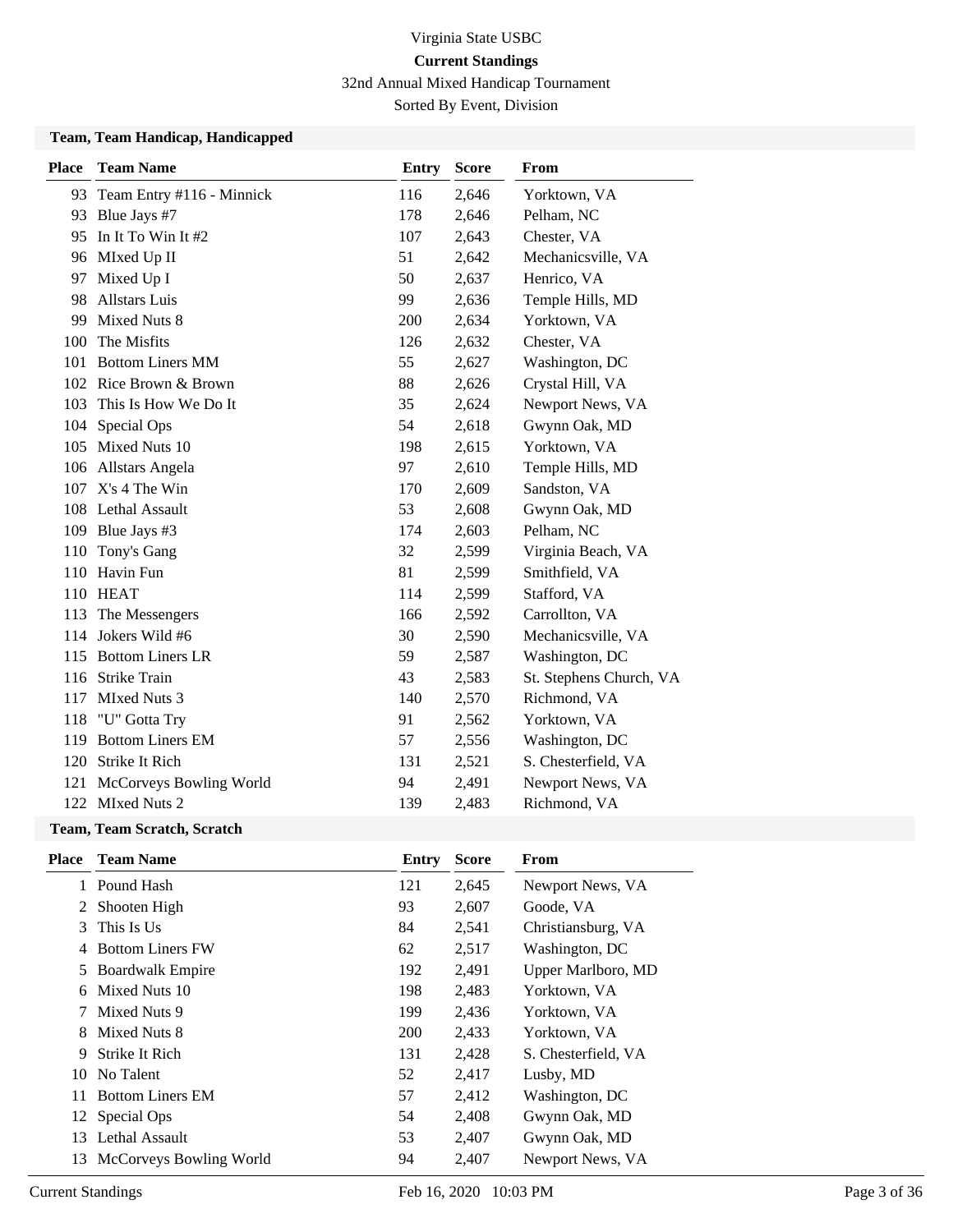32nd Annual Mixed Handicap Tournament

Sorted By Event, Division

## **Team, Team Scratch, Scratch**

| Place | <b>Team Name</b>                  | Entry | <b>Score</b> | From                    |
|-------|-----------------------------------|-------|--------------|-------------------------|
|       | 15 Keeping It Real                | 34    | 2,406        | Yorktown, VA            |
|       | $16$ X's 4 The Win                | 170   | 2,300        | Sandston, VA            |
|       | <b>Bottom Liners FD</b>           | 56    | 2,282        | Washington, DC          |
|       | 18 Bottom Liners BB               | 58    | 2,276        | Washington, DC          |
| 19.   | <b>Strike Train</b>               | 43    | 2,268        | St. Stephens Church, VA |
|       | 20 Bottom Liners LR               | 59    | 2,242        | Washington, DC          |
|       | 21 Bottom Liners MM               | 55    | 2,135        | Washington, DC          |
|       | 22 Straight Up Bowlers - Allstars | 103   | 2,126        | Temple Hills, MD        |
|       |                                   |       |              |                         |

| <b>Place</b> | <b>Team Name</b>                                | <b>Entry</b>   | <b>Score</b> | From                    |
|--------------|-------------------------------------------------|----------------|--------------|-------------------------|
|              | 1 Holmes Brenda M. \Thompson Barry R.           | 143            | 1,585        | Richmond, VA            |
|              | 2 Little Kandace F. \ Norman Samuel L. Jr       | 192            | 1,575        | Upper Marlboro, MD      |
|              | 3 Belew Jayson \ Cavicchi Kathy                 | 35             | 1,572        | Newport News, VA        |
|              | 4 Bayes Vanessa A. \ Craig Robbie M.            | 61             | 1,566        | Monroe, VA              |
| 5            | Thompson Ronald D.   Keel Susan E.              | 42             | 1,557        | Ivor, VA                |
| 6            | Tucker Darcela D. \Taylor Bernard               | 102            | 1,544        | Temple Hills, MD        |
| 7            | Wagner Patricia M. \ Bayes Vincent L.           | 61             | 1,512        | Monroe, VA              |
| 8            | Boyters A. Nikki \ Boyters Ricky L.             | 121            | 1,508        | Newport News, VA        |
|              | 9 Wynn Jane B. \ Wynn David L.                  | 25             | 1,501        | Mechanicsville, VA      |
|              | 10 Blanton Jon D. \ Sharp Andrea                | 82             | 1,500        | Stafford, VA            |
|              | 11 Hughes Marcella \ Ridge Richard R.           | 51             | 1,499        | Mechanicsville, VA      |
|              | 12 Orth Stefanie R. \ Orth Steven J.            | 126            | 1,497        | Chester, VA             |
|              | 13 Hodges Connie T. \Hodges Frank G.            | $\overline{4}$ | 1,490        | Rocky Mount, VA         |
|              | 14 Peters Glenda A. \ Hall Ronald L. Jr         | 11             | 1,489        | Rocky Mount, VA         |
|              | 15 Atkinson James A. Jr \ Sheetz Laurie A.      | 206            | 1,483        | Yorktown, VA            |
|              | 16 Rice Dana W. \ Brown Jimmy                   | 88             | 1,480        | Crystal Hill, VA        |
|              | 16 Ray Anne S. \ Ford Robert J.                 | 202            | 1,480        | Yorktown, VA            |
|              | 18 Wingfield Donna K. \ Wingfield Danny W. Sr 1 |                | 1,479        | Forest, VA              |
|              | 19 Frith Debra A. \ Mc Clain Matt               | 122            | 1,478        | Richmond, VA            |
|              | 19 Waller Joyce A. \ Carter Ivey L.             | 180            | 1,478        | Pelham, NC              |
|              | 21 Loving Alicia W. \Harper James Scott         | 43             | 1,476        | St. Stephens Church, VA |
|              | 21 Guffey Nicole C. \ Santino David J.          | 201            | 1,476        | Yorktown, VA            |
|              | 23 Machado Hilda G. \ Johnston David J.         | 50             | 1,475        | Henrico, VA             |
|              | 24 Holmes Cecil H. \ Hill Abbie                 | 105            | 1,474        | Hampton, VA             |
|              | 25 Queen Karen S. \ Whitted Michael C.          | 101            | 1,471        | Temple Hills, MD        |
|              | 26 Pancoast Becky E. \ Pancoast Steven P.       | 86             | 1,469        | Suffolk, VA             |
|              | 26 Krantz Lori E. \ Hackney Frank W. Jr         | 128            | 1,469        | Evington, VA            |
| 28           | Thornhill Sasha S. \Taylor Clifton R.           | 101            | 1,467        | Temple Hills, MD        |
|              | 29 Logan Jerry W. \Logan Adell                  | 114            | 1,466        | Stafford, VA            |
|              | 30 Patrick Deborah K. \ McGregor Ronald A.      | 100            | 1,465        | Temple Hills, MD        |
|              | 31 Kerzic Joseph M.   Kerzic Lorna E.           | 52             | 1,464        | Lusby, MD               |
|              | 32 Hogge Karen E. \Thompson Zachary T.          | 120            | 1,460        | Gloucester, VA          |
|              | 33 Young Dawn Y. \ Boerger John P.              | 48             | 1,457        | Norfolk, VA             |
|              | 34 St.Clair Teresa M. \Osgood Jason M.          | 10             | 1,455        | Rocky Mount, VA         |
|              | 34 Pezzella Anna M. \ Pezzella Tony J.          | 32             | 1,455        | Virginia Beach, VA      |
|              | 34 Wilson Jacqueline B. \ Durant Samuel L. Jr   | 56             | 1,455        | Washington, DC          |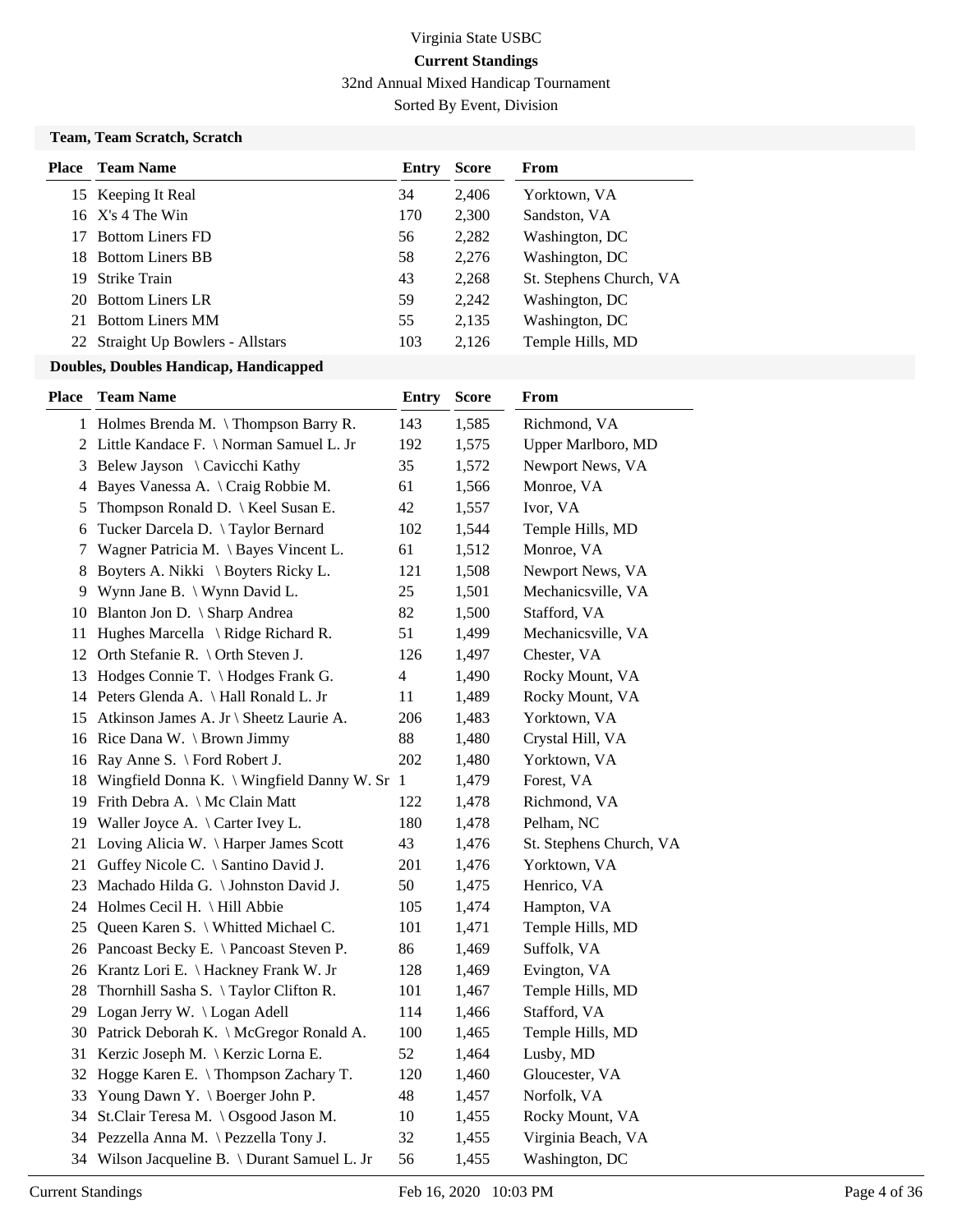32nd Annual Mixed Handicap Tournament

Sorted By Event, Division

| <b>Place</b> | <b>Team Name</b>                                      | <b>Entry</b>  | <b>Score</b> | <b>From</b>        |
|--------------|-------------------------------------------------------|---------------|--------------|--------------------|
|              | 34 Wilsey Erin L. \ Barbour Sidney P.                 | 103           | 1,455        | Temple Hills, MD   |
|              | 38 Luddy Makayla L. \ DeWitt Cary M.                  | 49            | 1,453        | Norfolk, VA        |
| 38           | Williams Delta T. \Terry James                        | 177           | 1,453        | Pelham, NC         |
| 40           | Elder Caitlin J. \ Green Frank L. Sr                  | 183           | 1,450        | Mechanicsville, VA |
| 41           | Bull Clarissa \ Friendly Oscar S.                     | 53            | 1,448        | Gwynn Oak, MD      |
| 41           | Waters Janice M. \ Hawkins Carlos M.                  | 98            | 1,448        | Temple Hills, MD   |
| 43           | Dean Brittany M. \ Matthews Larryl A.                 | 57            | 1,443        | Washington, DC     |
| 43           | Hackney Sandra M. \Nebe David A.                      | 130           | 1,443        | Evington, VA       |
| 43           | Alston Annette F. $\setminus$ Mcgee Kirk S.           | 142           | 1,443        | Richmond, VA       |
| 46           | Hodges Valeria G. \ Hogue Rikky S.                    | $\mathfrak s$ | 1,441        | Rocky Mount, VA    |
| 47           | Shoemaker Deborah A. \ Shoemaker Larry W. 171         |               | 1,439        | Ruther Glen, VA    |
| 48           | Webb Denise B. $\backslash$ Alston Troy M.            | 140           | 1,438        | Richmond, VA       |
| 49           | Tomlin Jessica M. \Anderson Russell A.                | 118           | 1,437        | Gloucester, VA     |
| 50           | Keyes Heather A. \ McDowell James L. Jr               | 201           | 1,436        | Yorktown, VA       |
| 51           | Thomas Dale K. $\setminus$ Magill Clint               | 9             | 1,434        | Rocky Mount, VA    |
| 51           | Cooper Tracie T. \ Hall Jerred L.                     | 11            | 1,434        | Rocky Mount, VA    |
|              | 51 Lockhart Shannon B. \ Eastwood Christopher         | 116           | 1,434        | Yorktown, VA       |
|              | M.                                                    |               |              |                    |
|              | 54 Hunter Stephanie L. \ Hunter Justin A.             | 204           | 1,432        | Yorktown, VA       |
| 55           | Hubbard Bonnie M. \ Gould King J.                     | 3             | 1,429        | Rocky Mount, VA    |
|              | 56 Landes Angela K. \ Moore Timothy E.                | 119           | 1,426        | Gloucester, VA     |
| 56           | Williams Loraine D. \ Haley Randolph                  | 181           | 1,426        | Pelham, NC         |
| 58           | Hylton Ashley N. \ Hylton Benjamin T.                 | 6             | 1,424        | Rocky Mount, VA    |
| 58           | Ramsey Josephine T. \ Heard John D.                   | 115           | 1,424        | Stafford, VA       |
| 58           | Redford Sharron R. \ Belt John C.                     | 138           | 1,424        | Richmond, VA       |
| 58           | Schechter Kathy E. \ Garnett John F. Sr               | 171           | 1,424        | Ruther Glen, VA    |
| 62           | Burns Maxine W. \ Burns Lawrence R.                   | 176           | 1,423        | Pelham, NC         |
| 63           | Vance Leti \ Brandon Juan M.                          | 129           | 1,422        | Evington, VA       |
| 64           | Brown Annie W. \ Willoughby Leamon                    | 102           | 1,420        | Temple Hills, MD   |
| 65           | Cooper Windy \ Broadney Robert L. Jr                  | 203           | 1,419        | Yorktown, VA       |
| 65           | VanDusen Jennifer M. \ Vandusen Thomas J.             | 204           | 1,419        | Yorktown, VA       |
| 67           | Richmond Amanda H. \Thacker Monroe Jr                 | 174           | 1,418        | Pelham, NC         |
|              | 68 Richerson Sheila S. \ Rivers Andris L.             | 184           | 1,416        | Mechanicsville, VA |
| 69           | Streater Tanya B. \Coley Edward L.                    | 25            | 1,413        | Mechanicsville, VA |
| 69           | Reynolds Corlis D. \ Reynolds Arthur B.               | 105           | 1,413        | Hampton, VA        |
| 71           | Fisher Jennifer M. $\backslash$ Ellinger James S.     | 60            | 1,412        | Crimora, VA        |
| 72           | Scales Alfredia \ Dysart Noel K.                      | 104           | 1,409        | Temple Hills, MD   |
| 72           | Cheeley Janet B. \ Russell Kenneth W.                 | 138           | 1,409        | Richmond, VA       |
| 74           | Beck Margo L. \ Dalton Steven W.                      | 170           | 1,406        | Sandston, VA       |
| 75           | Marshall Robert W. \ Jackson-Marshall Agatha 29<br>V. |               | 1,404        | Mechanicsville, VA |
| 75           | Meekins Kim D. \ Meekins Byron L.                     | 108           | 1,404        | Chester, VA        |
| 77           | Blake Carolyn W. \ Nichols David S.                   | 12            | 1,403        | Rocky Mount, VA    |
| 78           | Tate Anne C. \Tate Ira T. Sr                          | 207           | 1,401        | Yorktown, VA       |
| 79           | Taylor Rose F. \ Hudson Oscar D.                      | 81            | 1,400        | Smithfield, VA     |
| 80           | Brown Stephanie C. \ Brown Jonathan M.                | 88            | 1,399        | Crystal Hill, VA   |
| 81           | Hairston Rosa L. \ Williams Robert E.                 | 180           | 1,398        | Pelham, NC         |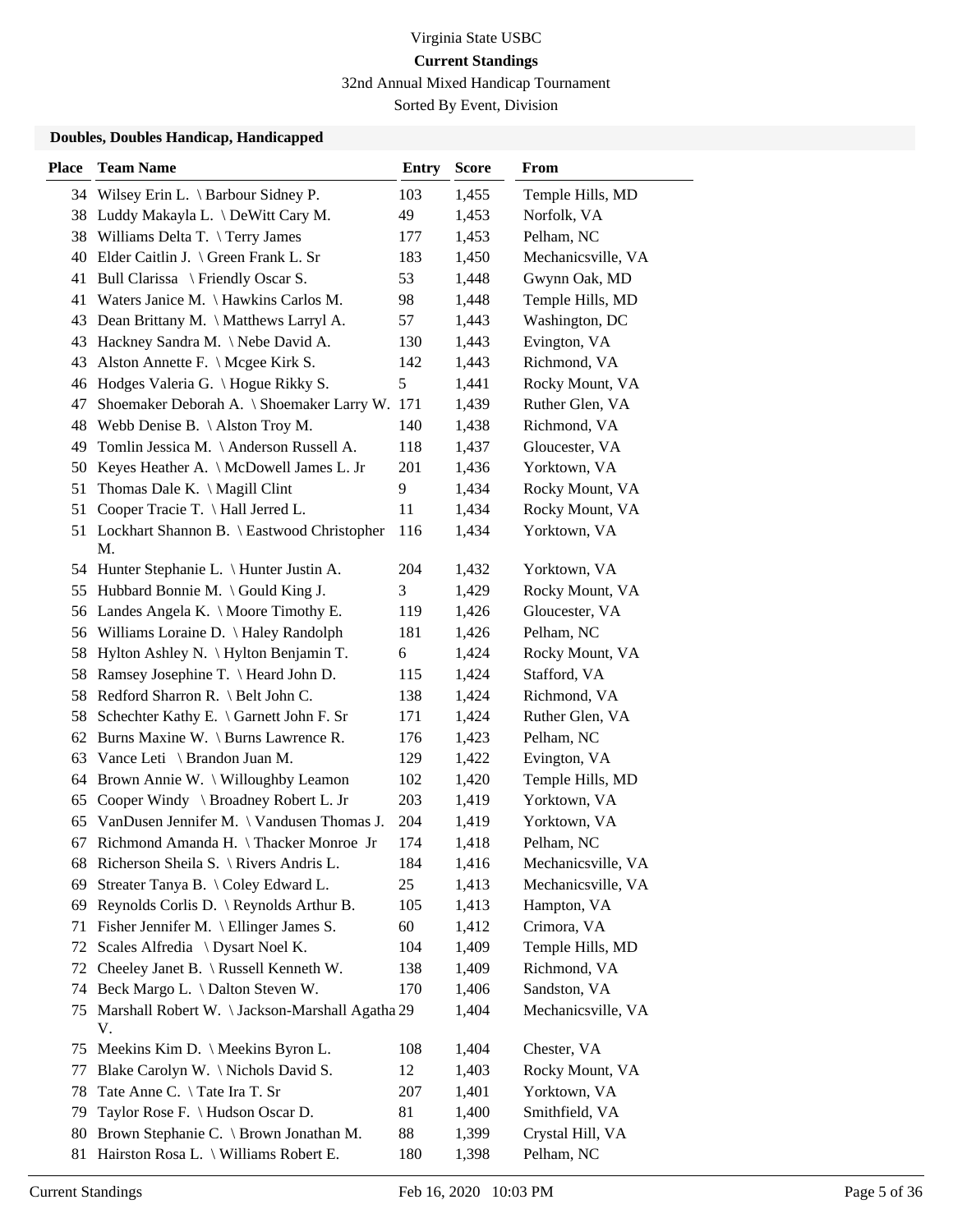32nd Annual Mixed Handicap Tournament

Sorted By Event, Division

| <b>Place</b> | <b>Team Name</b>                                | Entry          | <b>Score</b> | <b>From</b>        |
|--------------|-------------------------------------------------|----------------|--------------|--------------------|
| 82           | Pancoast Mary C. \ Pancoast Robert T.           | 86             | 1,397        | Suffolk, VA        |
| 83           | Volpp Wanda R. \ Volpp Gerald L.                | 39             | 1,396        | Cross Junction, VA |
| 83           | Mallory Myrtle M. \ Mayo John A. Jr             | 186            | 1,396        | Mechanicsville, VA |
| 85           | Clark Angel S. \ Barnette Jerry K.              | 58             | 1,394        | Washington, DC     |
| 85           | Wilson Rachel N. \ Boardley Tyrone K.           | 58             | 1,394        | Washington, DC     |
| 85           | Phillips Michelle M. \ Hall Nathan              | 122            | 1,394        | Richmond, VA       |
| 88           | Toler Deb G. \ Orcutt Philip M.                 | 141            | 1,393        | Richmond, VA       |
| 89           | Brown Jeannie D. \ Magill Joseph R.             | 12             | 1,391        | Rocky Mount, VA    |
| 89           | Parham Wanda P. \Thomas Kerry L.                | 42             | 1,391        | Ivor, VA           |
| 89           | Adams Terry \ Long Lillie Ann C.                | 127            | 1,391        | Evington, VA       |
| 92           | Cash Grace D. $\setminus$ Cash Brandon S.       | 118            | 1,388        | Gloucester, VA     |
| 93           | Rogers Connie B. \ Potter Lowell A.             | $\overline{4}$ | 1,387        | Rocky Mount, VA    |
| 93           | Younger Mary \ Sterne Ray C.                    | 91             | 1,387        | Yorktown, VA       |
| 95           | Kloft Deborah L. \ Wingfield L Wayne            | 8              | 1,386        | Rocky Mount, VA    |
|              | 95 Kidd Patricia B.   Kidd Scottie R.           | 129            | 1,386        | Evington, VA       |
|              | 97 Combs Ann M. \ Humphreys Bryan L.            | 44             | 1,384        | Salem, VA          |
| 97           | Rengers Vickie B. \ Woodruff Paul T.            | 170            | 1,384        | Sandston, VA       |
| 99           | Harkless Dorcia N. \ Harkless C Bruce           | 46             | 1,383        | Upper Marlboro, MD |
| 99           | Cutshaw Christa M. \ Cutshaw William R.         | 206            | 1,383        | Yorktown, VA       |
|              | 101 Beasley Terri J. \ Porter Frank Jr          | 143            | 1,382        | Richmond, VA       |
|              | 102 Edwards Denise Y. \ Emerson Robert W.       | 57             | 1,381        | Washington, DC     |
|              | 102 Richard Teresa D. \ Richard Wilbert J. Jr   | 123            | 1,381        | Covington, VA      |
|              | 102 Cook Jennifer (Red) S. \ Meyers Justin C.   | 199            | 1,381        | Yorktown, VA       |
|              | 102 Barnes Sandy F. \ Owens James H.            | 207            | 1,381        | Yorktown, VA       |
|              | 106 Bonds Jacqueline D. \ Bonds Nathan L.       | 82             | 1,380        | Stafford, VA       |
| 107          | Silver Carolyn A. \ Jordan Willie H.            | 29             | 1,378        | Mechanicsville, VA |
| 108          | Hill Sabreenia D. \ Johnson Brandon D.          | 198            | 1,377        | Yorktown, VA       |
|              | 108 Laughlin Anna M. \ Webb Mark A.             | 200            | 1,377        | Yorktown, VA       |
|              | 110 Stewart Teresa S. \ Cash Casey N.           | 60             | 1,375        | Crimora, VA        |
| 111          | Phillips Jerylyne N. \ Jones Shawn L.           | 34             | 1,373        | Yorktown, VA       |
| 112          | Jaco Patricia A. \ Jaco Richard E.              | 40             | 1,372        | Fredericksburg, VA |
|              | 113 Parker Renee L. \ Farrish Michael T.        | 62             | 1,371        | Washington, DC     |
|              | 114 Foster Ronald \ Foster Petra                | 114            | 1,370        | Stafford, VA       |
| 115          | Galloway Donna M. \ Schulz Kenneth E.           | 117            | 1,369        | Gloucester, VA     |
|              | 115 Moss Debbie V. \ Ampy Kendall R.            | 184            | 1,369        | Mechanicsville, VA |
|              | 117 Russell Shellene D. \ Russell Jeffrey M.    | 59             | 1,368        | Washington, DC     |
|              | 118 Womack Cat F. \ Womack Nathaniel Jr         | 106            | 1,367        | Chester, VA        |
|              | 119 Perrin Edith A. \ Isley Artie N.            | 141            | 1,365        | Richmond, VA       |
| 120          | Hale Phyllis H. \ Hale Gary "Tyke"              | $\mathbf{1}$   | 1,364        | Forest, VA         |
| 120          | Brown Bobbie J. \ Jones Anson T.                | 34             | 1,364        | Yorktown, VA       |
| 122          | Lyons Catherine T. \ Contarino Joseph           | 142            | 1,361        | Richmond, VA       |
| 123          | Wheeler Sagirah S. \ McDowell Jonathan V. Jr 54 |                | 1,358        | Gwynn Oak, MD      |
| 123          | Brock Lois D. \ Jones Paul M.                   | 175            | 1,358        | Pelham, NC         |
| 125          | Hodges Judy C. $\backslash$ Adkins David A.     | 3              | 1,357        | Rocky Mount, VA    |
|              | 125 Weaver Donna C. \ Weaver Robert D.          | 6              | 1,357        | Rocky Mount, VA    |
|              | 125 LaFon Annie R. \ Lafon C W.                 | 33             | 1,357        | Norfolk, VA        |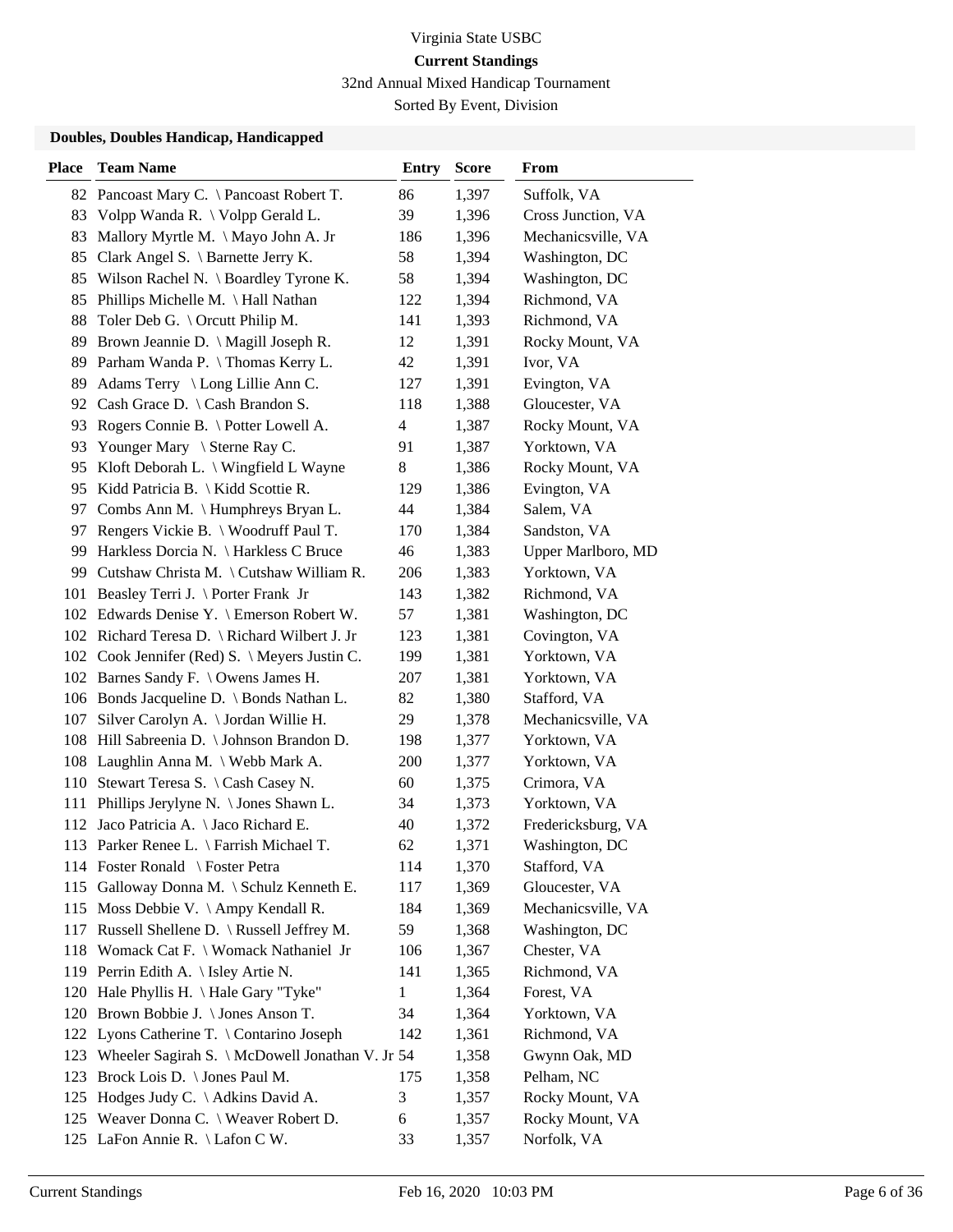## Virginia State USBC **Current Standings** 32nd Annual Mixed Handicap Tournament

Sorted By Event, Division

| <b>Place</b> | <b>Team Name</b>                                 | <b>Entry</b> | <b>Score</b> | From                |
|--------------|--------------------------------------------------|--------------|--------------|---------------------|
|              | 128 Shaw-Wesby Crystal J. \Jackson Lorenzo Jr    | 53           | 1,356        | Gwynn Oak, MD       |
|              | 128 Cyrus Paula M. \Jones Kasonn M.              | 95           | 1,356        | Laurel, MD          |
|              | 130 Jennette Jennifer M. \ Brown Alphonsa        | 47           | 1,352        | Norfolk, VA         |
|              | 131 Brooks Karen A. \ Johnson James              | 103          | 1,351        | Temple Hills, MD    |
|              | 132 Barry Ronald R. \ Smith Bonnie D.            | 9            | 1,350        | Rocky Mount, VA     |
|              | 132 Schoefield Patricia \ Davis Darrell K.       | 173          | 1,350        | Pelham, NC          |
|              | 132 Mayo Veronica \ Maclin Larry D.              | 183          | 1,350        | Mechanicsville, VA  |
|              | 135 Bailey Helen K. \ Schilling Scott A.         | 93           | 1,349        | Goode, VA           |
|              | 136 Crump Tasha L. \ Crump Tyrone                | 28           | 1,348        | Mechanicsville, VA  |
|              | 136 Johnston Mike \Johnston Tina A.              | 127          | 1,348        | Evington, VA        |
|              | 136 Dich Megan G. \ Garnett Leon D.              | 140          | 1,348        | Richmond, VA        |
|              | 139 Carter Brenda \ James Clarence E.            | 26           | 1,347        | Mechanicsville, VA  |
|              | 140 Redd Roxanne E. \ Redd Stanley E.            | 108          | 1,346        | Chester, VA         |
|              | 141 Evans Anitra M. \Hawkins John C.             | 98           | 1,345        | Temple Hills, MD    |
|              | 142 Roath Peggy W. \Roath Larry D.               | 40           | 1,344        | Fredericksburg, VA  |
|              | 142 Roark Holly R. \ Roark Dennis R. Jr          | 83           | 1,344        | Princeton, WV       |
|              | 142 Overton Jessica N. \ Retan Derek E.          | 121          | 1,344        | Newport News, VA    |
|              | 145 Kitts Jeno D. \ Manuel Troy F.               | 128          | 1,342        | Evington, VA        |
|              | 146 Merritt Jennifer M. \ Farley Brian K.        | 94           | 1,341        | Newport News, VA    |
|              | 146 Honodel Debora W. \ Vezzi Salvatore A.       | 144          | 1,341        | Richmond, VA        |
|              | 148 Newton Shannon M. \Newton Troy               | 5            | 1,340        | Rocky Mount, VA     |
|              | 148 Allsberry Lawanda R. \ Roy Kevin A.          | 99           | 1,340        | Temple Hills, MD    |
|              | 150 Brown Barbara A. \ Brown Bob L.              | 91           | 1,339        | Yorktown, VA        |
|              | 150 DiScioscia Sara R. \Tate Ira T. Jr           | 198          | 1,339        | Yorktown, VA        |
|              | 152 Payne Maryann E. \ Luddy Mike P.             | 49           | 1,337        | Norfolk, VA         |
| 152          | Thomas Robbie K. \Thomas Norman "Pic" L. 123     |              | 1,337        | Covington, VA       |
| 154          | Glover Alfred L. $\langle$ Fitzgerald Mary L.    | 178          | 1,336        | Pelham, NC          |
| 155          | Aldred Angela M. \ Loeb Bret W.                  | 50           | 1,335        | Henrico, VA         |
|              | 156 Callen Angela T. \ Furr Gregory J. Jr        | 56           | 1,333        | Washington, DC      |
|              | 156 Huff Mikki D. \ Grove Kevin L.               | 84           | 1,333        | Christiansburg, VA  |
|              | 156 Williams LaShaun D. \ Williams John L.       | 205          | 1,333        | Yorktown, VA        |
|              | 159 Hilliard Brenda G. \ Jones Robert A.         | 26           | 1,331        | Mechanicsville, VA  |
|              | 159 Parker-Cunningham Wilhemenia \Hill Ray E. 30 |              | 1,331        | Mechanicsville, VA  |
|              | Jr                                               |              |              |                     |
|              | 159 Walters Natalie L. \ Chandler Bellfield      | 179          | 1,331        | Pelham, NC          |
|              | 162 Mayer Diane S. \ Mayer Dustin C.             | 120          | 1,330        | Gloucester, VA      |
| 163          | Lightfoot Shayla L. \ Graves Derek L.            | 131          | 1,329        | S. Chesterfield, VA |
| 163          | Tate Amanda C. \ Broadney Robert L. III          | 202          | 1,329        | Yorktown, VA        |
| 165          | Robinson Gwen J. \ Moore Lee                     | 27           | 1,328        | Mechanicsville, VA  |
| 166          | Wood Janet M. \ Marshall Keith L.                | 55           | 1,326        | Washington, DC      |
| 167          | Jurkowski Lori J. \ Swegan Clair G.              | 48           | 1,322        | Norfolk, VA         |
| 167          | Coulson Whitney B. \ Broadney Colin D.           | 203          | 1,322        | Yorktown, VA        |
| 169          | Meredith Renee E. \ Auche Joseph M.              | 200          | 1,320        | Yorktown, VA        |
| 170          | Skaggs L. Jean \ Skaggs Harry A.                 | 33           | 1,319        | Norfolk, VA         |
|              | 170 Lightfoot Mia L. \ Kamara Abass              | 185          | 1,319        | Mechanicsville, VA  |
|              | 170 Bass-Campbell Dawn N. \ Sheffler Tim P.      | 199          | 1,319        | Yorktown, VA        |
| 173          | Young Tanya H. \ Richardson Jermaine J.          | 10           | 1,318        | Rocky Mount, VA     |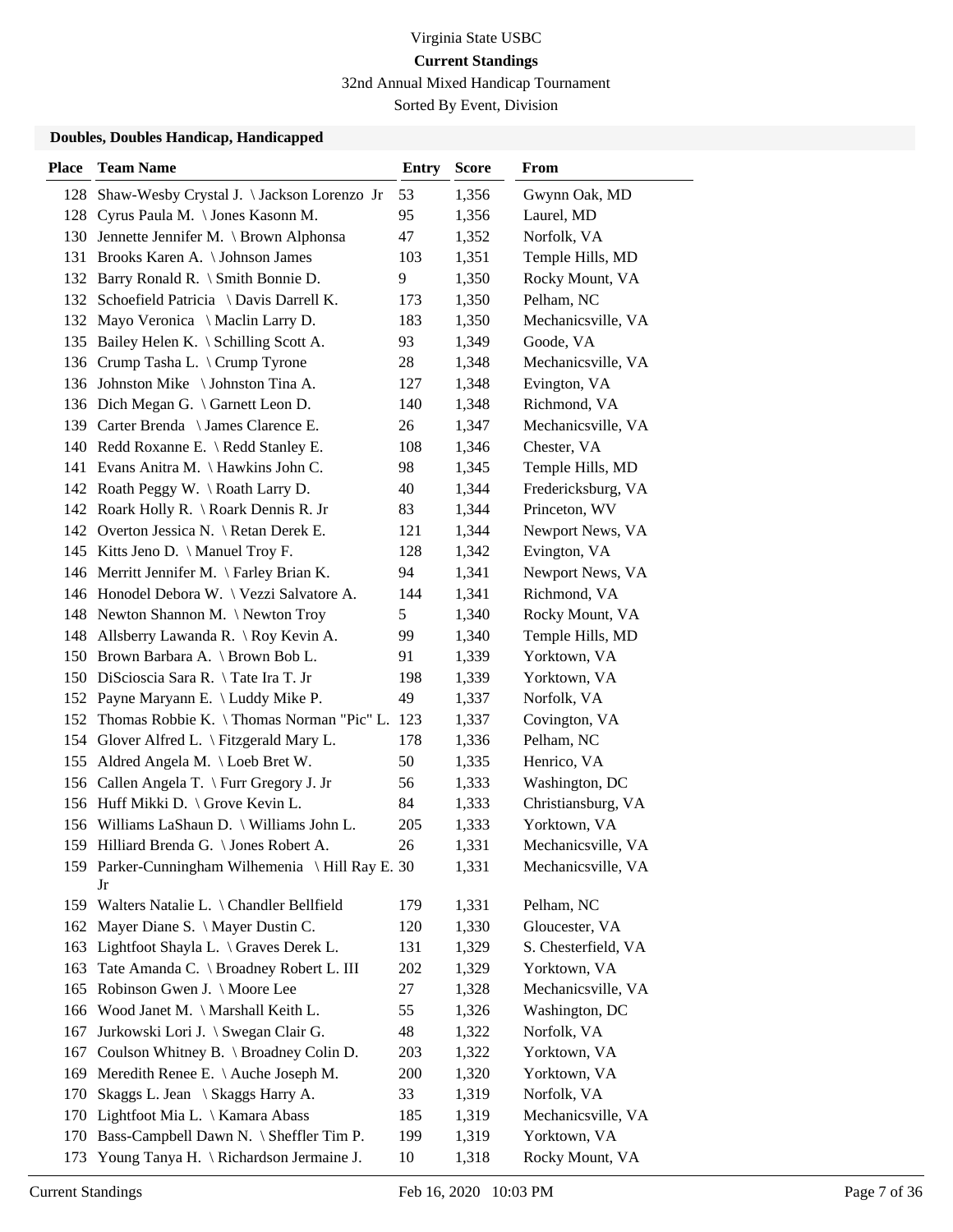32nd Annual Mixed Handicap Tournament

Sorted By Event, Division

| <b>Place</b> | <b>Team Name</b>                                    | <b>Entry</b> | <b>Score</b> | From                    |
|--------------|-----------------------------------------------------|--------------|--------------|-------------------------|
|              | 174 Gunn Rosemary R. \ Blackwell Darryl F.          | 177          | 1,315        | Pelham, NC              |
|              | 175 Mitchell Tressi Y. \ Blankenship Mike T.        | $8\,$        | 1,314        | Rocky Mount, VA         |
|              | 175 Winfield Norma M. \ Winfield Gordon Jr          | 107          | 1,314        | Chester, VA             |
|              | 175 Daniel Melody A. \Thompson David O.             | 119          | 1,314        | Gloucester, VA          |
| 175          | Tomlinson Nancy L. \ Hazlewood Frank V. III 139     |              | 1,314        | Richmond, VA            |
|              | 179 Eiland Michael A. \ Federico C Louise           | 39           | 1,313        | Cross Junction, VA      |
|              | 179 Ledin Anna E. \ Wingfield Derek A.              | 93           | 1,313        | Goode, VA               |
|              | 181 Richardson Kaye \ Richardson Russell J.         | $\tau$       | 1,312        | Rocky Mount, VA         |
| 181          | Petitto Moncel E. \ Thompson Rick L.                | 31           | 1,312        | Fairfax, VA             |
| 181          | Green Cynthia L. \ Pickett Kevin T.                 | 43           | 1,312        | St. Stephens Church, VA |
| 181          | Harge Angela M. \ Long Todd E.                      | 155          | 1,312        | Fredericksburg, VA      |
| 185          | Hagerman Anita L. \ Wilson Dowery O.                | 47           | 1,311        | Norfolk, VA             |
| 185          | Quigley Lavinia A. \Turner Gregory L.               | 100          | 1,311        | Temple Hills, MD        |
| 187          | Fitzgerald Velma J. \ Barton Marvin D.              | 174          | 1,310        | Pelham, NC              |
| 188          | Murphy Wanda B. \ Peterson Joseph L.                | 173          | 1,308        | Pelham, NC              |
|              | 189 Wilkerson Kimberly \ Kerr Tyrone                | 172          | 1,307        | Pelham, NC              |
|              | 190 Heard Janine B. \Thorne Terrance E. Sr          | 97           | 1,306        | Temple Hills, MD        |
| 191          | Bland Wanda B. \ Palmer Jesse W. Jr                 | 95           | 1,305        | Laurel, MD              |
| 191          | Smith Carolyn A. \ Gibson Keith V.                  | 111          | 1,305        | Suitland, MD            |
|              | 193 Robinson Peter E. \ Milligan Patricia A.        | 113          | 1,304        | Glen Allen, VA          |
| 193          | Mitchell Franklin D. \ Hester Paris M.              | 139          | 1,304        | Richmond, VA            |
| 195          | Ahlgrim Yvonne B. \ Wilson Donald W.                | 28           | 1,303        | Mechanicsville, VA      |
|              | 196 Greene Evelyn C. \ Drakes Luis A.               | 99           | 1,300        | Temple Hills, MD        |
|              | 197 Lewis Tracie M. \ Scott Armand M. Jr            | 131          | 1,298        | S. Chesterfield, VA     |
|              | 198 Hudson Alethia R. \Holliday Elijah U.           | 182          | 1,297        | Mechanicsville, VA      |
| 199          | Shiflett Christine R. \Turner Kervin B.             | 87           | 1,296        | Chesterfield, VA        |
| 199          | Wolfe James (Jim) M. \ Livingston La'Tonia          | 115          | 1,296        | Stafford, VA            |
|              | М.                                                  |              |              |                         |
| 201          | Cochran Judy A. \ Cochran Carl K.                   | 96           | 1,294        | Boydton, VA             |
| 201          | Howard Nancy \ Nash Mark D.                         | 130          | 1,294        | Evington, VA            |
| 203          | Ambler Ann \ Jones Robert L. Jr                     | 81           | 1,292        | Smithfield, VA          |
|              | 203 Vaughters Alice F. \ Curtis Stafford J. Sr      | 168          | 1,292        | South Boston, VA        |
|              | 203 Levy Marian L. \ Hill Sentell D.                | 186          | 1,292        | Mechanicsville, VA      |
|              | 206 Pierce Betsy E. \ Street Ronald D.              | 87           | 1,291        | Chesterfield, VA        |
| 207          | White Teresa L. $\setminus$ Cash Benjamin L.        | 117          | 1,289        | Gloucester, VA          |
|              | 208 Green Rebecca A. \ Chavis Tommy L.              | 30           | 1,288        | Mechanicsville, VA      |
|              | 208 Franklin Terri A. \ Wesby Eric B.               | 54           | 1,288        | Gwynn Oak, MD           |
|              | 208 Davis Melody W. \ Shuttleworth Clyde (Ed) E. 96 |              | 1,288        | Boydton, VA             |
| 211          | Bain Deseree R. \ Bain Tommy D. Jr                  | 205          | 1,287        | Yorktown, VA            |
|              | 212 Barrett-Vaden Terri L. \Pattin Francis W.       | 126          | 1,285        | Chester, VA             |
| 213          | Wade Barbara M. \Tunstall William H.                | 27           | 1,281        | Mechanicsville, VA      |
| 213          | Henderlite Danielle \ Mittelstetter Theodore J. 44  |              | 1,281        | Salem, VA               |
| 215          | Scott Keisha C. \ Matthews Lowell A.                | 55           | 1,280        | Washington, DC          |
|              | 215 Fuller Crystal \ Hart Michael L. Jr             | 107          | 1,280        | Chester, VA             |
| 217          | Lightfoot Paulette J. \ Wilkerson Antwan L.         | 182          | 1,278        | Mechanicsville, VA      |
|              | 218 Dixon Corrina A. \ Dixon Timothy J.             | 166          | 1,277        | Carrollton, VA          |
| 219          | Threatt Linda M. \ Rodgers Jerry                    | 106          | 1,276        | Chester, VA             |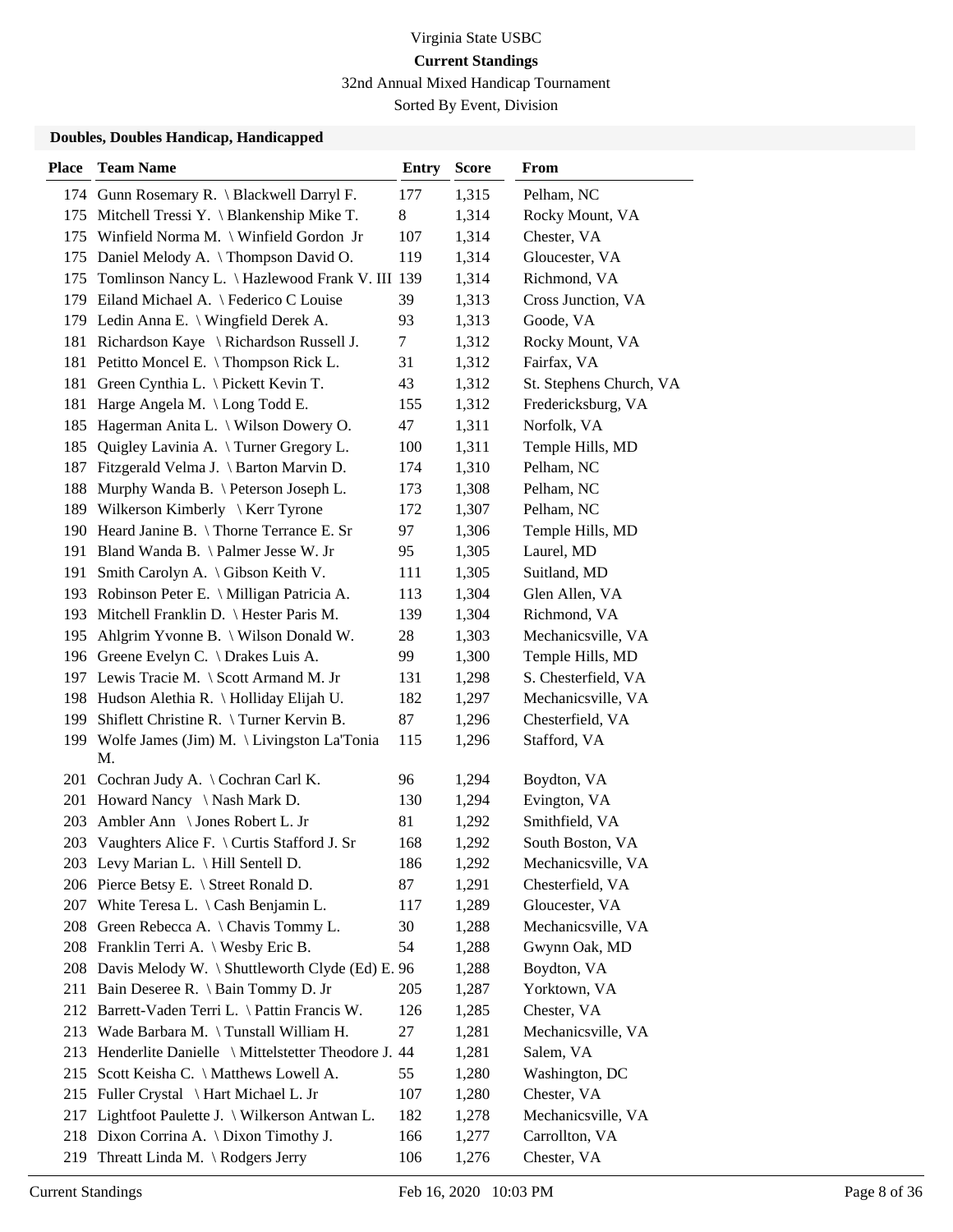32nd Annual Mixed Handicap Tournament

Sorted By Event, Division

## **Doubles, Doubles Handicap, Handicapped**

| <b>Place</b> | <b>Team Name</b>                             | Entry | <b>Score</b> | <b>From</b>        |
|--------------|----------------------------------------------|-------|--------------|--------------------|
|              | 220 Watt Mary B. \ Blackwell Rex A.          | 175   | 1,273        | Pelham, NC         |
| 221          | Malbrough Priscilla Y. \ Malbrough Ignatius  | 32    | 1,272        | Virginia Beach, VA |
| 222          | Whitmire Juanita \ Rudy Tyrus R.             | 46    | 1,266        | Upper Marlboro, MD |
| 223          | Maclin Doris G. \ Carter Derek W.            | 185   | 1,263        | Mechanicsville, VA |
| 224          | Walker Karen H. \ Chandler Sandy M.          | 166   | 1,261        | Carrollton, VA     |
| 224          | Morton Ollie K. \ Waller Harry J.            | 181   | 1,261        | Pelham, NC         |
|              | 226 Coles Helen D. \ Dodd Robert M. Jr       | 179   | 1,254        | Pelham, NC         |
| 227          | Jenkins Sherika N. \ Britton Mark D.         | 155   | 1,250        | Fredericksburg, VA |
| 228          | Anderson Stephanie M. \ Anderson Douglas J.  | 172   | 1,246        | Pelham, NC         |
| 228          | McNear Erica L. \ Smith Stanley              | 178   | 1,246        | Pelham, NC         |
| 230          | Diggs Dorothy A. \ Walker Kevin A.           | 111   | 1,235        | Suitland, MD       |
| 231          | McLane Laurie M. \ McLane Thomas A.          | 52    | 1,234        | Lusby, MD          |
| 231          | Chichester-Lanier Adrienne \ Lanier Jeffery  | 59    | 1,234        | Washington, DC     |
|              | A.                                           |       |              |                    |
| 233          | Bach Patricia C. \ Shine Perry L. Sr         | 144   | 1,231        | Richmond, VA       |
| 234          | Gray John M. $\operatorname{Gray}$ Cheryl T. | 51    | 1,227        | Mechanicsville, VA |
| 235          | Stoneman Susan D. \ Griffin Vernon N.        | 94    | 1,226        | Newport News, VA   |
| 236          | Gragg Karla K. \ Bradley Scott J.            | 84    | 1,225        | Christiansburg, VA |
| 237          | Blackwell Chenise C. \ James Henry T.        | 176   | 1,222        | Pelham, NC         |
| 238          | Hopps Agnes J. \Holtzclaw John W.            | 104   | 1,210        | Temple Hills, MD   |
| 239          | Johnston Tina A. \ Robertson James P.        | 7     | 1,209        | Rocky Mount, VA    |
| 240          | Thornton Angela C. \ Adams Dwayne W. Sr      | 97    | 1,205        | Temple Hills, MD   |
| 241          | Lyles Tori P. $\forall$ Williams Tyree G. Sr | 62    | 1,197        | Washington, DC     |
| 242          | Dye Cleve III \ Richardson Megan M.          | 35    | 1,193        | Newport News, VA   |
| 243          | Martin Tammy \ Martin George W.              | 83    | 1,171        | Princeton, WV      |
|              | 244 Carrington Kelly C. \ Minnick John A. Jr | 116   | 1,132        | Yorktown, VA       |
|              | $\sim$ $\sim$ $\sim$                         |       |              |                    |

## **Doubles, Doubles Scratch, Scratch**

| Place | <b>Team Name</b>                                  | Entry      | <b>Score</b> | From                    |
|-------|---------------------------------------------------|------------|--------------|-------------------------|
|       | 1 Little Kandace F. \ Norman Samuel L. Jr         | 192        | 1,407        | Upper Marlboro, MD      |
| 2     | Dean Brittany M. \ Matthews Larryl A.             | 57         | 1,362        | Washington, DC          |
| 3     | Boyters A. Nikki \ Boyters Ricky L.               | 121        | 1,358        | Newport News, VA        |
| 4     | Bull Clarissa \ Friendly Oscar S.                 | 53         | 1,334        | Gwynn Oak, MD           |
| 5     | Laughlin Anna M. \ Webb Mark A.                   | <b>200</b> | 1,323        | Yorktown, VA            |
| 6     | Wheeler Sagirah S. \ McDowell Jonathan V. Jr 54   |            | 1,322        | Gwynn Oak, MD           |
| 7     | Blanton Jon D. \ Sharp Andrea                     | 82         | 1,320        | Stafford, VA            |
| 8     | Edwards Denise Y. $\mathcal{F}$ Emerson Robert W. | 57         | 1,318        | Washington, DC          |
| 9     | Lightfoot Shayla L. $\langle$ Graves Derek L.     | 131        | 1,311        | S. Chesterfield, VA     |
| 10    | Rengers Vickie B. \ Woodruff Paul T.              | 170        | 1,306        | Sandston, VA            |
| 11    | Hill Sabreenia D. \ Johnson Brandon D.            | 198        | 1,305        | Yorktown, VA            |
| 12    | Overton Jessica N. \ Retan Derek E.               | 121        | 1,302        | Newport News, VA        |
| 13    | Merritt Jennifer M. $\$ Farley Brian K.           | 94         | 1,293        | Newport News, VA        |
| 14    | DiScioscia Sara R. $\setminus$ Tate Ira T. Jr     | 198        | 1,279        | Yorktown, VA            |
| 15    | Cook Jennifer (Red) S. \ Meyers Justin C.         | 199        | 1,273        | Yorktown, VA            |
| 16    | Shaw-Wesby Crystal J. \Jackson Lorenzo Jr         | 53         | 1,269        | Gwynn Oak, MD           |
| 17    | Loving Alicia W. \ Harper James Scott             | 43         | 1,257        | St. Stephens Church, VA |
| 18    | Phillips Jerylyne N. $\setminus$ Jones Shawn L.   | 34         | 1,250        | Yorktown, VA            |
|       |                                                   |            |              |                         |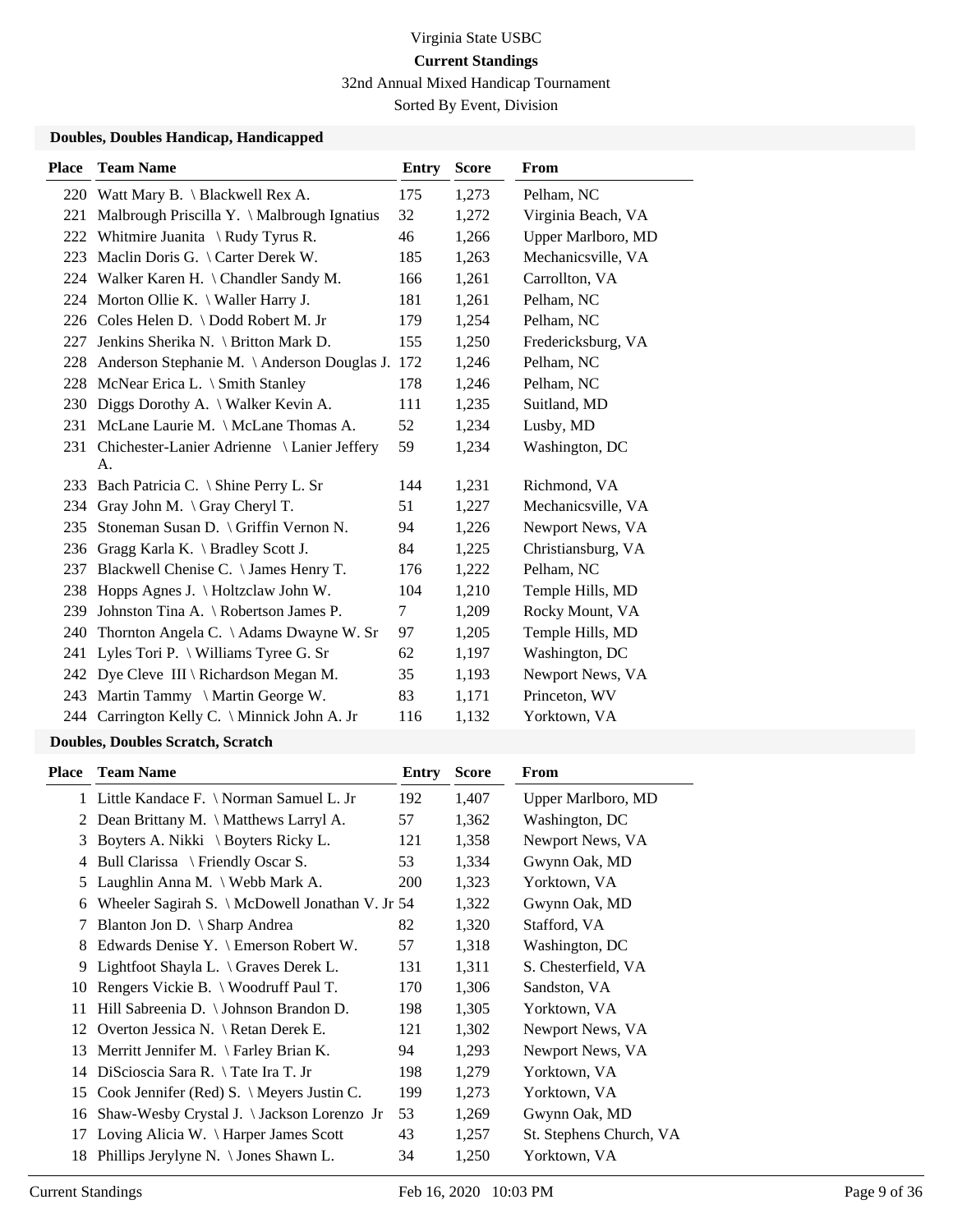32nd Annual Mixed Handicap Tournament

Sorted By Event, Division

## **Doubles, Doubles Scratch, Scratch**

| <b>Place</b> | <b>Team Name</b>                               | <b>Entry</b> | <b>Score</b> | From                    |
|--------------|------------------------------------------------|--------------|--------------|-------------------------|
|              | 18 Bailey Helen K. \ Schilling Scott A.        | 93           | 1,250        | Goode, VA               |
| 20           | Wilson Jacqueline B. \ Durant Samuel L. Jr     | 56           | 1,245        | Washington, DC          |
| 21           | Kerzic Joseph M. \ Kerzic Lorna E.             | 52           | 1,233        | Lusby, MD               |
| 22           | Wilson Rachel N. \ Boardley Tyrone K.          | 58           | 1,232        | Washington, DC          |
| 23           | Huff Mikki D. \ Grove Kevin L.                 | 84           | 1,225        | Christiansburg, VA      |
|              | 24 Lewis Tracie M. \ Scott Armand M. Jr        | 131          | 1,223        | S. Chesterfield, VA     |
| 25           | Green Cynthia L. \ Pickett Kevin T.            | 43           | 1,216        | St. Stephens Church, VA |
|              | 26 Bass-Campbell Dawn N. \ Sheffler Tim P.     | 199          | 1,205        | Yorktown, VA            |
| 27           | Stoneman Susan D. \ Griffin Vernon N.          | 94           | 1,190        | Newport News, VA        |
| 28           | Russell Shellene D. \ Russell Jeffrey M.       | 59           | 1,176        | Washington, DC          |
|              | 29 Beck Margo L. \ Dalton Steven W.            | 170          | 1,175        | Sandston, VA            |
| 30           | Meredith Renee E. \ Auche Joseph M.            | 200          | 1,173        | Yorktown, VA            |
| 31           | Parker Renee L. \ Farrish Michael T.           | 62           | 1,170        | Washington, DC          |
| 32           | McLane Laurie M. \ McLane Thomas A.            | 52           | 1,138        | Lusby, MD               |
| 33           | Meekins Kim D. \ Meekins Byron L.              | 108          | 1,131        | Chester, VA             |
|              | 34 Clark Angel S. \ Barnette Jerry K.          | 58           | 1,127        | Washington, DC          |
|              | 35 Franklin Terri A. \ Wesby Eric B.           | 54           | 1,114        | Gwynn Oak, MD           |
| 36           | Brown Bobbie J. \ Jones Anson T.               | 34           | 1,109        | Yorktown, VA            |
|              | 37 Chichester-Lanier Adrienne \ Lanier Jeffery | 59           | 1,081        | Washington, DC          |
|              | A.                                             |              |              |                         |
|              | 38 Lyles Tori P. \ Williams Tyree G. Sr        | 62           | 1,077        | Washington, DC          |
|              | 39 Ledin Anna E. \ Wingfield Derek A.          | 93           | 1,073        | Goode, VA               |
| 40           | Callen Angela T. \ Furr Gregory J. Jr          | 56           | 1,072        | Washington, DC          |
| 41           | Wood Janet M. \ Marshall Keith L.              | 55           | 1,068        | Washington, DC          |
| 42           | Scott Keisha C. \ Matthews Lowell A.           | 55           | 1,046        | Washington, DC          |
| 43           | Dye Cleve III \ Richardson Megan M.            | 35           | 1,025        | Newport News, VA        |
|              | 44 Brooks Karen A. \ Johnson James             | 103          | 985          | Temple Hills, MD        |

| <b>Place</b> | <b>Team Name</b>       | Entry | <b>Score</b> | From                    |
|--------------|------------------------|-------|--------------|-------------------------|
| 1            | Hall Jerred L.         | 11    | 854          | Rocky Mount, VA         |
| 2            | Thompson Barry R.      | 143   | 841          | Richmond, VA            |
| 3            | McGregor Ronald A.     | 100   | 832          | Temple Hills, MD        |
| 4            | Harper James Scott     | 43    | 816          | St. Stephens Church, VA |
| 5.           | Richardson Jermaine J. | 10    | 815          | Rocky Mount, VA         |
| 6            | Humphreys Bryan L.     | 44    | 812          | Salem, VA               |
| 7            | Kamara Abass           | 185   | 809          | Mechanicsville, VA      |
| 8            | Retan Derek E.         | 121   | 808          | Newport News, VA        |
| 8            | Tate Ira T. Sr         | 207   | 808          | Yorktown, VA            |
| 10           | Kidd Scottie R.        | 129   | 801          | Evington, VA            |
| 11           | Holmes Cecil H.        | 105   | 790          | Hampton, VA             |
| 12           | James Henry T.         | 176   | 785          | Pelham, NC              |
| 13           | Palmer Jesse W. Jr.    | 95    | 781          | Laurel, MD              |
| 13           | Reynolds Arthur B.     | 105   | 781          | Hampton, VA             |
| 13           | Broadney Colin D.      | 203   | 781          | Yorktown, VA            |
| 16           | <b>Haley Randolph</b>  | 181   | 780          | Pelham, NC              |
| 17           | <b>Terry James</b>     | 177   | 778          | Pelham, NC              |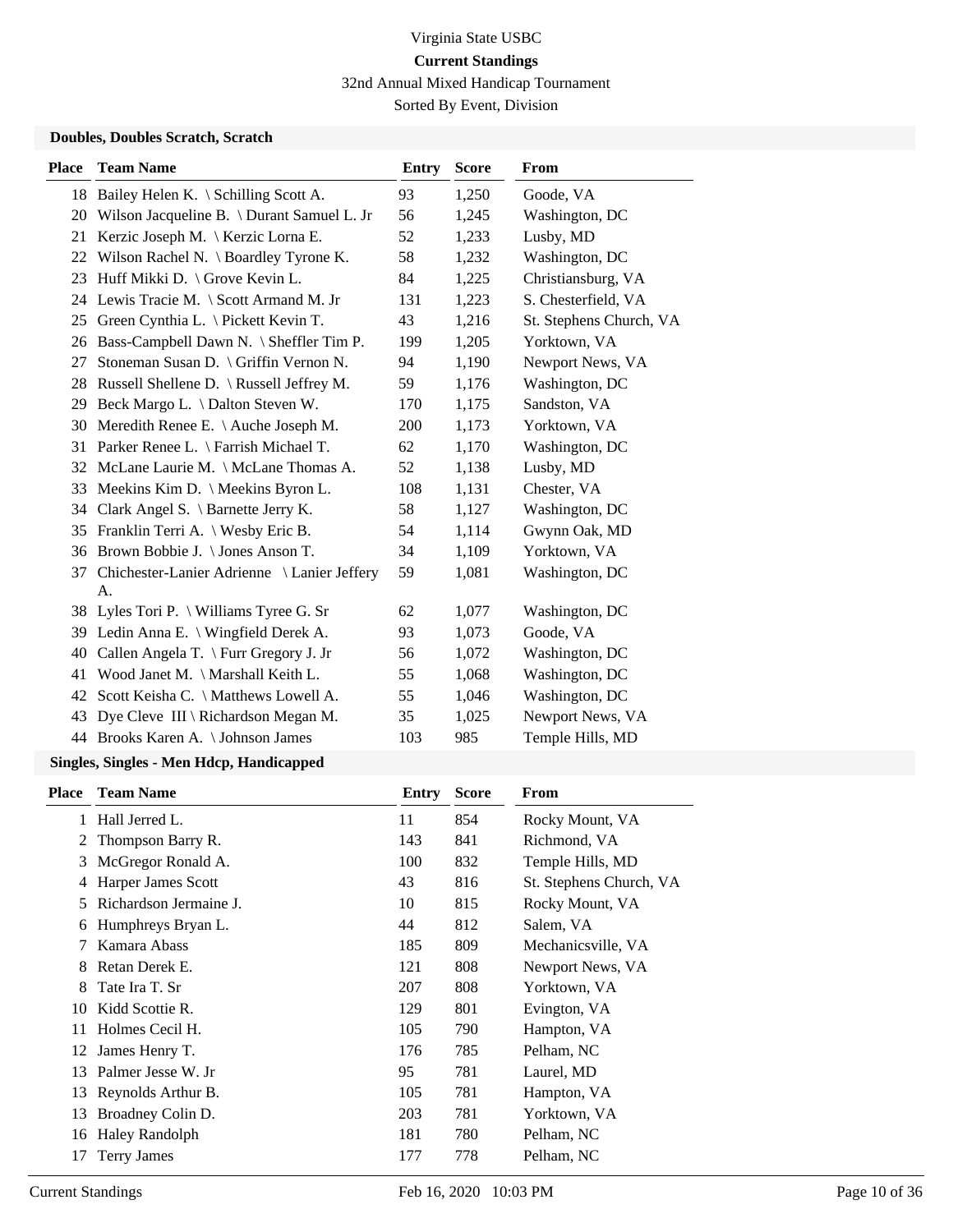## Virginia State USBC **Current Standings** 32nd Annual Mixed Handicap Tournament

Sorted By Event, Division

| <b>Place</b> | <b>Team Name</b>        | <b>Entry</b> | <b>Score</b> | From                |
|--------------|-------------------------|--------------|--------------|---------------------|
| 18           | Broadney Robert L. Jr   | 203          | 774          | Yorktown, VA        |
| 19           | Chandler Bellfield      | 179          | 770          | Pelham, NC          |
|              | 20 Chandler Sandy M.    | 166          | 768          | Carrollton, VA      |
| 21           | Jordan Willie H.        | 29           | 761          | Mechanicsville, VA  |
| 21           | Orth Steven J.          | 126          | 761          | Chester, VA         |
| 23           | Womack Nathaniel Jr     | 106          | 759          | Chester, VA         |
| 24           | Webb Mark A.            | 200          | 755          | Yorktown, VA        |
| 25           | Hall Ronald L. Jr       | 11           | 754          | Rocky Mount, VA     |
| 26           | Lanier Jeffery A.       | 59           | 752          | Washington, DC      |
| 26           | Johnson James           | 103          | 752          | Temple Hills, MD    |
| 26           | Contarino Joseph        | 142          | 752          | Richmond, VA        |
|              | 29 Willoughby Leamon    | 102          | 751          | Temple Hills, MD    |
| 30           | Mcgee Kirk S.           | 142          | 750          | Richmond, VA        |
| 31           | Adkins David A.         | 3            | 748          | Rocky Mount, VA     |
| 31           | <b>Taylor Bernard</b>   | 102          | 748          | Temple Hills, MD    |
| 33           | Taylor Clifton R.       | 101          | 747          | Temple Hills, MD    |
| 33           | Graves Derek L.         | 131          | 747          | S. Chesterfield, VA |
| 33           | Davis Darrell K.        | 173          | 747          | Pelham, NC          |
| 33           | Williams Robert E.      | 180          | 747          | Pelham, NC          |
| 37           | Craig Robbie M.         | 61           | 746          | Monroe, VA          |
| 37           | Grove Kevin L.          | 84           | 746          | Christiansburg, VA  |
| 37           | Hackney Frank W. Jr     | 128          | 746          | Evington, VA        |
| 40           | Ford Robert J.          | 202          | 740          | Yorktown, VA        |
| 41           | Johnston David J.       | 50           | 738          | Henrico, VA         |
| 41           | Hall Nathan             | 122          | 738          | Richmond, VA        |
| 43           | Thorne Terrance E. Sr   | 97           | 737          | Temple Hills, MD    |
| 43           | Carter Ivey L.          | 180          | 737          | Pelham, NC          |
| 45           | Maclin Larry D.         | 183          | 736          | Mechanicsville, VA  |
| 45           | Norman Samuel L. Jr     | 192          | 736          | Upper Marlboro, MD  |
| 47           | Hylton Benjamin T.      | 6            | 735          | Rocky Mount, VA     |
| 47           | Bradley Scott J.        | 84           | 735          | Christiansburg, VA  |
| 49           | Garnett Leon D.         | 140          | 733          | Richmond, VA        |
|              | 50 Wilson Dowery O.     | 47           | 731          | Norfolk, VA         |
| 50           | Brown Bob L.            | 91           | 731          | Yorktown, VA        |
| 50           | Shine Perry L. Sr       | 144          | 731          | Richmond, VA        |
| 53           | Isley Artie N.          | 141          | 730          | Richmond, VA        |
| 54           | McDowell Jonathan V. Jr | 54           | 729          | Gwynn Oak, MD       |
| 54           | Johnson Brandon D.      | 198          | 729          | Yorktown, VA        |
| 56           | Magill Joseph R.        | 12           | 728          | Rocky Mount, VA     |
| 56           | Dysart Noel K.          | 104          | 728          | Temple Hills, MD    |
| 58           | Brown Jonathan M.       | 88           | 727          | Crystal Hill, VA    |
| 58           | Green Frank L. Sr       | 183          | 727          | Mechanicsville, VA  |
| 58           | Atkinson James A. Jr    | 206          | 727          | Yorktown, VA        |
| 61           | Gould King J.           | 3            | 725          | Rocky Mount, VA     |
| 61           | Blankenship Mike T.     | 8            | 725          | Rocky Mount, VA     |
| 61           | Whitted Michael C.      | 101          | 725          | Temple Hills, MD    |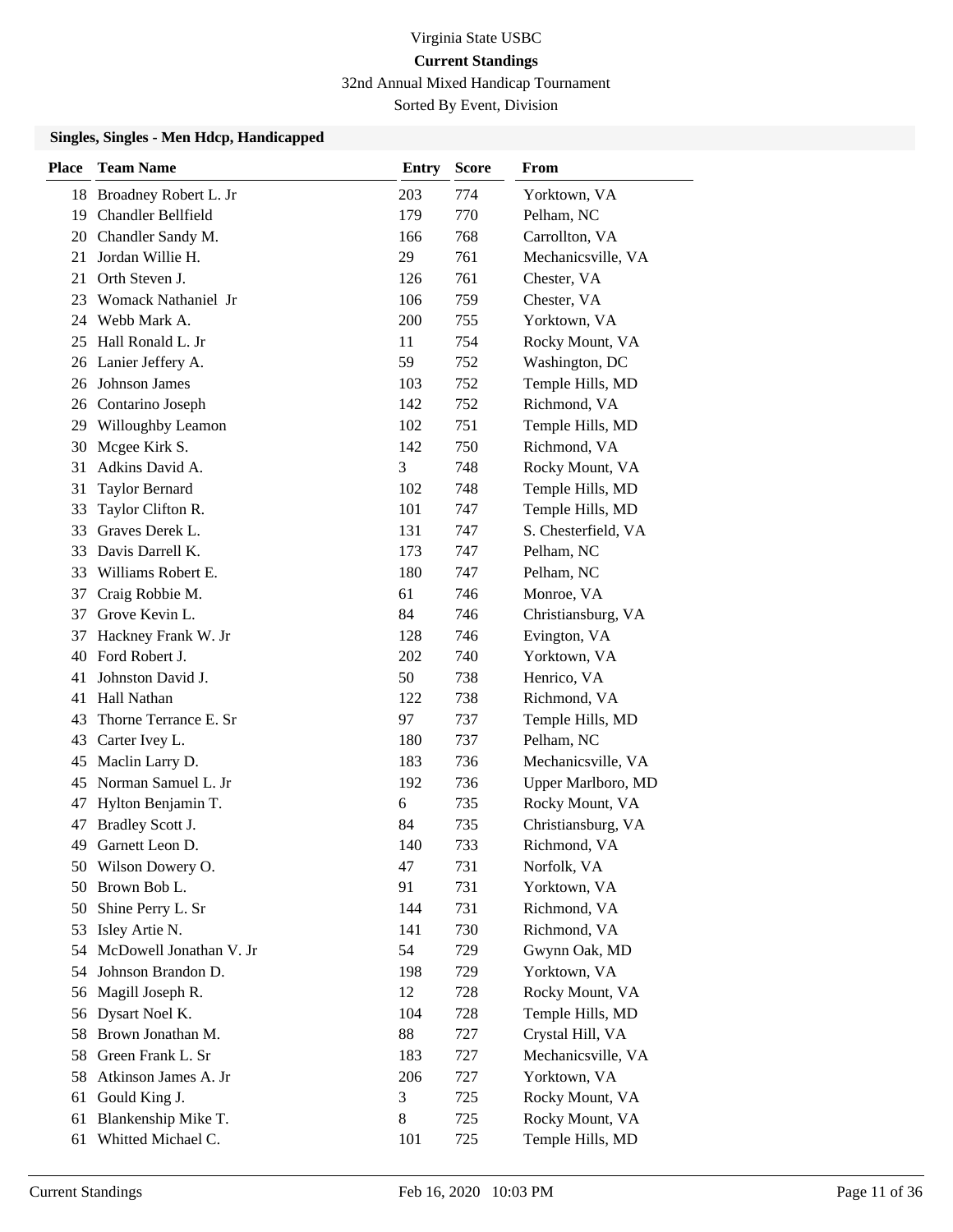## Virginia State USBC **Current Standings** 32nd Annual Mixed Handicap Tournament

Sorted By Event, Division

| <b>Place</b> | <b>Team Name</b>          | <b>Entry</b> | <b>Score</b> | From               |
|--------------|---------------------------|--------------|--------------|--------------------|
| 61           | Schulz Kenneth E.         | 117          | 725          | Gloucester, VA     |
| 65           | Jaco Richard E.           | 40           | 724          | Fredericksburg, VA |
|              | 66 Barnette Jerry K.      | 58           | 723          | Washington, DC     |
| 66           | Waller Harry J.           | 181          | 723          | Pelham, NC         |
| 68           | Peterson Joseph L.        | 173          | 722          | Pelham, NC         |
| 69           | Hawkins John C.           | 98           | 720          | Temple Hills, MD   |
| 70           | Jackson Lorenzo Jr        | 53           | 719          | Gwynn Oak, MD      |
| 71           | Wingfield Derek A.        | 93           | 718          | Goode, VA          |
| 72           | Hogue Rikky S.            | 5            | 717          | Rocky Mount, VA    |
| 72           | Cash Brandon S.           | 118          | 717          | Gloucester, VA     |
| 74           | Marshall Robert W.        | 29           | 716          | Mechanicsville, VA |
| 75           | Skaggs Harry A.           | 33           | 715          | Norfolk, VA        |
| 75           | Walker Kevin A.           | 111          | 715          | Suitland, MD       |
| 77           | Vezzi Salvatore A.        | 144          | 714          | Richmond, VA       |
| 77           | Hunter Justin A.          | 204          | 714          | Yorktown, VA       |
| 79           | Hale Gary "Tyke"          | 1            | 713          | Forest, VA         |
| 79           | Wolfe James (Jim) M.      | 115          | 713          | Stafford, VA       |
| 81           | Nichols David S.          | 12           | 712          | Rocky Mount, VA    |
| 82           | Weaver Robert D.          | 6            | 711          | Rocky Mount, VA    |
|              | 82 Richardson Russell J.  | 7            | 711          | Rocky Mount, VA    |
| 84           | Turner Kervin B.          | 87           | 709          | Chesterfield, VA   |
| 84           | Williams John L.          | 205          | 709          | Yorktown, VA       |
| 86           | Martin George W.          | 83           | 708          | Princeton, WV      |
| 86           | <b>Smith Stanley</b>      | 178          | 708          | Pelham, NC         |
| 88           | Turner Gregory L.         | 100          | 706          | Temple Hills, MD   |
| 89           | Roy Kevin A.              | 99           | 705          | Temple Hills, MD   |
| 89           | Holliday Elijah U.        | 182          | 705          | Mechanicsville, VA |
| 91           | Thompson Ronald D.        | 42           | 704          | Ivor, VA           |
| 91           | Schilling Scott A.        | 93           | 704          | Goode, VA          |
| 91           | Holtzclaw John W.         | 104          | 704          | Temple Hills, MD   |
| 94           | McLane Thomas A.          | 52           | 702          | Lusby, MD          |
|              | 94 Russell Jeffrey M.     | 59           | 702          | Washington, DC     |
| 94           | Thomas Norman "Pic" L.    | 123          | 702          | Covington, VA      |
| 97           | Meyers Justin C.          | 199          | 700          | Yorktown, VA       |
| 98           | Meekins Byron L.          | 108          | 698          | Chester, VA        |
| 99           | Roark Dennis R. Jr        | 83           | 697          | Princeton, WV      |
| 99           | Alston Troy M.            | 140          | 697          | Richmond, VA       |
| 101          | Pancoast Robert T.        | 86           | 696          | Suffolk, VA        |
|              | 102 Hart Michael L. Jr    | 107          | 695          | Chester, VA        |
|              | 102 Manuel Troy F.        | 128          | 695          | Evington, VA       |
|              | 104 Heard John D.         | 115          | 694          | Stafford, VA       |
|              | 104 Anderson Russell A.   | 118          | 694          | Gloucester, VA     |
|              | 104 Curtis Stafford J. Sr | 168          | 694          | South Boston, VA   |
| 107          | Bayes Vincent L.          | 61           | 693          | Monroe, VA         |
|              | 107 Vandusen Thomas J.    | 204          | 693          | Yorktown, VA       |
|              | 109 Long Todd E.          | 155          | 692          | Fredericksburg, VA |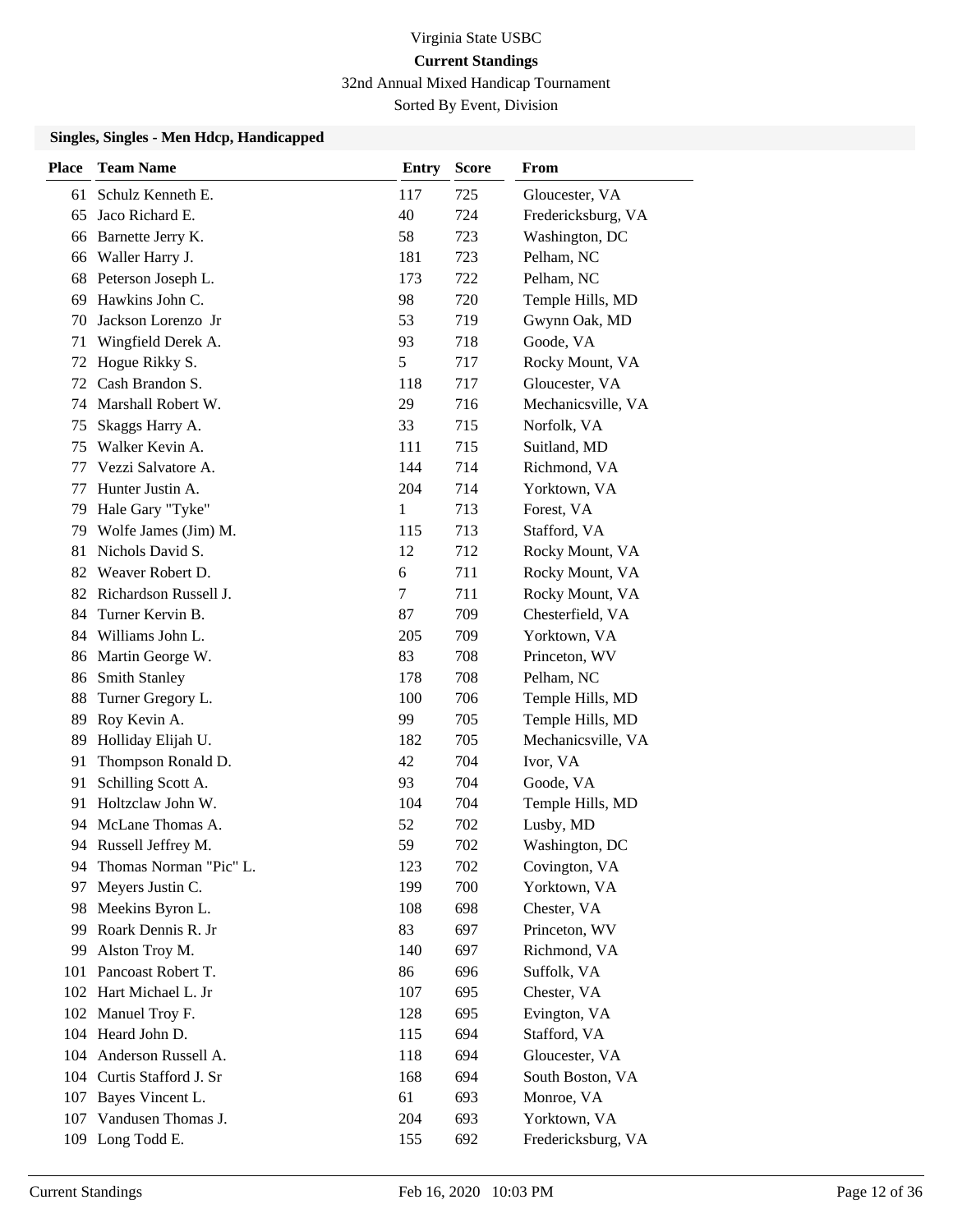32nd Annual Mixed Handicap Tournament

Sorted By Event, Division

| <b>Place</b> | <b>Team Name</b>            | <b>Entry</b> | <b>Score</b> | From                    |
|--------------|-----------------------------|--------------|--------------|-------------------------|
|              | 109 Blackwell Rex A.        | 175          | 692          | Pelham, NC              |
|              | 109 Carter Derek W.         | 185          | 692          | Mechanicsville, VA      |
|              | 112 Pickett Kevin T.        | 43           | 690          | St. Stephens Church, VA |
|              | 112 Blanton Jon D.          | 82           | 690          | Stafford, VA            |
|              | 112 Shoemaker Larry W.      | 171          | 690          | Ruther Glen, VA         |
|              | 115 Woodruff Paul T.        | 170          | 689          | Sandston, VA            |
|              | 116 Friendly Oscar S.       | 53           | 688          | Gwynn Oak, MD           |
|              | 116 Jones Kasonn M.         | 95           | 688          | Laurel, MD              |
|              | 116 Mayo John A. Jr         | 186          | 688          | Mechanicsville, VA      |
|              | 119 Harkless C Bruce        | 46           | 687          | Upper Marlboro, MD      |
|              | 119 Jones Robert L. Jr      | 81           | 687          | Smithfield, VA          |
|              | 119 Pattin Francis W.       | 126          | 687          | Chester, VA             |
|              | 122 Nebe David A.           | 130          | 686          | Evington, VA            |
|              | 123 DeWitt Cary M.          | 49           | 685          | Norfolk, VA             |
| 123          | Street Ronald D.            | 87           | 685          | Chesterfield, VA        |
|              | 123 Bain Tommy D. Jr        | 205          | 685          | Yorktown, VA            |
|              | 126 Sterne Ray C.           | 91           | 684          | Yorktown, VA            |
|              | 126 Glover Alfred L.        | 178          | 684          | Pelham, NC              |
|              | 128 Jones Robert A.         | 26           | 683          | Mechanicsville, VA      |
|              | 128 Auche Joseph M.         | 200          | 683          | Yorktown, VA            |
| 130          | Thompson Rick L.            | 31           | 682          | Fairfax, VA             |
|              | 130 Belew Jayson            | 35           | 682          | Newport News, VA        |
|              | 130 Eastwood Christopher M. | 116          | 682          | Yorktown, VA            |
|              | 130 Rivers Andris L.        | 184          | 682          | Mechanicsville, VA      |
|              | 134 Tunstall William H.     | 27           | 680          | Mechanicsville, VA      |
|              | 134 Brown Jimmy             | 88           | 680          | Crystal Hill, VA        |
|              | 136 Wingfield Danny W. Sr   | 1            | 679          | Forest, VA              |
| 137          | Robertson James P.          | 7            | 678          | Rocky Mount, VA         |
| 137          | Jones Shawn L.              | 34           | 678          | Yorktown, VA            |
|              | 137 Farrish Michael T.      | 62           | 678          | Washington, DC          |
|              | 137 Winfield Gordon Jr      | 107          | 678          | Chester, VA             |
| 137          | Boyters Ricky L.            | 121          | 678          | Newport News, VA        |
|              | 137 Broadney Robert L. III  | 202          | 678          | Yorktown, VA            |
|              | 137 Cutshaw William R.      | 206          | 678          | Yorktown, VA            |
|              | 144 Ridge Richard R.        | 51           | 677          | Mechanicsville, VA      |
|              | 144 Johnston Mike           | 127          | 677          | Evington, VA            |
|              | 146 Logan Jerry W.          | 114          | 676          | Stafford, VA            |
|              | 147 Loeb Bret W.            | 50           | 675          | Henrico, VA             |
|              | 147 Furr Gregory J. Jr      | 56           | 675          | Washington, DC          |
| 147          | Williams Tyree G. Sr        | 62           | 675          | Washington, DC          |
| 147          | Sheffler Tim P.             | 199          | 675          | Yorktown, VA            |
| 151          | Hill Ray E. Jr              | 30           | 674          | Mechanicsville, VA      |
|              | 151 Foster Ronald           | 114          | 674          | Stafford, VA            |
|              | 151 Mc Clain Matt           | 122          | 674          | Richmond, VA            |
|              | 154 Nash Mark D.            | 130          | 672          | Evington, VA            |
|              | 155 Marshall Keith L.       | 55           | 671          | Washington, DC          |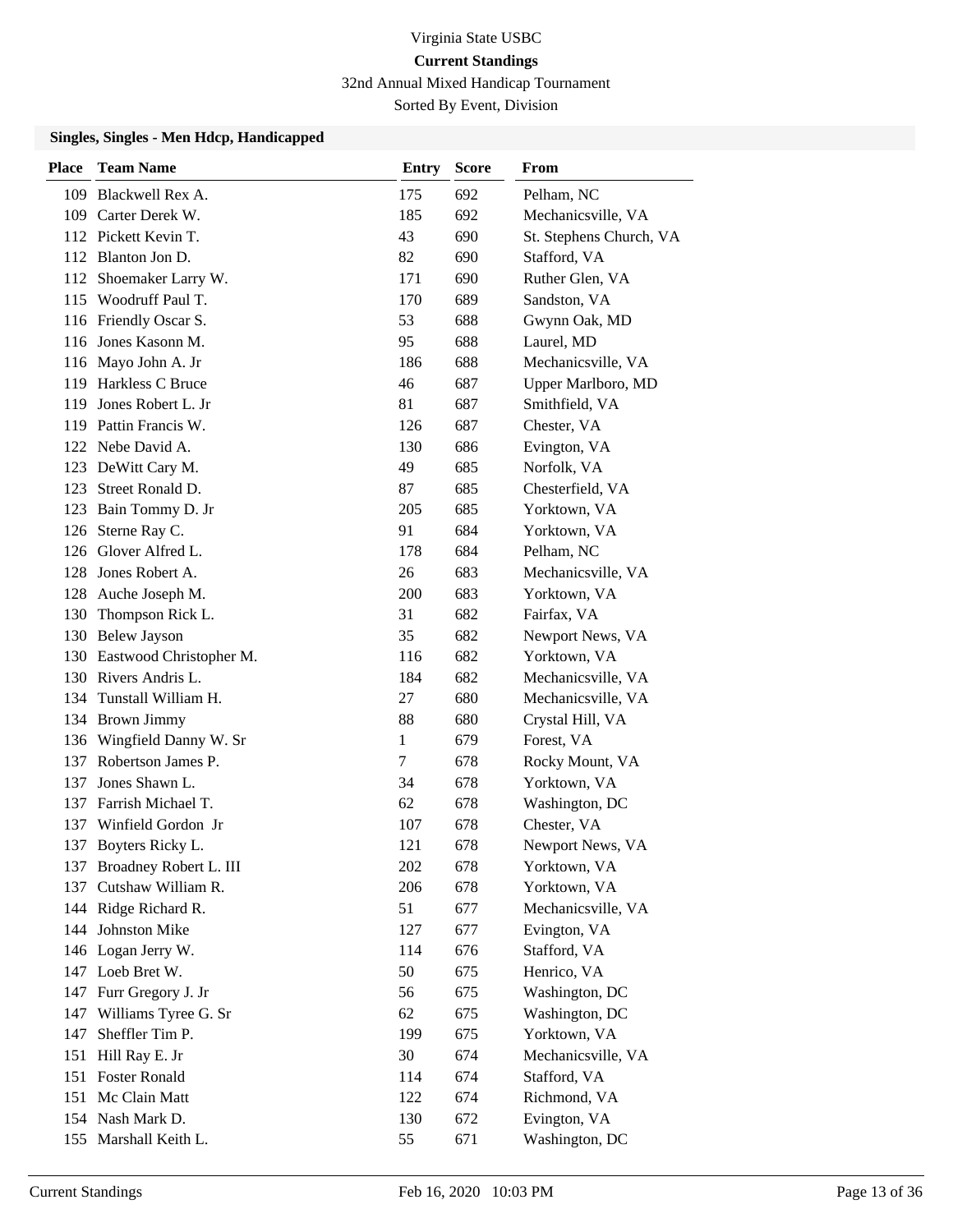32nd Annual Mixed Handicap Tournament

Sorted By Event, Division

| <b>Place</b> | <b>Team Name</b>             | <b>Entry</b>   | <b>Score</b> | From               |
|--------------|------------------------------|----------------|--------------|--------------------|
|              | 156 Porter Frank Jr          | 143            | 670          | Richmond, VA       |
| 157          | Wingfield L Wayne            | $8\,$          | 669          | Rocky Mount, VA    |
| 157          | Blackwell Darryl F.          | 25             | 669          | Mechanicsville, VA |
| 159          | Boerger John P.              | 48             | 668          | Norfolk, VA        |
|              | 159 Wesby Eric B.            | 54             | 668          | Gwynn Oak, MD      |
| 159          | Boardley Tyrone K.           | 58             | 668          | Washington, DC     |
| 162          | Crump Tyrone                 | 28             | 667          | Mechanicsville, VA |
| 163          | Volpp Gerald L.              | 39             | 665          | Cross Junction, VA |
|              | 164 Jones Anson T.           | 34             | 664          | Yorktown, VA       |
|              | 164 Redd Stanley E.          | 108            | 664          | Chester, VA        |
|              | 166 Ellinger James S.        | 60             | 663          | Crimora, VA        |
|              | 166 Hazlewood Frank V. III   | 139            | 663          | Richmond, VA       |
| 168          | Lafon C W.                   | 33             | 662          | Norfolk, VA        |
| 168          | Thompson David O.            | 119            | 662          | Gloucester, VA     |
| 168          | <b>Adams Terry</b>           | 127            | 662          | Evington, VA       |
|              | 171 Bonds Nathan L.          | 82             | 661          | Stafford, VA       |
| 171          | Hill Sentell D.              | 186            | 661          | Mechanicsville, VA |
|              | 173 Pancoast Steven P.       | 86             | 660          | Suffolk, VA        |
| 173          | Dixon Timothy J.             | 166            | 660          | Carrollton, VA     |
|              | 175 Dye Cleve III            | 35             | 659          | Newport News, VA   |
| 175          | Barbour Sidney P.            | 103            | 659          | Temple Hills, MD   |
| 177          | Orcutt Philip M.             | 141            | 658          | Richmond, VA       |
| 178          | Moore Lee                    | 27             | 657          | Mechanicsville, VA |
| 179          | Shuttleworth Clyde (Ed) E.   | 96             | 656          | Boydton, VA        |
| 179          | McDowell James L. Jr         | 201            | 656          | Yorktown, VA       |
| 181          | Magill Clint                 | 9              | 655          | Rocky Mount, VA    |
| 182          | Santino David J.             | 201            | 652          | Yorktown, VA       |
| 183          | Chavis Tommy L.              | 30             | 651          | Mechanicsville, VA |
| 183          | Belt John C.                 | 138            | 651          | Richmond, VA       |
| 185          | Hodges Frank G.              | 4              | 650          | Rocky Mount, VA    |
| 185          | Burns Lawrence R.            | 176            | 650          | Pelham, NC         |
| 187          | Barton Marvin D.             | 174            | 648          | Pelham, NC         |
|              | 188 Dalton Steven W.         | 170            | 647          | Sandston, VA       |
| 189          | Mittelstetter Theodore J. Jr | 44             | 646          | Salem, VA          |
|              | 190 Potter Lowell A.         | $\overline{4}$ | 645          | Rocky Mount, VA    |
|              | 190 Rodgers Jerry            | 106            | 645          | Chester, VA        |
|              | 192 Roath Larry D.           | 40             | 644          | Fredericksburg, VA |
| 192          | Garnett John F. Sr           | 171            | 644          | Ruther Glen, VA    |
|              | 194 Swegan Clair G.          | 48             | 643          | Norfolk, VA        |
| 194          | Ampy Kendall R.              | 184            | 643          | Mechanicsville, VA |
| 196          | Thompson Zachary T.          | 120            | 642          | Gloucester, VA     |
| 197          | Luddy Mike P.                | 49             | 641          | Norfolk, VA        |
| 197          | Russell Kenneth W.           | 138            | 641          | Richmond, VA       |
|              | 197 Owens James H.           | 207            | 641          | Yorktown, VA       |
|              | 200 Newton Troy              | 5              | 639          | Rocky Mount, VA    |
|              | 201 Matthews Lowell A.       | 55             | 638          | Washington, DC     |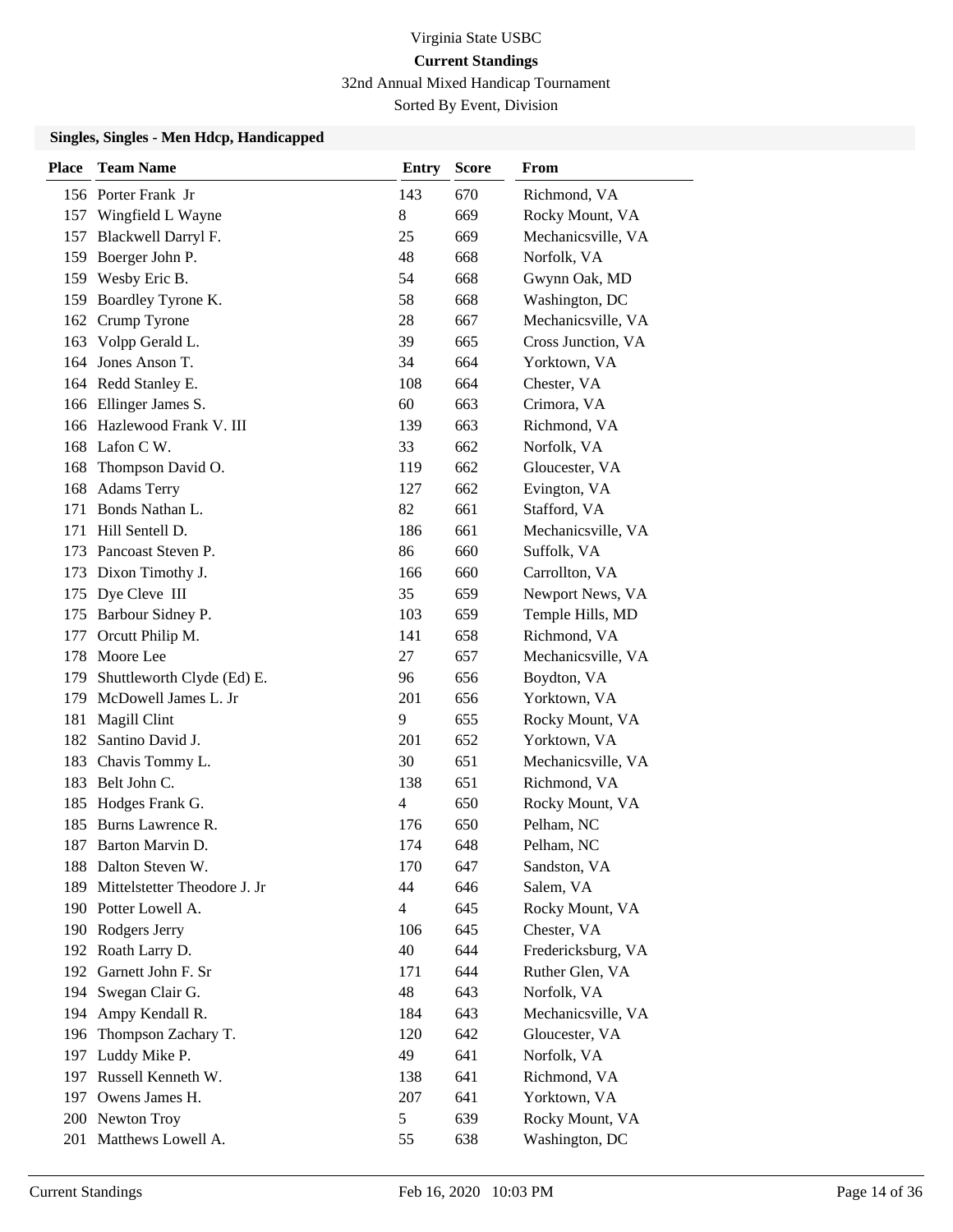32nd Annual Mixed Handicap Tournament

Sorted By Event, Division

| <b>Place</b> | <b>Team Name</b>                        | <b>Entry</b> | <b>Score</b> | From                |
|--------------|-----------------------------------------|--------------|--------------|---------------------|
|              | 202 Brown Alphonsa                      | 47           | 634          | Norfolk, VA         |
| 202          | Gibson Keith V.                         | 111          | 634          | Suitland, MD        |
|              | 204 Matthews Larryl A.                  | 57           | 633          | Washington, DC      |
| 205          | Wynn David L.                           | 25           | 631          | Mechanicsville, VA  |
| 205          | James Clarence E.                       | 26           | 631          | Mechanicsville, VA  |
| 205          | Gray John M.                            | 51           | 631          | Mechanicsville, VA  |
|              | 208 Malbrough Ignatius                  | 32           | 630          | Virginia Beach, VA  |
|              | 209 Kerzic Joseph M.                    | 52           | 628          | Lusby, MD           |
| 210          | Thacker Monroe Jr                       | 174          | 627          | Pelham, NC          |
| 211          | Robinson Peter E.                       | 113          | 625          | Glen Allen, VA      |
|              | 212 Barry Ronald R.                     | 9            | 624          | Rocky Mount, VA     |
| 213          | Cash Benjamin L.                        | 117          | 623          | Gloucester, VA      |
| 214          | Eiland Michael A.                       | 39           | 622          | Cross Junction, VA  |
| 215          | Cochran Carl K.                         | 96           | 621          | Boydton, VA         |
| 215          | Britton Mark D.                         | 155          | 621          | Fredericksburg, VA  |
| 217          | Richard Wilbert J. Jr                   | 123          | 620          | Covington, VA       |
| 218          | Mitchell Franklin D.                    | 139          | 617          | Richmond, VA        |
| 219          | Griffin Vernon N.                       | 94           | 616          | Newport News, VA    |
| 220          | Pezzella Tony J.                        | 32           | 614          | Virginia Beach, VA  |
| 221          | Wilkerson Antwan L.                     | 182          | 612          | Mechanicsville, VA  |
| 222          | Adams Dwayne W. Sr                      | 97           | 610          | Temple Hills, MD    |
| 223          | Farley Brian K.                         | 94           | 609          | Newport News, VA    |
| 223          | Jones Paul M.                           | 175          | 609          | Pelham, NC          |
| 225          | Thomas Kerry L.                         | 42           | 608          | Ivor, VA            |
| 226          | Wilson Donald W.                        | 28           | 607          | Mechanicsville, VA  |
| 226          | Kerr Tyrone                             | 172          | 607          | Pelham, NC          |
| 228          | Osgood Jason M.                         | 10           | 603          | Rocky Mount, VA     |
| 228          | Rudy Tyrus R.                           | 46           | 603          | Upper Marlboro, MD  |
| 230          | Scott Armand M. Jr                      | 131          | 598          | S. Chesterfield, VA |
| 231          | Drakes Luis A.                          | 99           | 595          | Temple Hills, MD    |
| 232          | Cash Casey N.                           | 60           | 594          | Crimora, VA         |
| 233          | Minnick John A. Jr                      | 116          | 593          | Yorktown, VA        |
|              | 234 Moore Timothy E.                    | 119          | 590          | Gloucester, VA      |
| 235          | Hudson Oscar D.                         | 81           | 589          | Smithfield, VA      |
| 235          | Tate Ira T. Jr                          | 198          | 589          | Yorktown, VA        |
| 237          | Brandon Juan M.                         | 129          | 584          | Evington, VA        |
| 238          | Anderson Douglas J.                     | 172          | 580          | Pelham, NC          |
| 239          | Dodd Robert M. Jr                       | 179          | 576          | Pelham, NC          |
| 240          | Hawkins Carlos M.                       | 98           | 570          | Temple Hills, MD    |
| 241          | Emerson Robert W.                       | 57           | 569          | Washington, DC      |
| 242          | Mayer Dustin C.                         | 120          | 556          | Gloucester, VA      |
| 243          | Vaden Michael W.                        | 177          | 534          | Pelham, NC          |
|              | 244 Durant Samuel L. Jr                 | 56           | 521          | Washington, DC      |
|              | Singles, Singles - Men Scratch, Scratch |              |              |                     |

| <b>Place</b> Team Name   | <b>Entry Score</b> | From            |
|--------------------------|--------------------|-----------------|
| 1 Richardson Jermaine J. | 815                | Rocky Mount, VA |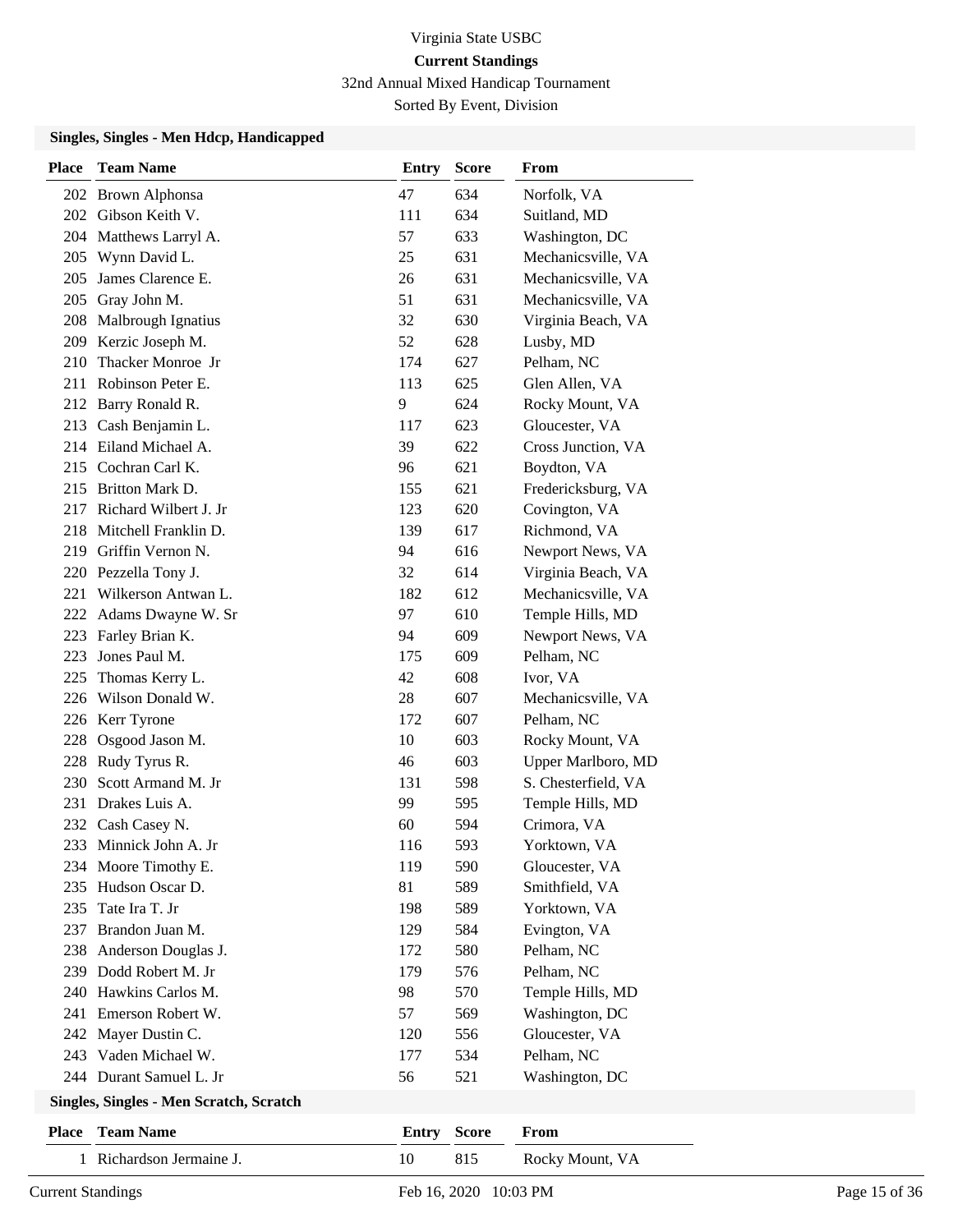32nd Annual Mixed Handicap Tournament

Sorted By Event, Division

### **Singles, Singles - Men Scratch, Scratch**

| <b>Place</b> | <b>Team Name</b>        | <b>Entry</b> | <b>Score</b> | From                    |
|--------------|-------------------------|--------------|--------------|-------------------------|
|              | 2 Retan Derek E.        | 121          | 808          | Newport News, VA        |
| 3            | Harper James Scott      | 43           | 750          | St. Stephens Church, VA |
| 4            | Graves Derek L.         | 131          | 747          | S. Chesterfield, VA     |
| 5            | Webb Mark A.            | 200          | 740          | Yorktown, VA            |
| 6            | Grove Kevin L.          | 84           | 734          | Christiansburg, VA      |
| 7            | McDowell Jonathan V. Jr | 54           | 729          | Gwynn Oak, MD           |
| 7            | Johnson Brandon D.      | 198          | 729          | Yorktown, VA            |
| 9            | McGregor Ronald A.      | 100          | 712          | Temple Hills, MD        |
| 10           | Cash Brandon S.         | 118          | 699          | Gloucester, VA          |
| 11           | McLane Thomas A.        | 52           | 696          | Lusby, MD               |
|              | 12 Anderson Russell A.  | 118          | 694          | Gloucester, VA          |
| 13           | Woodruff Paul T.        | 170          | 689          | Sandston, VA            |
| 14           | Meyers Justin C.        | 199          | 688          | Yorktown, VA            |
| 15           | Jackson Lorenzo Jr      | 53           | 686          | Gwynn Oak, MD           |
| 15           | Craig Robbie M.         | 61           | 686          | Monroe, VA              |
| 17           | Turner Gregory L.       | 100          | 682          | Temple Hills, MD        |
| 18           | Palmer Jesse W. Jr      | 95           | 679          | Laurel, MD              |
| 19           | Jones Shawn L.          | 34           | 678          | Yorktown, VA            |
| 19           | Boyters Ricky L.        | 121          | 678          | Newport News, VA        |
| 21           | Pickett Kevin T.        | 43           | 675          | St. Stephens Church, VA |
| 22           | Wolfe James (Jim) M.    | 115          | 674          | Stafford, VA            |
| 23           | Blankenship Mike T.     | 8            | 665          | Rocky Mount, VA         |
| 23           | Schilling Scott A.      | 93           | 665          | Goode, VA               |
| 25           | Reynolds Arthur B.      | 105          | 664          | Hampton, VA             |
| 26           | Hart Michael L. Jr      | 107          | 662          | Chester, VA             |
| 27           | Ellinger James S.       | 60           | 660          | Crimora, VA             |
| 27           | Pancoast Steven P.      | 86           | 660          | Suffolk, VA             |
| 29           | Lanier Jeffery A.       | 59           | 653          | Washington, DC          |
| 29           | Dysart Noel K.          | 104          | 653          | Temple Hills, MD        |
| 31           | Bradley Scott J.        | 84           | 651          | Christiansburg, VA      |
| 32           | Auche Joseph M.         | 200          | 650          | Yorktown, VA            |
| 33           | Friendly Oscar S.       | 53           | 649          | Gwynn Oak, MD           |
|              | 34 Norman Samuel L. Jr  | 192          | 646          | Upper Marlboro, MD      |
| 35           | Williams Tyree G. Sr    | 62           | 645          | Washington, DC          |
|              | 36 Belt John C.         | 138          | 642          | Richmond, VA            |
| 37           | Sheffler Tim P.         | 199          | 639          | Yorktown, VA            |
| 38           | Heard John D.           | 115          | 637          | Stafford, VA            |
| 39           | Redd Stanley E.         | 108          | 634          | Chester, VA             |
| 40           | Wingfield Derek A.      | 93           | 628          | Goode, VA               |
| 41           | Russell Jeffrey M.      | 59           | 624          | Washington, DC          |
| 42           | Boardley Tyrone K.      | 58           | 623          | Washington, DC          |
| 43           | Jones Anson T.          | 34           | 619          | Yorktown, VA            |
| 44           | Griffin Vernon N.       | 94           | 616          | Newport News, VA        |
| 45           | Matthews Larryl A.      | 57           | 609          | Washington, DC          |
| 45           | Bayes Vincent L.        | 61           | 609          | Monroe, VA              |
| 45           | Farrish Michael T.      | 62           | 609          | Washington, DC          |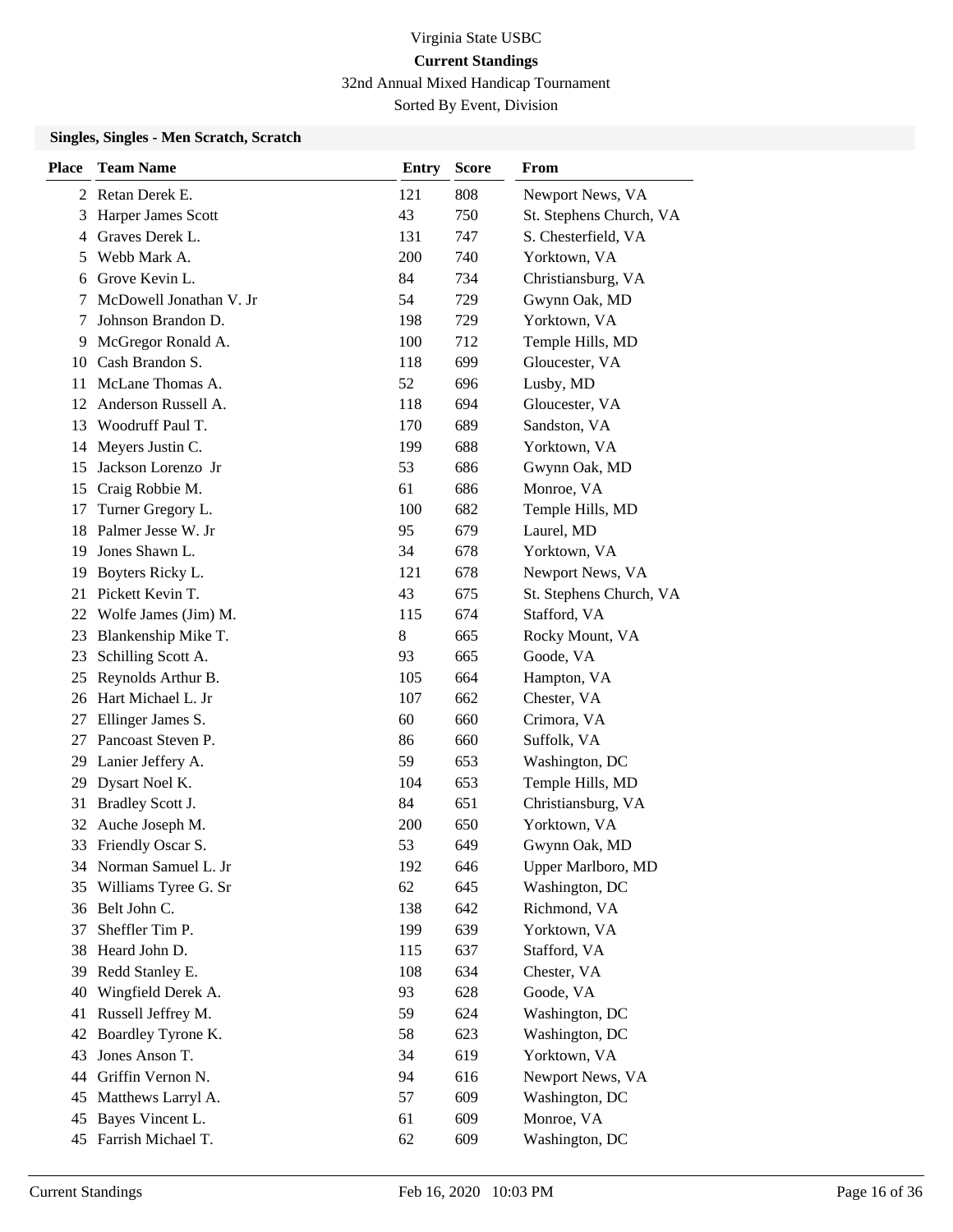32nd Annual Mixed Handicap Tournament Sorted By Event, Division

#### **Singles, Singles - Men Scratch, Scratch**

| <b>Team Name</b>      | <b>Entry</b>   | <b>Score</b> | From                |
|-----------------------|----------------|--------------|---------------------|
| Blanton Jon D.        | 82             | 609          | Stafford, VA        |
| Wingfield Danny W. Sr | 1              | 607          | Forest, VA          |
| Jones Kasonn M.       | 95             | 601          | Laurel, MD          |
| Orcutt Philip M.      | 141            | 601          | Richmond, VA        |
| Osgood Jason M.       | 10             | 600          | Rocky Mount, VA     |
| Farley Brian K.       | 94             | 597          | Newport News, VA    |
| Barnette Jerry K.     | 58             | 594          | Washington, DC      |
| Roy Kevin A.          | 99             | 594          | Temple Hills, MD    |
| Marshall Keith L.     | 55             | 590          | Washington, DC      |
| Scott Armand M. Jr    | 131            | 583          | S. Chesterfield, VA |
| Hale Gary "Tyke"      | 1              | 581          | Forest, VA          |
| Dye Cleve III         | 35             | 581          | Newport News, VA    |
| Tate Ira T. Jr        | 198            | 580          | Yorktown, VA        |
| Wesby Eric B.         | 54             | 569          | Gwynn Oak, MD       |
| Dalton Steven W.      | 170            | 569          | Sandston, VA        |
| Furr Gregory J. Jr    | 56             | 567          | Washington, DC      |
| Johnson James         | 103            | 563          | Temple Hills, MD    |
| Meekins Byron L.      | 108            | 563          | Chester, VA         |
| Matthews Lowell A.    | 55             | 557          | Washington, DC      |
| Emerson Robert W.     | 57             | 542          | Washington, DC      |
| Hodges Frank G.       | $\overline{4}$ | 539          | Rocky Mount, VA     |
| Cash Casey N.         | 60             | 537          | Crimora, VA         |
| Drakes Luis A.        | 99             | 523          | Temple Hills, MD    |
| Durant Samuel L. Jr   | 56             | 452          | Washington, DC      |
|                       |                |              |                     |

| <b>Place</b> | <b>Team Name</b>    | Entry          | <b>Score</b> | From                    |
|--------------|---------------------|----------------|--------------|-------------------------|
| 1            | Weaver Donna C.     | 6              | 830          | Rocky Mount, VA         |
| 2            | Luddy Makayla L.    | 49             | 827          | Norfolk, VA             |
| 3            | Bayes Vanessa A.    | 61             | 826          | Monroe, VA              |
| 4            | Wilson Rachel N.    | 58             | 801          | Washington, DC          |
| 5.           | Tate Amanda C.      | 202            | 788          | Yorktown, VA            |
| 6            | Pancoast Becky E.   | 86             | 786          | Suffolk, VA             |
|              | Hodges Connie T.    | $\overline{4}$ | 777          | Rocky Mount, VA         |
|              | Huff Mikki D.       | 84             | 777          | Christiansburg, VA      |
| 9            | Gunn Rosemary R.    | 177            | 776          | Pelham, NC              |
| 10           | Honodel Debora W.   | 144            | 774          | Richmond, VA            |
| 11           | Young Tanya H.      | 10             | 771          | Rocky Mount, VA         |
| 12           | Williams LaShaun D. | 205            | 769          | Yorktown, VA            |
| 13           | Hylton Ashley N.    | 6              | 766          | Rocky Mount, VA         |
| 13           | Green Cynthia L.    | 43             | 766          | St. Stephens Church, VA |
| 13           | Callen Angela T.    | 56             | 766          | Washington, DC          |
| 16           | Levy Marian L.      | 186            | 764          | Mechanicsville, VA      |
| 17           | Wilkerson Kimberly  | 172            | 763          | Pelham, NC              |
| 18           | Lightfoot Mia L.    | 185            | 758          | Mechanicsville, VA      |
| 19           | Vance Leti          | 129            | 757          | Evington, VA            |
| 19           | Watt Mary B.        | 175            | 757          | Pelham, NC              |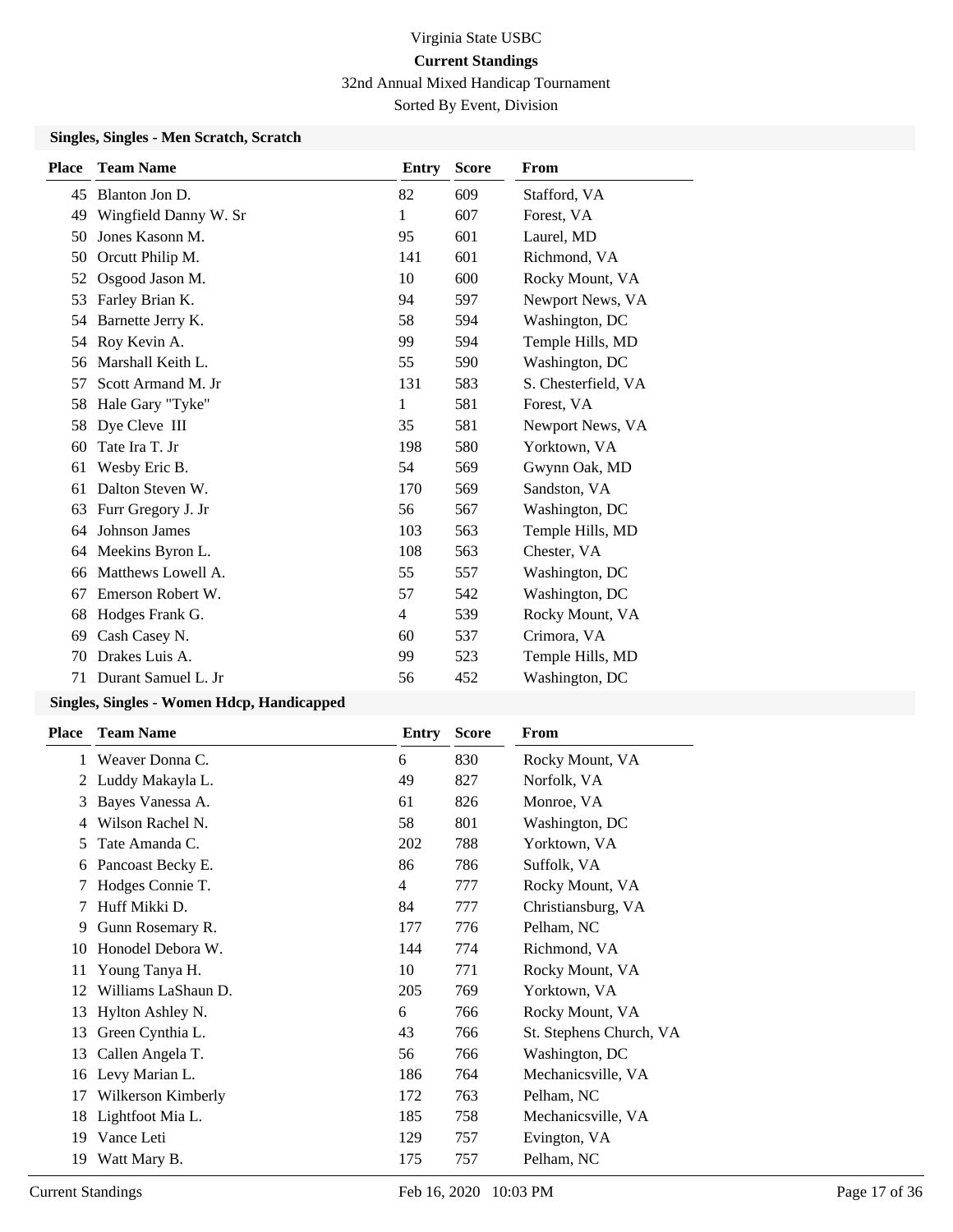32nd Annual Mixed Handicap Tournament

Sorted By Event, Division

| <b>Place</b> | <b>Team Name</b>          | Entry | <b>Score</b> | <b>From</b>             |
|--------------|---------------------------|-------|--------------|-------------------------|
|              | 21 Keel Susan E.          | 42    | 755          | Ivor, VA                |
| 22           | Hester Paris M.           | 139   | 754          | Richmond, VA            |
| 23           | Shaw-Wesby Crystal J.     | 53    | 753          | Gwynn Oak, MD           |
| 23           | Richmond Amanda H.        | 174   | 753          | Pelham, NC              |
| 25           | <b>Younger Mary</b>       | 91    | 750          | Yorktown, VA            |
| 25           | Brown Annie W.            | 102   | 750          | Temple Hills, MD        |
| 25           | Meekins Kim D.            | 108   | 750          | Chester, VA             |
| 25           | Lockhart Shannon B.       | 116   | 750          | Yorktown, VA            |
| 29           | Lewis Tracie M.           | 131   | 749          | S. Chesterfield, VA     |
|              | 30 Pezzella Anna M.       | 32    | 746          | Virginia Beach, VA      |
|              | 30 Richardson Megan M.    | 35    | 746          | Newport News, VA        |
| 32           | Loving Alicia W.          | 43    | 745          | St. Stephens Church, VA |
|              | 32 Barrett-Vaden Terri L. | 126   | 745          | Chester, VA             |
|              | 32 Richerson Sheila S.    | 184   | 745          | Mechanicsville, VA      |
|              | 32 Keyes Heather A.       | 201   | 745          | Yorktown, VA            |
| 36           | Cyrus Paula M.            | 95    | 743          | Laurel, MD              |
| 36           | Scales Alfredia           | 104   | 743          | Temple Hills, MD        |
| 38           | Brown Jeannie D.          | 12    | 742          | Rocky Mount, VA         |
| 38           | Thornhill Sasha S.        | 101   | 742          | Temple Hills, MD        |
| 40           | Wynn Jane B.              | 25    | 740          | Mechanicsville, VA      |
| 40           | Jennette Jennifer M.      | 47    | 740          | Norfolk, VA             |
| 40           | Martin Tammy              | 83    | 740          | Princeton, WV           |
| 43           | Johnston Tina A.          | 127   | 739          | Evington, VA            |
| 43           | Bain Deseree R.           | 205   | 739          | Yorktown, VA            |
| 45           | Dixon Corrina A.          | 166   | 736          | Carrollton, VA          |
| 46           | Ramsey Josephine T.       | 115   | 735          | Stafford, VA            |
| 47           | Logan Adell               | 114   | 733          | Stafford, VA            |
| 47           | Mayer Diane S.            | 120   | 733          | Gloucester, VA          |
| 47           | Williams Delta T.         | 177   | 733          | Pelham, NC              |
| 47           | Coulson Whitney B.        | 203   | 733          | Yorktown, VA            |
| 51           | Tucker Darcela D.         | 102   | 732          | Temple Hills, MD        |
| 52           | Shiflett Christine R.     | 87    | 731          | Chesterfield, VA        |
|              | 52 Maclin Doris G.        | 185   | 731          | Mechanicsville, VA      |
|              | 54 Davis Melody W.        | 96    | 730          | Boydton, VA             |
|              | 54 Heard Janine B.        | 97    | 730          | Temple Hills, MD        |
| 56           | Wood Janet M.             | 55    | 729          | Washington, DC          |
| 56           | Gragg Karla K.            | 84    | 729          | Christiansburg, VA      |
|              | 56 Hogge Karen E.         | 120   | 729          | Gloucester, VA          |
|              | 56 Lyons Catherine T.     | 142   | 729          | Richmond, VA            |
|              | 56 VanDusen Jennifer M.   | 204   | 729          | Yorktown, VA            |
| 61           | Hagerman Anita L.         | 47    | 728          | Norfolk, VA             |
| 61           | Daniel Melody A.          | 119   | 728          | Gloucester, VA          |
| 63           | Payne Maryann E.          | 49    | 727          | Norfolk, VA             |
| 64           | Carter Brenda             | 26    | 726          | Mechanicsville, VA      |
| 64           | Moss Debbie V.            | 184   | 726          | Mechanicsville, VA      |
|              | 66 Frith Debra A.         | 122   | 725          | Richmond, VA            |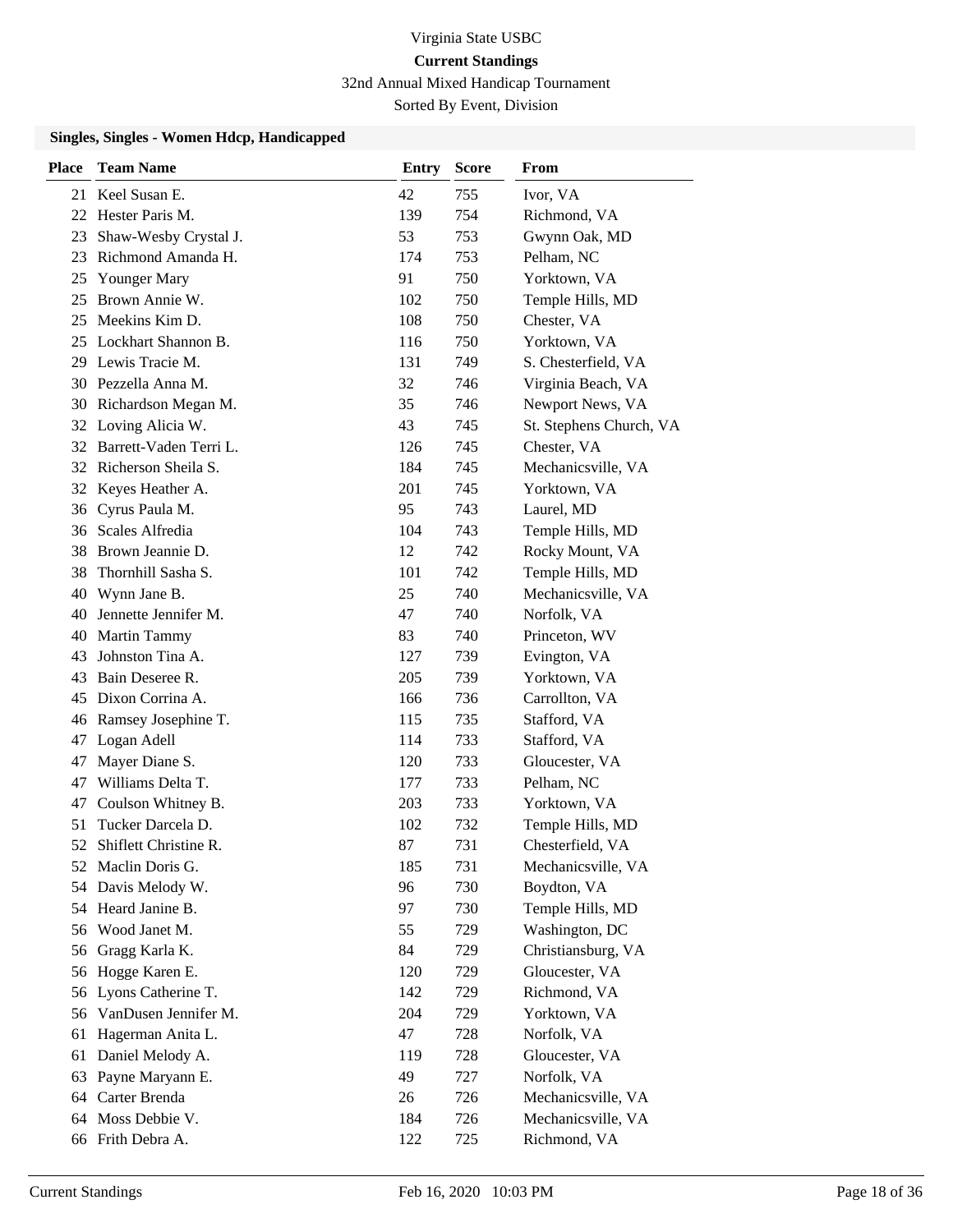32nd Annual Mixed Handicap Tournament

Sorted By Event, Division

| <b>Place</b> | <b>Team Name</b>             | <b>Entry</b>   | <b>Score</b> | From               |
|--------------|------------------------------|----------------|--------------|--------------------|
|              | 66 Hill Sabreenia D.         | 198            | 725          | Yorktown, VA       |
| 68           | Hodges Judy C.               | 3              | 724          | Rocky Mount, VA    |
|              | 69 Landes Angela K.          | 119            | 723          | Gloucester, VA     |
| 69           | Little Kandace F.            | 192            | 723          | Upper Marlboro, MD |
| 71           | Krantz Lori E.               | 128            | 722          | Evington, VA       |
| 72           | Hubbard Bonnie M.            | 3              | 721          | Rocky Mount, VA    |
| 73           | Robinson Gwen J.             | 27             | 718          | Mechanicsville, VA |
| 73           | Federico C Louise            | 39             | 718          | Cross Junction, VA |
| 75           | Evans Anitra M.              | 98             | 717          | Temple Hills, MD   |
| 75           | Shoemaker Deborah A.         | 171            | 717          | Ruther Glen, VA    |
| 77           | <b>Fuller Crystal</b>        | 107            | 716          | Chester, VA        |
| 78           | Franklin Terri A.            | 54             | 715          | Gwynn Oak, MD      |
| 78           | Wheeler Sagirah S.           | 54             | 715          | Gwynn Oak, MD      |
| 78           | Fisher Jennifer M.           | 60             | 715          | Crimora, VA        |
|              | 78 Roark Holly R.            | 83             | 715          | Princeton, WV      |
| 78           | Smith Carolyn A.             | 111            | 715          | Suitland, MD       |
| 78           | <b>Foster Petra</b>          | 114            | 715          | Stafford, VA       |
| 78           | Kidd Patricia B.             | 129            | 715          | Evington, VA       |
|              | 85 Rice Dana W.              | 88             | 714          | Crystal Hill, VA   |
| 85           | Orth Stefanie R.             | 126            | 714          | Chester, VA        |
| 85           | Beasley Terri J.             | 143            | 714          | Richmond, VA       |
| 88           | Parker-Cunningham Wilhemenia | 30             | 713          | Mechanicsville, VA |
| 88           | Mayo Veronica                | 183            | 713          | Mechanicsville, VA |
| 90           | St.Clair Teresa M.           | 10             | 712          | Rocky Mount, VA    |
|              | 90 Ledin Anna E.             | 93             | 712          | Goode, VA          |
|              | 90 Waters Janice M.          | 98             | 712          | Temple Hills, MD   |
|              | 90 Patrick Deborah K.        | 100            | 712          | Temple Hills, MD   |
|              | 94 Crump Tasha L.            | 28             | 711          | Mechanicsville, VA |
| 94           | <b>Bull Clarissa</b>         | 53             | 711          | Gwynn Oak, MD      |
|              | 96 Williams Loraine D.       | 181            | 710          | Pelham, NC         |
|              | 96 Bass-Campbell Dawn N.     | 199            | 710          | Yorktown, VA       |
| 98           | Cooper Tracie T.             | 11             | 709          | Rocky Mount, VA    |
|              | 98 Hilliard Brenda G.        | 26             | 709          | Mechanicsville, VA |
|              | 100 Richardson Kaye          | $\overline{7}$ | 708          | Rocky Mount, VA    |
|              | 100 Brooks Karen A.          | 103            | 708          | Temple Hills, MD   |
|              | 100 Murphy Wanda B.          | 173            | 708          | Pelham, NC         |
|              | 100 Mallory Myrtle M.        | 186            | 708          | Mechanicsville, VA |
| 104          | Jackson-Marshall Agatha V.   | 29             | 707          | Mechanicsville, VA |
|              | 104 Hopps Agnes J.           | 104            | 707          | Temple Hills, MD   |
| 106          | Cutshaw Christa M.           | 206            | 706          | Yorktown, VA       |
| 107          | Quigley Lavinia A.           | 100            | 705          | Temple Hills, MD   |
|              | 107 Long Lillie Ann C.       | 127            | 705          | Evington, VA       |
|              | 109 Dich Megan G.            | 140            | 704          | Richmond, VA       |
| 109          | Guffey Nicole C.             | 201            | 704          | Yorktown, VA       |
| 109          | Sheetz Laurie A.             | 206            | 704          | Yorktown, VA       |
|              | 112 Winfield Norma M.        | 107            | 703          | Chester, VA        |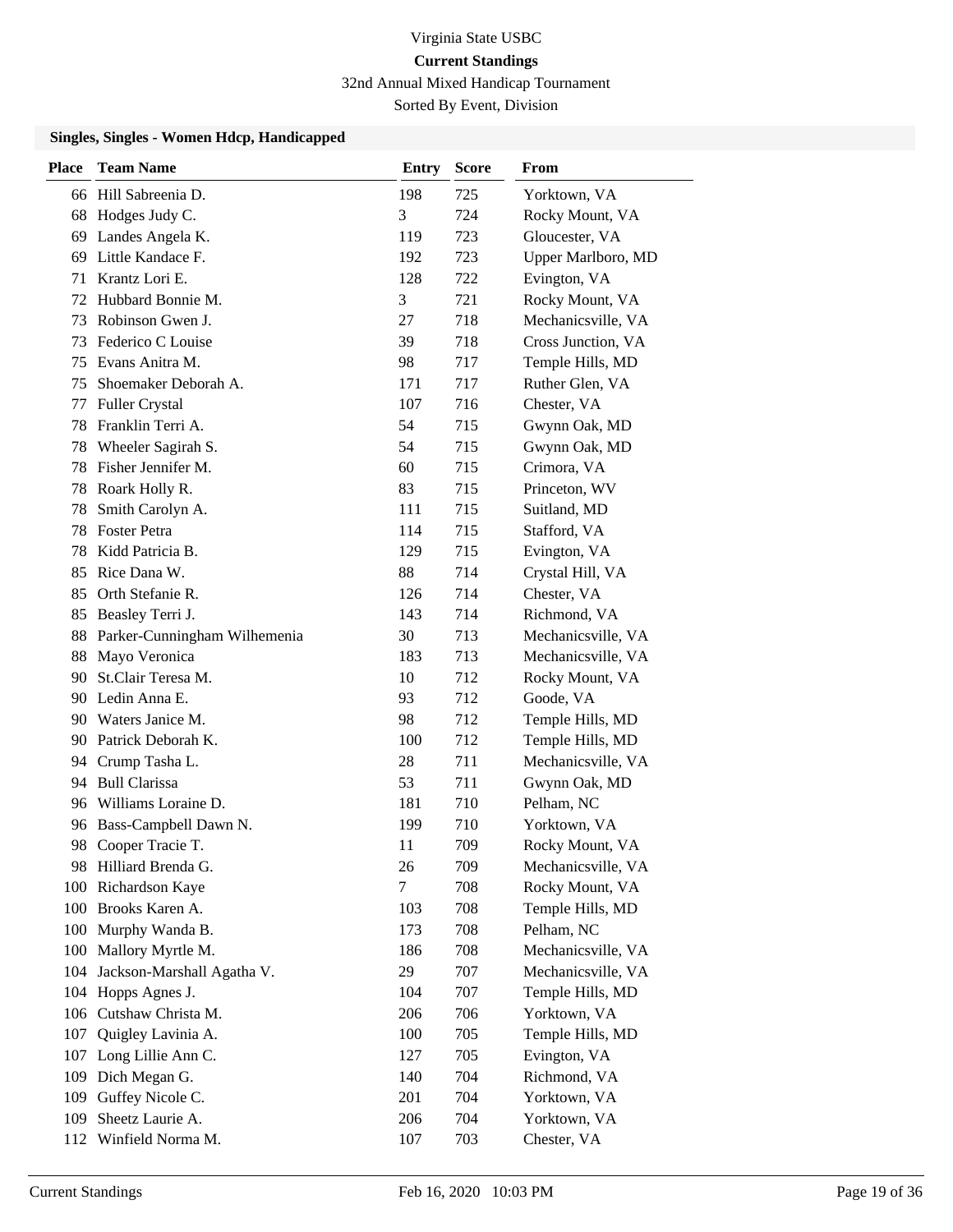32nd Annual Mixed Handicap Tournament

Sorted By Event, Division

| Place | <b>Team Name</b>               | <b>Entry</b>   | <b>Score</b> | From               |
|-------|--------------------------------|----------------|--------------|--------------------|
|       | 112 Harge Angela M.            | 155            | 703          | Fredericksburg, VA |
|       | 112 Cook Jennifer (Red) S.     | 199            | 703          | Yorktown, VA       |
|       | 115 Webb Denise B.             | 140            | 702          | Richmond, VA       |
|       | 116 Chichester-Lanier Adrienne | 59             | 701          | Washington, DC     |
|       | 116 Barnes Sandy F.            | 207            | 701          | Yorktown, VA       |
|       | 118 Peters Glenda A.           | 11             | 700          | Rocky Mount, VA    |
|       | 118 Hill Abbie                 | 105            | 700          | Hampton, VA        |
|       | 120 Whitmire Juanita           | 46             | 699          | Upper Marlboro, MD |
|       | 120 Wagner Patricia M.         | 61             | 699          | Monroe, VA         |
|       | 120 Overton Jessica N.         | 121            | 699          | Newport News, VA   |
|       | 120 Holmes Brenda M.           | 143            | 699          | Richmond, VA       |
|       | 124 Machado Hilda G.           | 50             | 698          | Henrico, VA        |
|       | 125 Newton Shannon M.          | 5              | 696          | Rocky Mount, VA    |
|       | 125 Parker Renee L.            | 62             | 696          | Washington, DC     |
|       | 125 Womack Cat F.              | 106            | 696          | Chester, VA        |
| 125   | Galloway Donna M.              | 117            | 696          | Gloucester, VA     |
|       | 129 Coles Helen D.             | 179            | 694          | Pelham, NC         |
|       | 130 Malbrough Priscilla Y.     | 32             | 693          | Virginia Beach, VA |
|       | 130 Pierce Betsy E.            | 87             | 693          | Chesterfield, VA   |
| 130   | Tomlinson Nancy L.             | 139            | 693          | Richmond, VA       |
|       | 133 Meredith Renee E.          | 200            | 691          | Yorktown, VA       |
|       | 134 Ambler Ann                 | 81             | 690          | Smithfield, VA     |
|       | 134 Alston Annette F.          | 142            | 690          | Richmond, VA       |
|       | 136 Rogers Connie B.           | $\overline{4}$ | 689          | Rocky Mount, VA    |
| 137   | Streater Tanya B.              | 25             | 688          | Mechanicsville, VA |
| 137   | Gray Cheryl T.                 | 51             | 688          | Mechanicsville, VA |
| 137   | Hughes Marcella                | 51             | 688          | Mechanicsville, VA |
| 140   | Wingfield Donna K.             | $\mathbf{1}$   | 687          | Forest, VA         |
|       | 140 Blake Carolyn W.           | 12             | 687          | Rocky Mount, VA    |
|       | 140 Bailey Helen K.            | 93             | 687          | Goode, VA          |
|       | 140 Howard Nancy               | 130            | 687          | Evington, VA       |
|       | 140 Blackwell Chenise C.       | 176            | 687          | Pelham, NC         |
|       | 145 Brown Barbara A.           | 91             | 686          | Yorktown, VA       |
| 145   | Cheeley Janet B.               | 138            | 686          | Richmond, VA       |
|       | 145 Fitzgerald Velma J.        | 174            | 686          | Pelham, NC         |
| 145   | Morton Ollie K.                | 181            | 686          | Pelham, NC         |
| 149   | Schoefield Patricia            | 173            | 684          | Pelham, NC         |
| 150   | Stoneman Susan D.              | 94             | 683          | Newport News, VA   |
|       | 150 Phillips Michelle M.       | 122            | 683          | Richmond, VA       |
|       | 150 Waller Joyce A.            | 180            | 683          | Pelham, NC         |
| 153   | Smith Bonnie D.                | 9              | 681          | Rocky Mount, VA    |
| 153   | Milligan Patricia A.           | 113            | 681          | Glen Allen, VA     |
| 153   | White Teresa L.                | 117            | 681          | Gloucester, VA     |
| 153   | Tate Anne C.                   | 207            | 681          | Yorktown, VA       |
| 157   | Thomas Dale K.                 | 9              | 680          | Rocky Mount, VA    |
| 157   | Sharp Andrea                   | 82             | 680          | Stafford, VA       |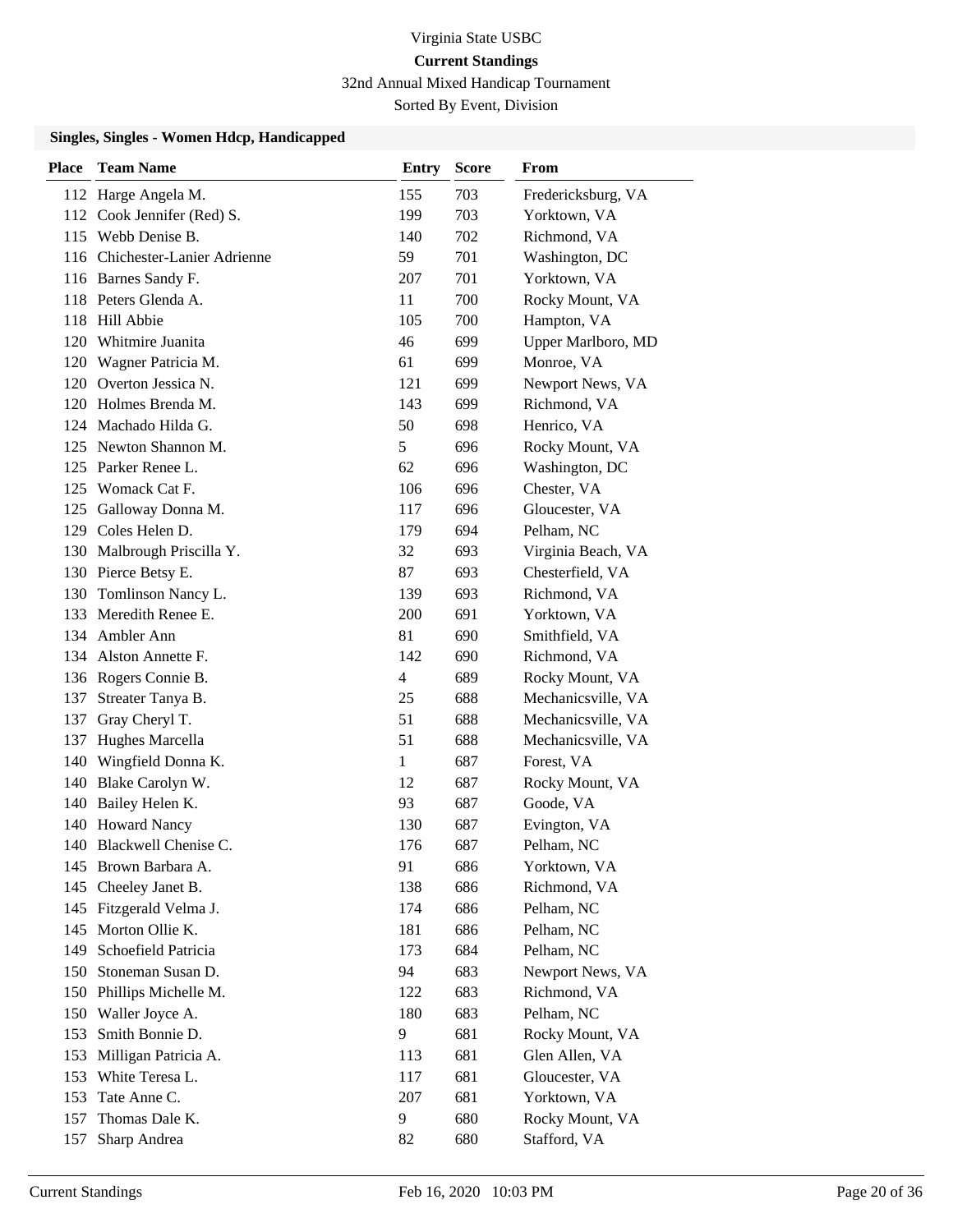32nd Annual Mixed Handicap Tournament

Sorted By Event, Division

| <b>Place</b> | <b>Team Name</b>         | Entry | <b>Score</b> | From               |
|--------------|--------------------------|-------|--------------|--------------------|
|              | 157 Cochran Judy A.      | 96    | 680          | Boydton, VA        |
|              | 160 Redd Roxanne E.      | 108   | 679          | Chester, VA        |
|              | 161 Harkless Dorcia N.   | 46    | 678          | Upper Marlboro, MD |
|              | 162 Wilsey Erin L.       | 103   | 677          | Temple Hills, MD   |
|              | 162 Kitts Jeno D.        | 128   | 677          | Evington, VA       |
|              | 164 Parham Wanda P.      | 42    | 676          | Ivor, VA           |
|              | 164 Russell Shellene D.  | 59    | 676          | Washington, DC     |
| 164          | Taylor Rose F.           | 81    | 676          | Smithfield, VA     |
|              | 164 Pancoast Mary C.     | 86    | 676          | Suffolk, VA        |
|              | 164 Boyters A. Nikki     | 121   | 676          | Newport News, VA   |
|              | 169 Kerzic Lorna E.      | 52    | 675          | Lusby, MD          |
| 169          | McNear Erica L.          | 178   | 675          | Pelham, NC         |
| 169          | Hairston Rosa L.         | 180   | 675          | Pelham, NC         |
| 172          | Walters Natalie L.       | 179   | 674          | Pelham, NC         |
|              | 173 Brown Bobbie J.      | 34    | 673          | Yorktown, VA       |
|              | 173 Beck Margo L.        | 170   | 673          | Sandston, VA       |
| 175          | Combs Ann M.             | 44    | 672          | Salem, VA          |
|              | 176 Young Dawn Y.        | 48    | 670          | Norfolk, VA        |
| 177          | Henderlite Danielle      | 44    | 669          | Salem, VA          |
| 177          | Reynolds Corlis D.       | 105   | 669          | Hampton, VA        |
| 177          | Toler Deb G.             | 141   | 669          | Richmond, VA       |
| 180          | Skaggs L. Jean           | 33    | 668          | Norfolk, VA        |
|              | 180 Walker Karen H.      | 166   | 668          | Carrollton, VA     |
|              | 182 Dean Brittany M.     | 57    | 667          | Washington, DC     |
|              | 182 Clark Angel S.       | 58    | 667          | Washington, DC     |
|              | 182 Hackney Sandra M.    | 130   | 667          | Evington, VA       |
|              | 185 Wade Barbara M.      | 27    | 666          | Mechanicsville, VA |
|              | 186 Hunter Stephanie L.  | 204   | 663          | Yorktown, VA       |
| 187          | Green Rebecca A.         | 30    | 662          | Mechanicsville, VA |
|              | 187 Bonds Jacqueline D.  | 82    | 662          | Stafford, VA       |
|              | 187 DiScioscia Sara R.   | 198   | 662          | Yorktown, VA       |
|              | 190 Ray Anne S.          | 202   | 661          | Yorktown, VA       |
|              | 191 Burns Maxine W.      | 176   | 659          | Pelham, NC         |
|              | 192 Phillips Jerylyne N. | 34    | 658          | Yorktown, VA       |
|              | 193 Jurkowski Lori J.    | 48    | 657          | Norfolk, VA        |
|              | 194 Roath Peggy W.       | 40    | 655          | Fredericksburg, VA |
|              | 194 Schechter Kathy E.   | 171   | 655          | Ruther Glen, VA    |
|              | 196 LaFon Annie R.       | 33    | 654          | Norfolk, VA        |
|              | 197 Brown Stephanie C.   | 88    | 649          | Crystal Hill, VA   |
| 198          | Silver Carolyn A.        | 29    | 646          | Mechanicsville, VA |
| 199          | Scott Keisha C.          | 55    | 644          | Washington, DC     |
|              | 199 Bland Wanda B.       | 95    | 644          | Laurel, MD         |
|              | 201 Fitzgerald Mary L.   | 178   | 643          | Pelham, NC         |
|              | 202 Wilson Jacqueline B. | 56    | 642          | Washington, DC     |
|              | 202 Cash Grace D.        | 118   | 642          | Gloucester, VA     |
|              | 202 Redford Sharron R.   | 138   | 642          | Richmond, VA       |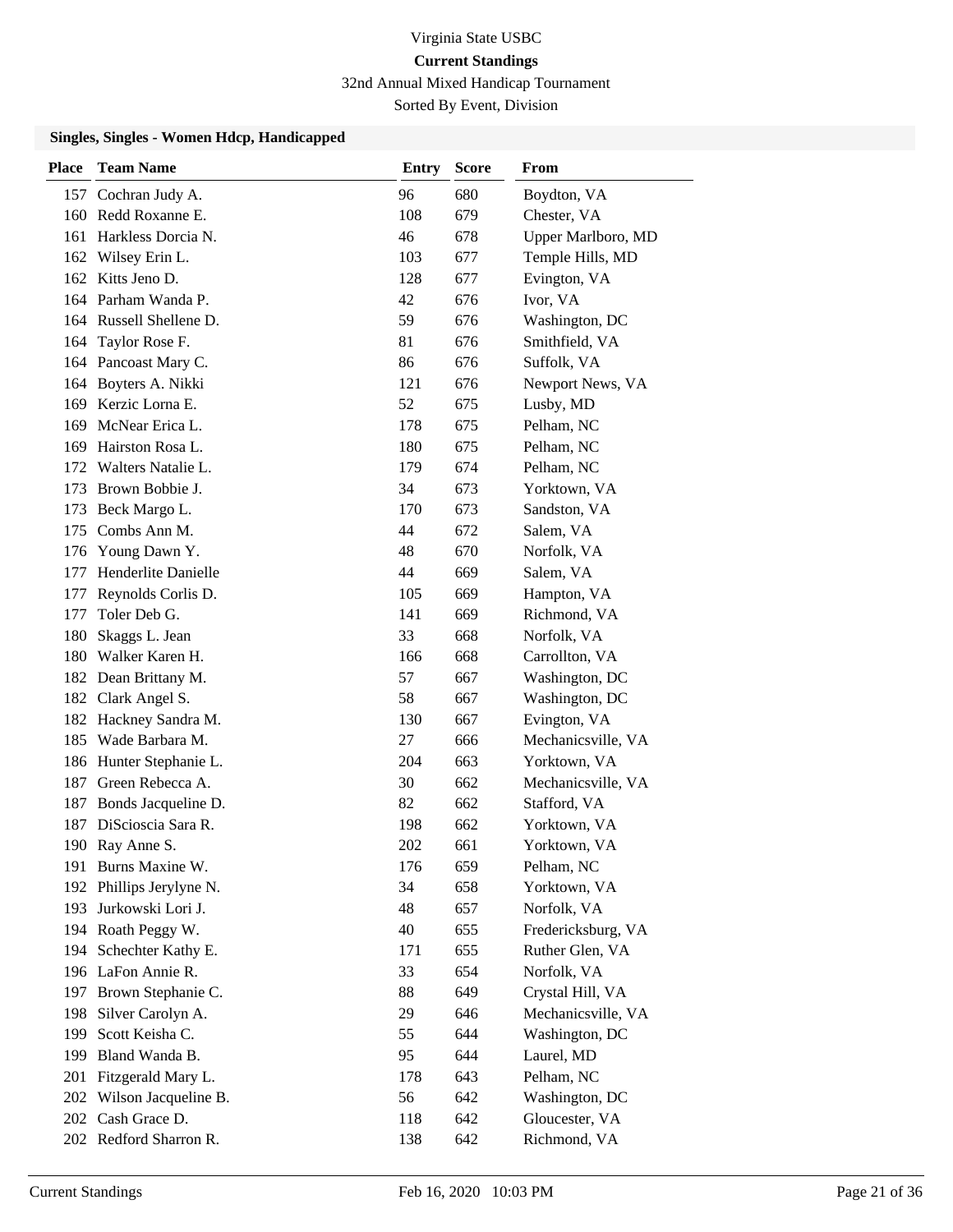32nd Annual Mixed Handicap Tournament

Sorted By Event, Division

#### **Singles, Singles - Women Hdcp, Handicapped**

| <b>Place</b> | <b>Team Name</b>           | Entry | <b>Score</b> | <b>From</b>         |
|--------------|----------------------------|-------|--------------|---------------------|
|              | 202 Elder Caitlin J.       | 183   | 642          | Mechanicsville, VA  |
|              | 206 Merritt Jennifer M.    | 94    | 641          | Newport News, VA    |
|              | 206 Allsberry Lawanda R.   | 99    | 641          | Temple Hills, MD    |
|              | 206 Tomlin Jessica M.      | 118   | 641          | Gloucester, VA      |
|              | 206 Rengers Vickie B.      | 170   | 641          | Sandston, VA        |
|              | 210 Petitto Moncel E.      | 31    | 638          | Fairfax, VA         |
| 211          | Lightfoot Shayla L.        | 131   | 636          | S. Chesterfield, VA |
|              | 212 Edwards Denise Y.      | 57    | 635          | Washington, DC      |
|              | 212 Perrin Edith A.        | 141   | 635          | Richmond, VA        |
|              | 214 McLane Laurie M.       | 52    | 634          | Lusby, MD           |
|              | 214 Queen Karen S.         | 101   | 634          | Temple Hills, MD    |
|              | 214 Bach Patricia C.       | 144   | 634          | Richmond, VA        |
| 217          | Kloft Deborah L.           | 8     | 633          | Rocky Mount, VA     |
| 217          | Diggs Dorothy A.           | 111   | 633          | Suitland, MD        |
| 217          | Carrington Kelly C.        | 116   | 633          | Yorktown, VA        |
| 220          | Jaco Patricia A.           | 40    | 632          | Fredericksburg, VA  |
| 221          | Brock Lois D.              | 175   | 630          | Pelham, NC          |
| 222          | Threatt Linda M.           | 106   | 629          | Chester, VA         |
|              | 222 Richard Teresa D.      | 123   | 629          | Covington, VA       |
|              | 222 Hudson Alethia R.      | 182   | 629          | Mechanicsville, VA  |
| 225          | Cooper Windy               | 203   | 628          | Yorktown, VA        |
|              | 226 Hale Phyllis H.        | 1     | 627          | Forest, VA          |
|              | 226 Aldred Angela M.       | 50    | 627          | Henrico, VA         |
| 226          | Stewart Teresa S.          | 60    | 627          | Crimora, VA         |
| 229          | Hodges Valeria G.          | 5     | 626          | Rocky Mount, VA     |
| 230          | Greene Evelyn C.           | 99    | 619          | Temple Hills, MD    |
| 230          | Thomas Robbie K.           | 123   | 619          | Covington, VA       |
|              | 230 Lightfoot Paulette J.  | 182   | 619          | Mechanicsville, VA  |
| 233          | Mitchell Tressi Y.         | 8     | 611          | Rocky Mount, VA     |
| 233          | Jenkins Sherika N.         | 155   | 611          | Fredericksburg, VA  |
| 235          | Thornton Angela C.         | 97    | 606          | Temple Hills, MD    |
|              | 236 Ahlgrim Yvonne B.      | 28    | 604          | Mechanicsville, VA  |
|              | 237 Vaughters Alice F.     | 168   | 592          | South Boston, VA    |
| 238          | Cavicchi Kathy             | 35    | 591          | Newport News, VA    |
|              | 238 Livingston La'Tonia M. | 115   | 591          | Stafford, VA        |
|              | 240 Lyles Tori P.          | 62    | 588          | Washington, DC      |
| 241          | Laughlin Anna M.           | 200   | 565          | Yorktown, VA        |
|              | 242 Anderson Stephanie M.  | 172   | 555          | Pelham, NC          |
|              | 243 Volpp Wanda R.         | 39    | 533          | Cross Junction, VA  |

## **Singles, Singles - Women Scratch, Scratch**

| <b>Place</b> Team Name  | Entry | <b>Score</b> | From                    |
|-------------------------|-------|--------------|-------------------------|
| 1 Shaw-Wesby Crystal J. | 53    | 699          | Gwynn Oak, MD           |
| 2 Lewis Tracie M.       | 131   | 689          | S. Chesterfield, VA     |
| 3 Green Cynthia L.      | 43    | 685          | St. Stephens Church, VA |
| 4 Wilson Rachel N.      | 58    | 684          | Washington, DC          |
| 5 Huff Mikki D.         | 84    | 681          | Christiansburg, VA      |
|                         |       |              |                         |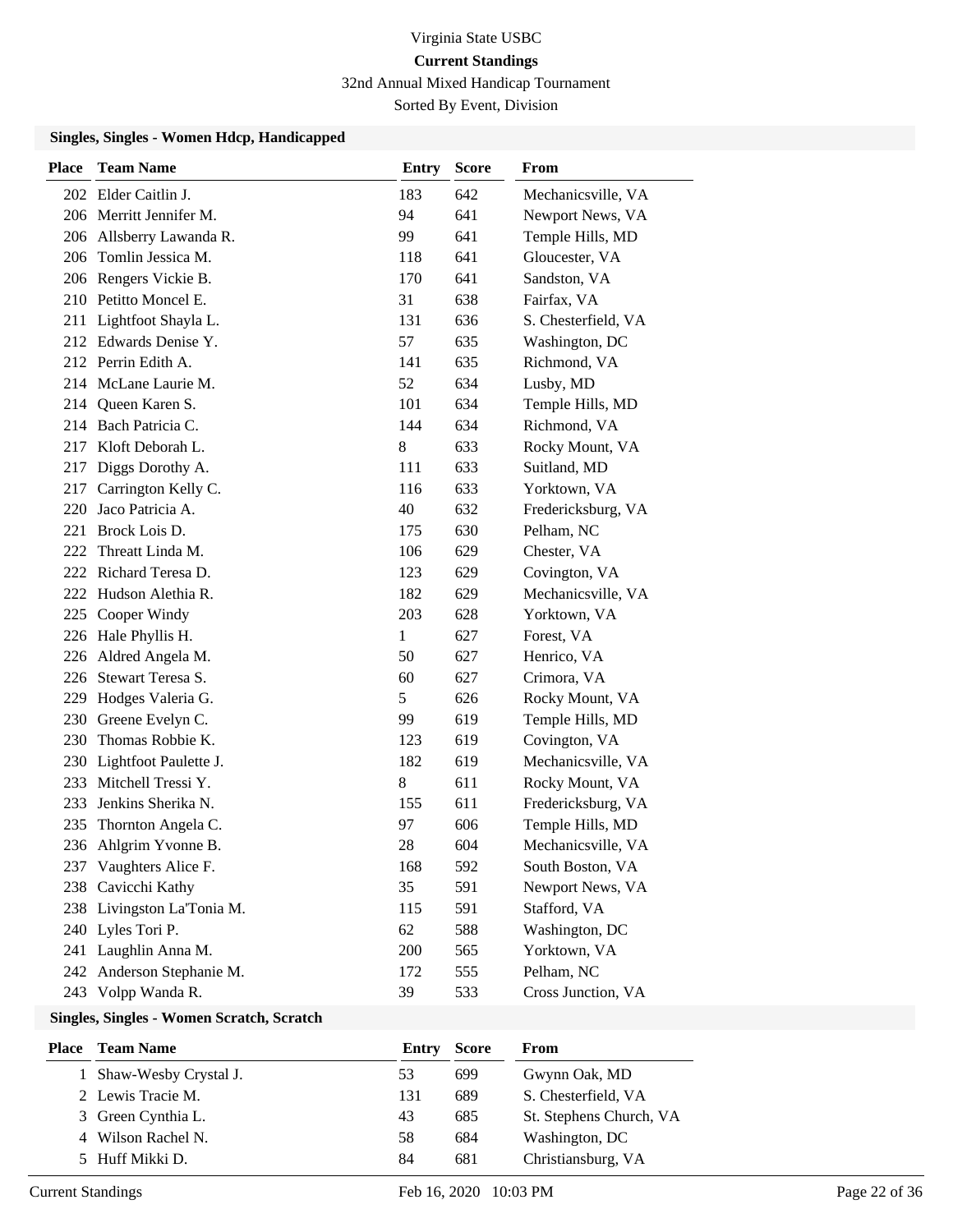## Virginia State USBC **Current Standings** 32nd Annual Mixed Handicap Tournament

Sorted By Event, Division

#### **Singles, Singles - Women Scratch, Scratch**

| <b>Place</b> | <b>Team Name</b>              | <b>Entry</b> | <b>Score</b> | From                    |
|--------------|-------------------------------|--------------|--------------|-------------------------|
|              | 6 Wheeler Sagirah S.          | 54           | 679          | Gwynn Oak, MD           |
| 7            | Overton Jessica N.            | 121          | 657          | Newport News, VA        |
| 8            | Richardson Megan M.           | 35           | 656          | Newport News, VA        |
| 9            | Hill Sabreenia D.             | 198          | 653          | Yorktown, VA            |
|              | 10 Chichester-Lanier Adrienne | 59           | 647          | Washington, DC          |
|              | 10 Stoneman Susan D.          | 94           | 647          | Newport News, VA        |
|              | 12 Little Kandace F.          | 192          | 645          | Upper Marlboro, MD      |
|              | 13 Franklin Terri A.          | 54           | 640          | Gwynn Oak, MD           |
|              | 14 Bull Clarissa              | 53           | 636          | Gwynn Oak, MD           |
| 15           | Bass-Campbell Dawn N.         | 199          | 632          | Yorktown, VA            |
|              | 16 Bailey Helen K.            | 93           | 627          | Goode, VA               |
| 17           | Lightfoot Shayla L.           | 131          | 618          | S. Chesterfield, VA     |
|              | 18 Callen Angela T.           | 56           | 613          | Washington, DC          |
|              | 19 Meekins Kim D.             | 108          | 612          | Chester, VA             |
|              | 20 DiScioscia Sara R.         | 198          | 611          | Yorktown, VA            |
|              | 21 Dean Brittany M.           | 57           | 610          | Washington, DC          |
|              | 22 Cook Jennifer (Red) S.     | 199          | 607          | Yorktown, VA            |
|              | 23 Merritt Jennifer M.        | 94           | 605          | Newport News, VA        |
|              | 24 Edwards Denise Y.          | 57           | 599          | Washington, DC          |
|              | 25 Loving Alicia W.           | 43           | 592          | St. Stephens Church, VA |
|              | 26 Sharp Andrea               | 82           | 581          | Stafford, VA            |
| 27           | Meredith Renee E.             | 200          | 577          | Yorktown, VA            |
|              | 28 Parker Renee L.            | 62           | 564          | Washington, DC          |
|              | 29 Rengers Vickie B.          | 170          | 563          | Sandston, VA            |
|              | 30 Russell Shellene D.        | 59           | 562          | Washington, DC          |
|              | 30 Ledin Anna E.              | 93           | 562          | Goode, VA               |
|              | 32 Wood Janet M.              | 55           | 552          | Washington, DC          |
|              | 33 McLane Laurie M.           | 52           | 544          | Lusby, MD               |
|              | 34 Phillips Jerylyne N.       | 34           | 535          | Yorktown, VA            |
| 35           | Brooks Karen A.               | 103          | 531          | Temple Hills, MD        |
|              | 36 Clark Angel S.             | 58           | 529          | Washington, DC          |
|              | 37 Laughlin Anna M.           | 200          | 526          | Yorktown, VA            |
|              | 38 Beck Margo L.              | 170          | 520          | Sandston, VA            |
| 39           | Kerzic Lorna E.               | 52           | 516          | Lusby, MD               |
|              | 40 Lyles Tori P.              | 62           | 498          | Washington, DC          |
| 41           | Brown Bobbie J.               | 34           | 463          | Yorktown, VA            |

| Place | <b>Team Name</b>      | Entry | <b>Score</b> | From               |
|-------|-----------------------|-------|--------------|--------------------|
|       | 1 Hall Jerred L.      | 11    | 2,452        | Rocky Mount, VA    |
|       | 2 Holmes Cecil H.     | 105   | 2,350        | Hampton, VA        |
|       | 3 Thompson Barry R.   | 143   | 2,321        | Richmond, VA       |
|       | 4 Humphreys Bryan L.  | 44    | 2,313        | Salem, VA          |
|       | 5 Whitted Michael C.  | 101   | 2,299        | Temple Hills, MD   |
|       | 6 Norman Samuel L. Jr | 192   | 2,274        | Upper Marlboro, MD |
|       | Blanton Jon D.        | 82    | 2,261        | Stafford, VA       |
| 8     | Bayes Vincent L.      | 61    | 2,259        | Monroe, VA         |
|       |                       |       |              |                    |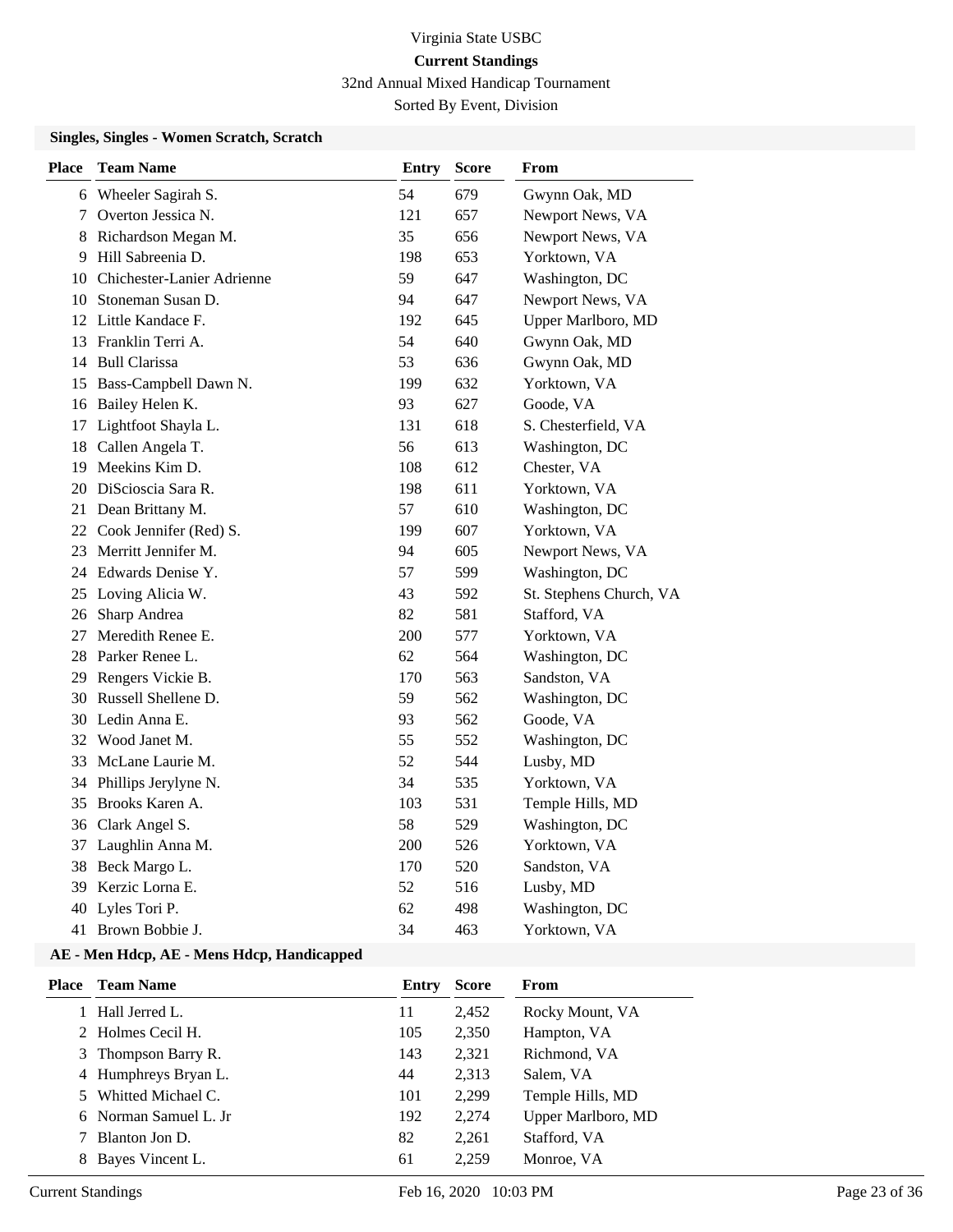32nd Annual Mixed Handicap Tournament

Sorted By Event, Division

| <b>Place</b> | <b>Team Name</b>       | <b>Entry</b> | <b>Score</b> | From                    |
|--------------|------------------------|--------------|--------------|-------------------------|
|              | 9 Wingfield Derek A.   | 93           | 2,245        | Goode, VA               |
| 10           | Broadney Robert L. Jr  | 203          | 2,244        | Yorktown, VA            |
| 11           | <b>Taylor Bernard</b>  | 102          | 2,243        | Temple Hills, MD        |
| 12           | Thompson Ronald D.     | 42           | 2,237        | Ivor, VA                |
| 13           | McGregor Ronald A.     | 100          | 2,233        | Temple Hills, MD        |
| 14           | Taylor Clifton R.      | 101          | 2,232        | Temple Hills, MD        |
| 15           | Gould King J.          | 3            | 2,217        | Rocky Mount, VA         |
| 16           | Wingfield Danny W. Sr  | 1            | 2,213        | Forest, VA              |
|              | 16 Palmer Jesse W. Jr  | 95           | 2,213        | Laurel, MD              |
| 18           | Richardson Jermaine J. | 10           | 2,209        | Rocky Mount, VA         |
| 19           | Schilling Scott A.     | 93           | 2,206        | Goode, VA               |
| 20           | Boyters Ricky L.       | 121          | 2,205        | Newport News, VA        |
| 20           | Mcgee Kirk S.          | 142          | 2,205        | Richmond, VA            |
| 22           | Atkinson James A. Jr   | 206          | 2,199        | Yorktown, VA            |
| 23           | Craig Robbie M.        | 61           | 2,193        | Monroe, VA              |
|              | 24 Pancoast Steven P.  | 86           | 2,189        | Suffolk, VA             |
| 24           | <b>Terry James</b>     | 177          | 2,189        | Pelham, NC              |
| 26           | Orth Steven J.         | 126          | 2,188        | Chester, VA             |
| 27           | Williams Robert E.     | 180          | 2,181        | Pelham, NC              |
| 28           | Dysart Noel K.         | 104          | 2,180        | Temple Hills, MD        |
| 29           | Cash Brandon S.        | 118          | 2,177        | Gloucester, VA          |
| 30           | Harper James Scott     | 43           | 2,176        | St. Stephens Church, VA |
| 31           | Kamara Abass           | 185          | 2,174        | Mechanicsville, VA      |
|              | 32 Hackney Frank W. Jr | 128          | 2,173        | Evington, VA            |
| 32           | Carter Ivey L.         | 180          | 2,173        | Pelham, NC              |
| 34           | Grove Kevin L.         | 84           | 2,170        | Christiansburg, VA      |
| 35           | Marshall Robert W.     | 29           | 2,168        | Mechanicsville, VA      |
| 36           | Magill Clint           | 9            | 2,166        | Rocky Mount, VA         |
| 37           | Magill Joseph R.       | 12           | 2,163        | Rocky Mount, VA         |
| 38           | Tate Ira T. Sr         | 207          | 2,162        | Yorktown, VA            |
| 38           | Johnson James          | 103          | 2,162        | Temple Hills, MD        |
| 40           | Meekins Byron L.       | 108          | 2,158        | Chester, VA             |
| 41           | Ridge Richard R.       | 51           | 2,156        | Mechanicsville, VA      |
| 41           | James Henry T.         | 176          | 2,156        | Pelham, NC              |
| 43           | Johnston David J.      | 50           | 2,154        | Henrico, VA             |
| 43           | Kidd Scottie R.        | 129          | 2,154        | Evington, VA            |
| 45           | Hale Gary "Tyke"       | 1            | 2,151        | Forest, VA              |
| 45           | Alston Troy M.         | 140          | 2,151        | Richmond, VA            |
| 47           | Hall Ronald L. Jr      | 11           | 2,149        | Rocky Mount, VA         |
| 47           | Webb Mark A.           | 200          | 2,149        | Yorktown, VA            |
| 49           | Santino David J.       | 201          | 2,144        | Yorktown, VA            |
| 50           | Maclin Larry D.        | 183          | 2,142        | Mechanicsville, VA      |
| 51           | Contarino Joseph       | 142          | 2,141        | Richmond, VA            |
| 52           | Thomas Norman "Pic" L. | 123          | 2,140        | Covington, VA           |
| 52           | Belt John C.           | 138          | 2,140        | Richmond, VA            |
|              | 52 Broadney Colin D.   | 203          | 2,140        | Yorktown, VA            |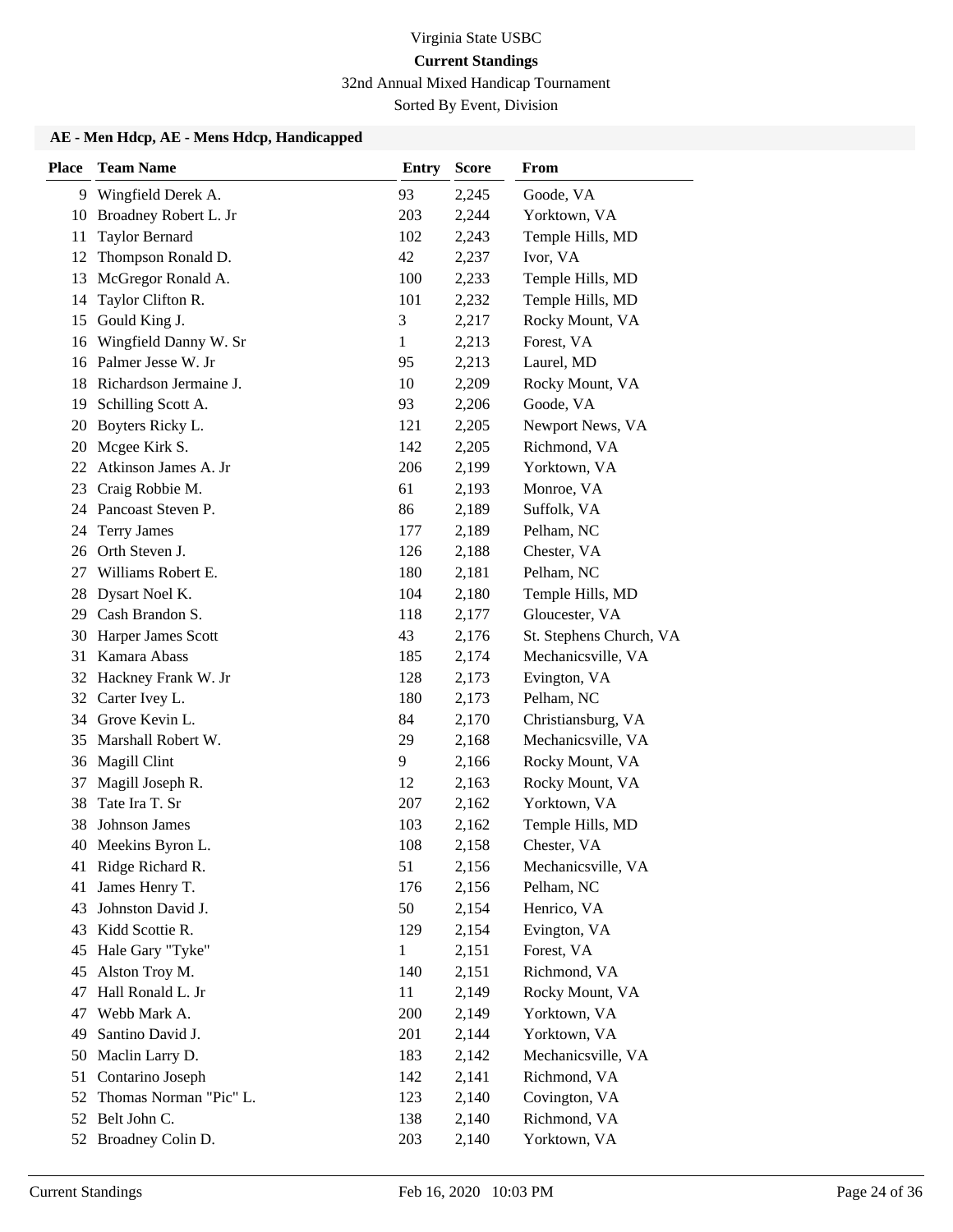32nd Annual Mixed Handicap Tournament

Sorted By Event, Division

| <b>Place</b> | <b>Team Name</b>          | <b>Entry</b>   | <b>Score</b> | From                |
|--------------|---------------------------|----------------|--------------|---------------------|
| 55           | <b>Belew Jayson</b>       | 35             | 2,136        | Newport News, VA    |
| 55           | Manuel Troy F.            | 128            | 2,136        | Evington, VA        |
| 57           | Willoughby Leamon         | 102            | 2,135        | Temple Hills, MD    |
| 57           | <b>Haley Randolph</b>     | 181            | 2,135        | Pelham, NC          |
| 59           | Isley Artie N.            | 141            | 2,133        | Richmond, VA        |
| 60           | Barnette Jerry K.         | 58             | 2,131        | Washington, DC      |
| 61           | McDowell James L. Jr      | 201            | 2,128        | Yorktown, VA        |
|              | 62 Brown Jonathan M.      | 88             | 2,124        | Crystal Hill, VA    |
| 63           | Pancoast Robert T.        | 86             | 2,122        | Suffolk, VA         |
| 64           | Barbour Sidney P.         | 103            | 2,120        | Temple Hills, MD    |
|              | 64 Ford Robert J.         | 202            | 2,120        | Yorktown, VA        |
| 66           | Green Frank L. Sr         | 183            | 2,118        | Mechanicsville, VA  |
| 67           | Shine Perry L. Sr         | 144            | 2,117        | Richmond, VA        |
| 67           | Mayo John A. Jr           | 156            | 2,117        | Elberon, VA         |
| 67           | Waller Harry J.           | 181            | 2,117        | Pelham, NC          |
| 70           | <b>Chandler Bellfield</b> | 179            | 2,115        | Pelham, NC          |
| 71           | Skaggs Harry A.           | 33             | 2,114        | Norfolk, VA         |
| 72           | Boerger John P.           | 48             | 2,111        | Norfolk, VA         |
| 73           | Retan Derek E.            | 121            | 2,109        | Newport News, VA    |
| 74           | Turner Kervin B.          | 87             | 2,104        | Chesterfield, VA    |
| 74           | Thompson David O.         | 119            | 2,104        | Gloucester, VA      |
| 76           | Chandler Sandy M.         | 166            | 2,102        | Carrollton, VA      |
| 77           | Ampy Kendall R.           | 184            | 2,098        | Mechanicsville, VA  |
| 78           | Hogue Rikky S.            | 5              | 2,092        | Rocky Mount, VA     |
| 79           | Meyers Justin C.          | 199            | 2,091        | Yorktown, VA        |
| 80           | Jones Shawn L.            | 34             | 2,090        | Yorktown, VA        |
| 80           | Reynolds Arthur B.        | 105            | 2,090        | Hampton, VA         |
| 82           | Redd Stanley E.           | 108            | 2,088        | Chester, VA         |
| 82           | Anderson Russell A.       | 118            | 2,088        | Gloucester, VA      |
| 84           | McLane Thomas A.          | 52             | 2,087        | Lusby, MD           |
| 85           | Hodges Frank G.           | $\overline{4}$ | 2,085        | Rocky Mount, VA     |
| 85           | Hawkins John C.           | 98             | 2,085        | Temple Hills, MD    |
| 87           | Nichols David S.          | 12             | 2,084        | Rocky Mount, VA     |
| 88           | Hall Nathan               | 122            | 2,083        | Richmond, VA        |
| 88           | Hunter Justin A.          | 204            | 2,083        | Yorktown, VA        |
| 90           | Hylton Benjamin T.        | 6              | 2,079        | Rocky Mount, VA     |
| 91           | Long Todd E.              | 155            | 2,078        | Fredericksburg, VA  |
| 92           | Johnston Mike             | 127            | 2,077        | Evington, VA        |
| 92           | Glover Alfred L.          | 178            | 2,077        | Pelham, NC          |
| 94           | Weaver Robert D.          | 6              | 2,073        | Rocky Mount, VA     |
| 94           | Graves Derek L.           | 131            | 2,073        | S. Chesterfield, VA |
| 96           | Shoemaker Larry W.        | 171            | 2,072        | Ruther Glen, VA     |
| 97           | Jordan Willie H.          | 29             | 2,069        | Mechanicsville, VA  |
| 98           | Street Ronald D.          | 87             | 2,067        | Chesterfield, VA    |
| 98           | Walker Kevin A.           | 111            | 2,067        | Suitland, MD        |
| 98           | Woodruff Paul T.          | 170            | 2,067        | Sandston, VA        |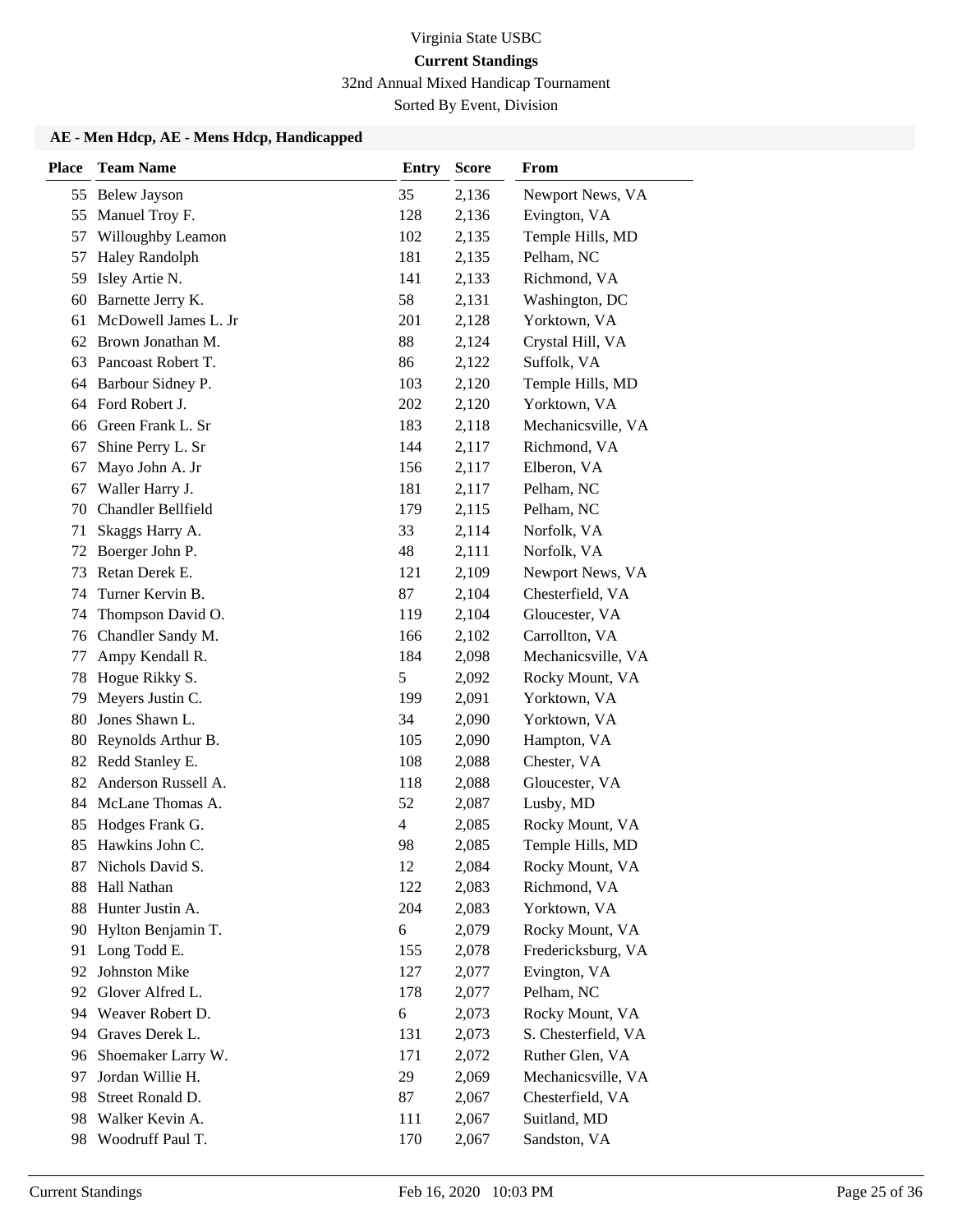32nd Annual Mixed Handicap Tournament

Sorted By Event, Division

| <b>Place</b> | <b>Team Name</b>                 | <b>Entry</b> | <b>Score</b> | From               |
|--------------|----------------------------------|--------------|--------------|--------------------|
|              | 101 Lanier Jeffery A.            | 59           | 2,066        | Washington, DC     |
|              | 101 Heard John D.                | 115          | 2,066        | Stafford, VA       |
|              | 103 Blackwell Rex A.             | 175          | 2,064        | Pelham, NC         |
|              | 104 Roark Dennis R. Jr           | 83           | 2,063        | Princeton, WV      |
|              | 105 Nash Mark D.                 | 130          | 2,060        | Evington, VA       |
|              | 106 Osgood Jason M.              | 10           | 2,059        | Rocky Mount, VA    |
|              | 107 Marshall Keith L.            | 55           | 2,058        | Washington, DC     |
|              | 107 Martin George W.             | 83           | 2,058        | Princeton, WV      |
| 109          | Tunstall William H.              | 27           | 2,057        | Mechanicsville, VA |
| 110          | Owens James H.                   | 207          | 2,056        | Yorktown, VA       |
|              | 111 Loeb Bret W.                 | 50           | 2,053        | Henrico, VA        |
|              | 112 Friendly Oscar S.            | 53           | 2,050        | Gwynn Oak, MD      |
| 112          | Thompson Zachary T.              | 120          | 2,050        | Gloucester, VA     |
|              | 114 Adkins David A.              | 3            | 2,048        | Rocky Mount, VA    |
|              | 115 Furr Gregory J. Jr           | 56           | 2,047        | Washington, DC     |
| 115          | <b>Bradley Scott J.</b>          | 84           | 2,047        | Christiansburg, VA |
| 115          | Wolfe James (Jim) M.             | 115          | 2,047        | Stafford, VA       |
|              | 118 Garnett Leon D.              | 140          | 2,045        | Richmond, VA       |
| 118          | Auche Joseph M.                  | 200          | 2,045        | Yorktown, VA       |
|              | 120 Peterson Joseph L.           | 173          | 2,043        | Pelham, NC         |
| 121          | Ellinger James S.                | 60           | 2,038        | Crimora, VA        |
| 121          | Roy Kevin A.                     | 99           | 2,038        | Temple Hills, MD   |
| 123          | Williams John L.                 | 205          | 2,037        | Yorktown, VA       |
|              | 124 DeWitt Cary M.               | 49           | 2,036        | Norfolk, VA        |
| 124          | Schulz Kenneth E.                | 117          | 2,036        | Gloucester, VA     |
|              | 126 Brown Bob L.                 | 91           | 2,035        | Yorktown, VA       |
|              | 127 Rivers Andris L.             | 184          | 2,031        | Mechanicsville, VA |
| 128          | Logan Jerry W.                   | 114          | 2,029        | Stafford, VA       |
| 128          | Bain Tommy D. Jr                 | 205          | 2,029        | Yorktown, VA       |
|              | 130 Bonds Nathan L.              | 37           | 2,027        | Stafford, VA       |
|              | 130 Dalton Steven W.             | 170          | 2,027        | Sandston, VA       |
|              | 132 Jones Robert L. Jr           | 81           | 2,025        | Smithfield, VA     |
|              | 133 Rodgers Jerry                | 106          | 2,024        | Chester, VA        |
|              | 134 Vandusen Thomas J.           | 204          | 2,023        | Yorktown, VA       |
|              | 135 Sterne Ray C.                | 91           | 2,021        | Yorktown, VA       |
| 135          | Smith Stanley                    | 178          | 2,021        | Pelham, NC         |
|              | 137 Mittelstetter Theodore J. Jr | 44           | 2,020        | Salem, VA          |
| 137          | Jones Kasonn M.                  | 95           | 2,020        | Laurel, MD         |
| 139          | James Clarence E.                | 26           | 2,019        | Mechanicsville, VA |
| 139          | Crump Tyrone                     | 28           | 2,019        | Mechanicsville, VA |
| 141          | Richardson Russell J.            | 7            | 2,017        | Rocky Mount, VA    |
| 141          | Hill Ray E. Jr                   | 30           | 2,017        | Mechanicsville, VA |
|              | 141 Hart Michael L. Jr           | 107          | 2,017        | Chester, VA        |
| 141          | Cutshaw William R.               | 206          | 2,017        | Yorktown, VA       |
|              | 145 Holliday Elijah U.           | 182          | 2,016        | Mechanicsville, VA |
|              | 145 Brandon Juan M.              | 129          | 2,016        | Evington, VA       |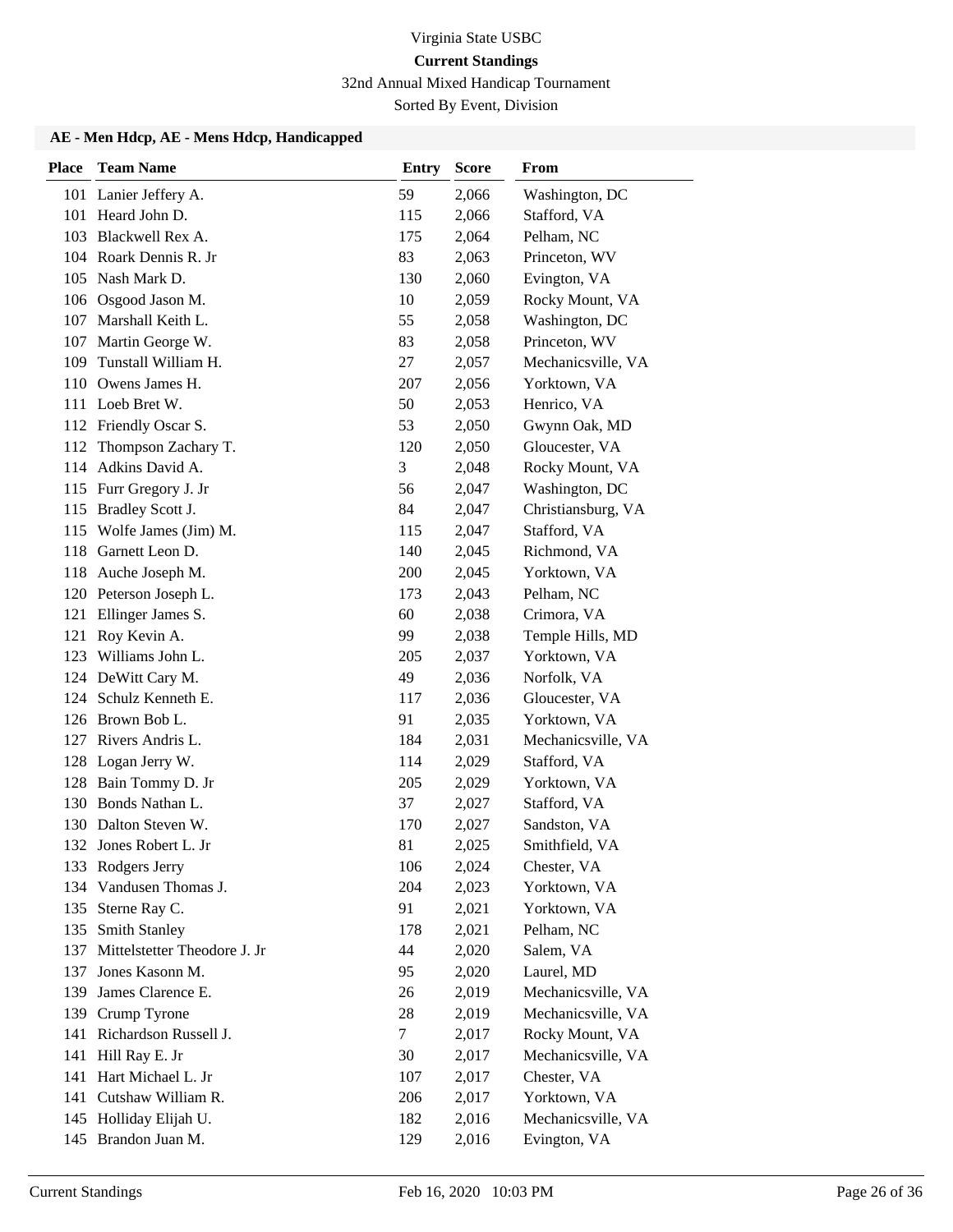32nd Annual Mixed Handicap Tournament

Sorted By Event, Division

| <b>Place</b> | <b>Team Name</b>            | <b>Entry</b>   | <b>Score</b> | From                    |
|--------------|-----------------------------|----------------|--------------|-------------------------|
|              | 147 Hawkins Carlos M.       | 98             | 2,014        | Temple Hills, MD        |
| 147          | Davis Darrell K.            | 173            | 2,014        | Pelham, NC              |
|              | 149 Wilson Dowery O.        | 47             | 2,012        | Norfolk, VA             |
| 149          | Farrish Michael T.          | 62             | 2,012        | Washington, DC          |
| 151          | Jones Anson T.              | 34             | 2,011        | Yorktown, VA            |
| 151          | Garnett John F. Sr          | 171            | 2,011        | Ruther Glen, VA         |
|              | 153 Boardley Tyrone K.      | 58             | 2,010        | Washington, DC          |
|              | 154 Eastwood Christopher M. | 116            | 2,009        | Yorktown, VA            |
|              | 155 Newton Troy             | 5              | 2,008        | Rocky Mount, VA         |
| 155          | Wilson Donald W.            | 28             | 2,008        | Mechanicsville, VA      |
| 155          | Jaco Richard E.             | 40             | 2,008        | Fredericksburg, VA      |
| 155          | Sheffler Tim P.             | 199            | 2,008        | Yorktown, VA            |
| 159          | Gibson Keith V.             | 111            | 2,000        | Suitland, MD            |
|              | 160 Kerzic Joseph M.        | 52             | 1,994        | Lusby, MD               |
|              | 160 Matthews Lowell A.      | 55             | 1,994        | Washington, DC          |
| 160          | Shuttleworth Clyde (Ed) E.  | 96             | 1,994        | Boydton, VA             |
|              | 163 Burns Lawrence R.       | 176            | 1,992        | Pelham, NC              |
|              | 164 Pezzella Tony J.        | 32             | 1,991        | Virginia Beach, VA      |
|              | 164 Cash Benjamin L.        | 117            | 1,991        | Gloucester, VA          |
|              | 166 Broadney Robert L. III  | 202            | 1,988        | Yorktown, VA            |
|              | 166 Carter Derek W.         | 185            | 1,988        | Mechanicsville, VA      |
|              | 168 Vezzi Salvatore A.      | 144            | 1,987        | Richmond, VA            |
|              | 169 Turner Gregory L.       | 100            | 1,986        | Temple Hills, MD        |
| 170          | Thorne Terrance E. Sr       | 97             | 1,985        | Temple Hills, MD        |
| 171          | Blankenship Mike T.         | 8              | 1,984        | Rocky Mount, VA         |
| 171          | Russell Jeffrey M.          | 59             | 1,984        | Washington, DC          |
| 171          | Barton Marvin D.            | 174            | 1,984        | Pelham, NC              |
| 174          | Johnson Brandon D.          | 198            | 1,983        | Yorktown, VA            |
| 175          | Hazlewood Frank V. III      | 139            | 1,982        | Richmond, VA            |
|              | 176 Potter Lowell A.        | $\overline{4}$ | 1,981        | Rocky Mount, VA         |
| 176          | Swegan Clair G.             | 48             | 1,981        | Norfolk, VA             |
|              | 176 Matthews Larryl A.      | 57             | 1,981        | Washington, DC          |
|              | 176 Orcutt Philip M.        | 141            | 1,981        | Richmond, VA            |
|              | 180 Brown Jimmy             | 88             | 1,980        | Crystal Hill, VA        |
| 181          | Jones Robert A.             | 26             | 1,979        | Mechanicsville, VA      |
|              | 182 Adams Terry             | 127            | 1,976        | Evington, VA            |
|              | 183 Robertson James P.      | 7              | 1,975        | Rocky Mount, VA         |
| 183          | Wingfield L Wayne           | 8              | 1,975        | Rocky Mount, VA         |
|              | 185 Pickett Kevin T.        | 43             | 1,973        | St. Stephens Church, VA |
| 185          | Wesby Eric B.               | 54             | 1,973        | Gwynn Oak, MD           |
| 187          | Thacker Monroe Jr           | 174            | 1,966        | Pelham, NC              |
| 188          | Luddy Mike P.               | 49             | 1,964        | Norfolk, VA             |
|              | 189 Cash Casey N.           | 60             | 1,959        | Crimora, VA             |
| 189          | Richard Wilbert J. Jr       | 123            | 1,959        | Covington, VA           |
| 191          | Wynn David L.               | 25             | 1,957        | Mechanicsville, VA      |
|              | 192 Kerr Tyrone             | 172            | 1,956        | Pelham, NC              |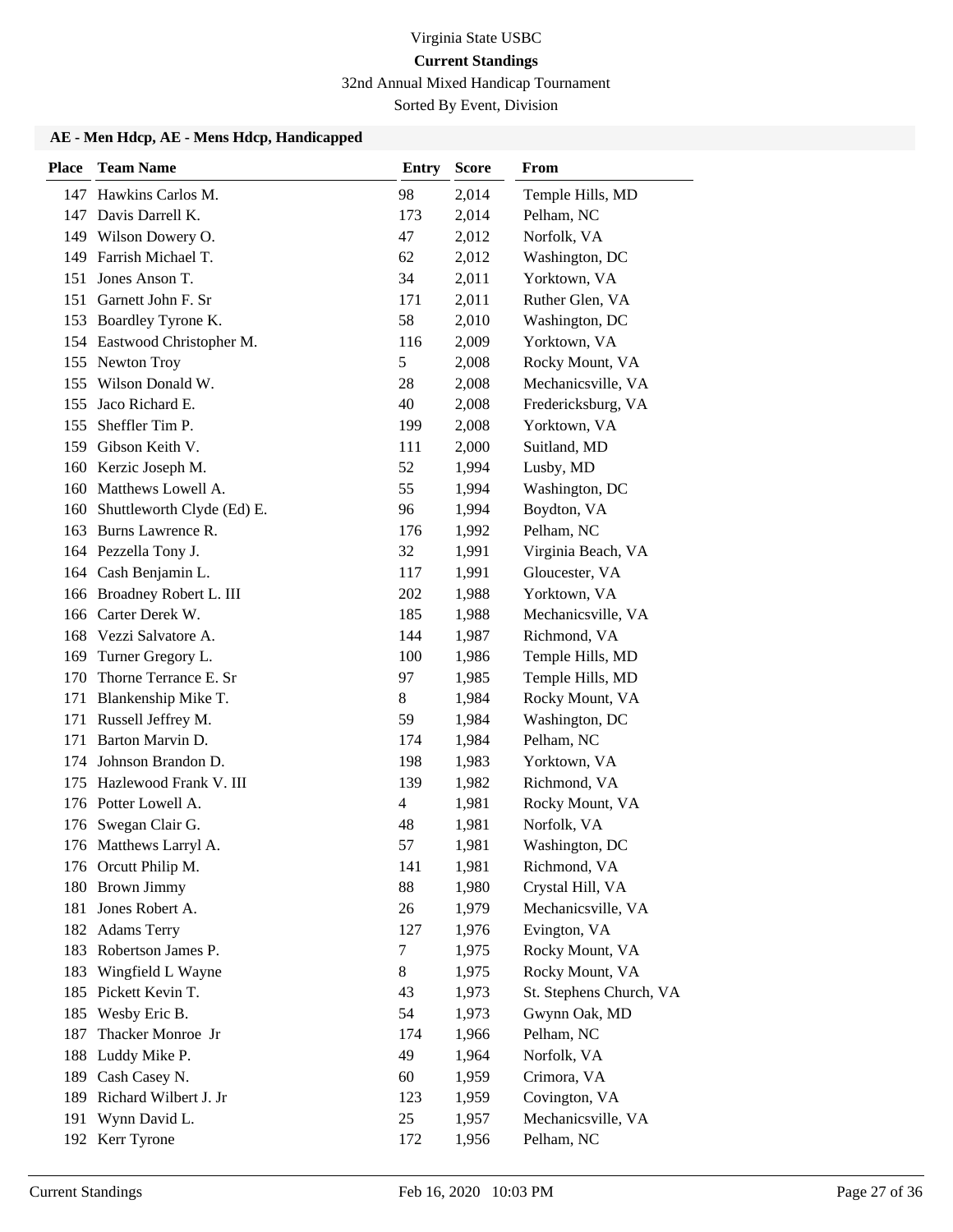32nd Annual Mixed Handicap Tournament

Sorted By Event, Division

| <b>Place</b> | <b>Team Name</b>            | <b>Entry</b> | <b>Score</b> | From                |
|--------------|-----------------------------|--------------|--------------|---------------------|
| 193          | Winfield Gordon Jr          | 107          | 1,954        | Chester, VA         |
|              | 193 Porter Frank Jr         | 143          | 1,954        | Richmond, VA        |
|              | 195 Chavis Tommy L.         | 30           | 1,952        | Mechanicsville, VA  |
|              | 196 Moore Lee               | 27           | 1,951        | Mechanicsville, VA  |
|              | 196 Harkless C Bruce        | 46           | 1,951        | Upper Marlboro, MD  |
|              | 198 McDowell Jonathan V. Jr | 54           | 1,950        | Gwynn Oak, MD       |
|              | 199 Eiland Michael A.       | 39           | 1,947        | Cross Junction, VA  |
|              | 199 Wilkerson Antwan L.     | 182          | 1,947        | Mechanicsville, VA  |
| 201          | Williams Tyree G. Sr        | 62           | 1,941        | Washington, DC      |
|              | 202 Dixon Timothy J.        | 166          | 1,936        | Carrollton, VA      |
| 203          | Jackson Lorenzo Jr          | 53           | 1,933        | Gwynn Oak, MD       |
|              | 204 Holtzclaw John W.       | 104          | 1,924        | Temple Hills, MD    |
|              | 204 Anderson Douglas J.     | 172          | 1,924        | Pelham, NC          |
|              | 206 Roath Larry D.          | 40           | 1,920        | Fredericksburg, VA  |
|              | 207 Jones Paul M.           | 175          | 1,917        | Pelham, NC          |
|              | 208 Emerson Robert W.       | 57           | 1,915        | Washington, DC      |
|              | 209 Russell Kenneth W.      | 138          | 1,914        | Richmond, VA        |
|              | 210 Britton Mark D.         | 155          | 1,909        | Fredericksburg, VA  |
| 211          | Thomas Kerry L.             | 42           | 1,902        | Ivor, VA            |
|              | 212 Lafon C W.              | 33           | 1,900        | Norfolk, VA         |
|              | 213 Drakes Luis A.          | 99           | 1,897        | Temple Hills, MD    |
|              | 214 Malbrough Ignatius      | 32           | 1,896        | Virginia Beach, VA  |
|              | 215 Hill Sentell D.         | 186          | 1,895        | Mechanicsville, VA  |
|              | 216 Barry Ronald R.         | 9            | 1,890        | Rocky Mount, VA     |
|              | 217 Foster Ronald           | 114          | 1,881        | Stafford, VA        |
|              | 218 Pattin Francis W.       | 126          | 1,876        | Chester, VA         |
|              | 219 Mitchell Franklin D.    | 139          | 1,871        | Richmond, VA        |
| 220          | Griffin Vernon N.           | 94           | 1,870        | Newport News, VA    |
| 221          | Rudy Tyrus R.               | 46           | 1,867        | Upper Marlboro, MD  |
|              | 222 Mayer Dustin C.         | 120          | 1,854        | Gloucester, VA      |
|              | 223 Cochran Carl K.         | 96           | 1,849        | Boydton, VA         |
|              | 224 Hudson Oscar D.         | 81           | 1,840        | Smithfield, VA      |
|              | 225 Brown Alphonsa          | 47           | 1,835        | Norfolk, VA         |
| 226          | Adams Dwayne W. Sr          | 97           | 1,833        | Temple Hills, MD    |
| 227          | Gray John M.                | 51           | 1,830        | Mechanicsville, VA  |
|              | 228 Dye Cleve III           | 35           | 1,829        | Newport News, VA    |
| 229          | Moore Timothy E.            | 119          | 1,813        | Gloucester, VA      |
| 230          | Durant Samuel L. Jr         | 56           | 1,808        | Washington, DC      |
| 231          | Tate Ira T. Jr              | 198          | 1,804        | Yorktown, VA        |
| 232          | Scott Armand M. Jr          | 131          | 1,802        | S. Chesterfield, VA |
| 233          | Farley Brian K.             | 94           | 1,801        | Newport News, VA    |
|              | 234 Dodd Robert M. Jr       | 179          | 1,761        | Pelham, NC          |
|              | 235 Minnick John A. Jr      | 116          | 1,748        | Yorktown, VA        |
|              | 236 Mc Clain Matt           | 122          | 1,397        | Richmond, VA        |
| 237          | Nebe David A.               | 130          | 1,387        | Evington, VA        |
|              | 238 Coley Edward L.         | 25           | 1,282        | Mechanicsville, VA  |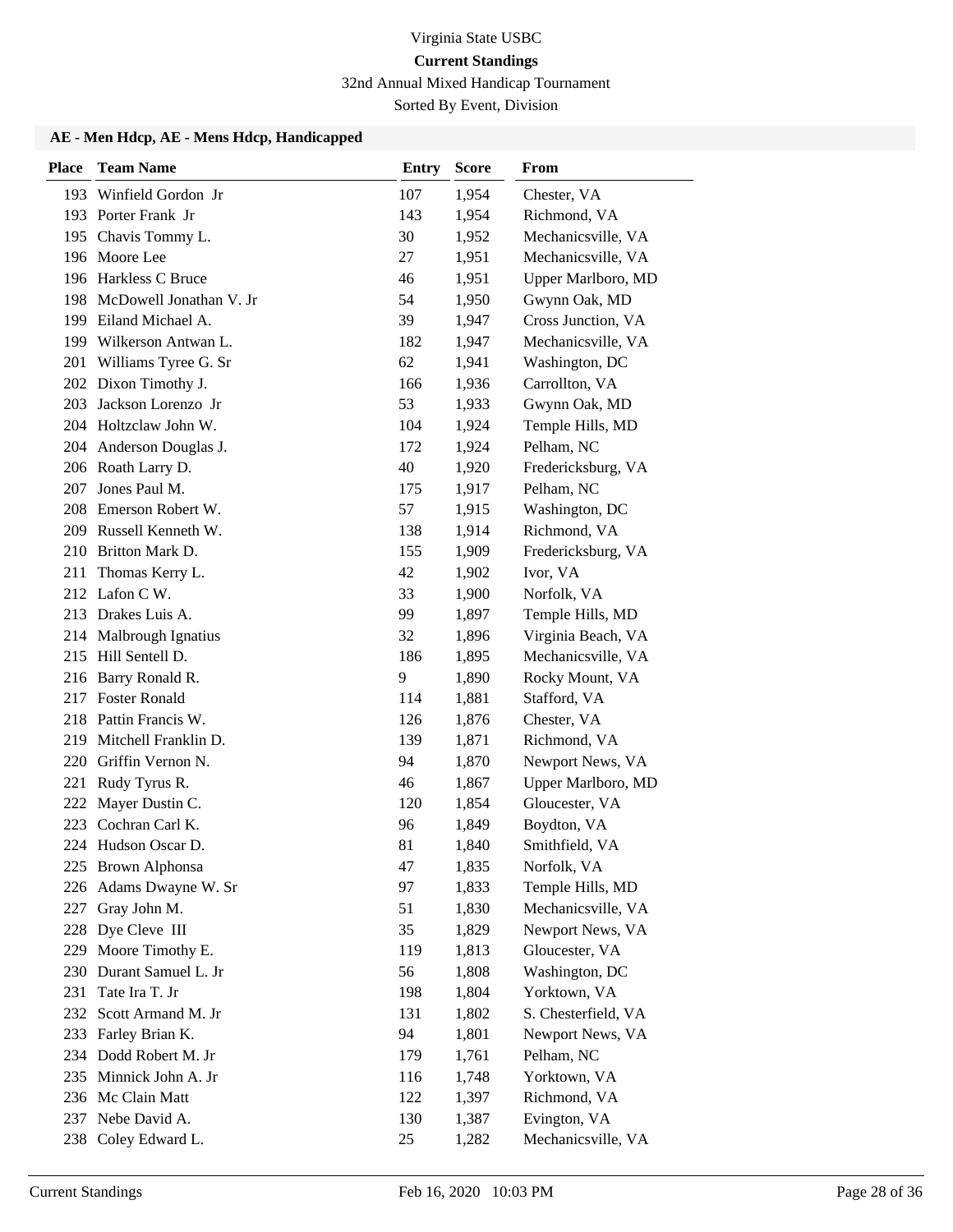32nd Annual Mixed Handicap Tournament

Sorted By Event, Division

## **AE - Men Hdcp, AE - Mens Hdcp, Handicapped**

| <b>Place</b> Team Name | <b>Entry Score</b> |       | From        |
|------------------------|--------------------|-------|-------------|
| 239 Vaden Michael W.   | 177                | 1.227 | Pelham. NC  |
| 240 Kapustka Guy M.    | 110                | 693   | Waldorf, MD |
| 241 Blare Tracy A.     | 110                | 625   | Waldorf, MD |

## **AE - Men Scratch, AE - Men Scratch, Scratch**

| <b>Place</b> | <b>Team Name</b>         | <b>Entry</b> | <b>Score</b> | From                    |
|--------------|--------------------------|--------------|--------------|-------------------------|
|              | 1 Richardson Jermaine J. | 10           | 2,209        | Rocky Mount, VA         |
| 2            | Boyters Ricky L.         | 121          | 2,205        | Newport News, VA        |
| 3            | Pancoast Steven P.       | 86           | 2,189        | Suffolk, VA             |
| 4            | Grove Kevin L.           | 84           | 2,134        | Christiansburg, VA      |
| 5            | Belt John C.             | 138          | 2,113        | Richmond, VA            |
| 6            | Retan Derek E.           | 121          | 2,109        | Newport News, VA        |
| 7            | Webb Mark A.             | 200          | 2,104        | Yorktown, VA            |
| 8            | Jones Shawn L.           | 34           | 2,090        | Yorktown, VA            |
| 9            | Schilling Scott A.       | 93           | 2,089        | Goode, VA               |
| 10           | Graves Derek L.          | 131          | 2,073        | S. Chesterfield, VA     |
| 11           | McLane Thomas A.         | 52           | 2,069        | Lusby, MD               |
| 12           | Woodruff Paul T.         | 170          | 2,067        | Sandston, VA            |
| 13           | Meyers Justin C.         | 199          | 2,055        | Yorktown, VA            |
| 14           | Osgood Jason M.          | 10           | 2,050        | Rocky Mount, VA         |
| 15           | Ellinger James S.        | 60           | 2,029        | Crimora, VA             |
| 16           | Blanton Jon D.           | 82           | 2,018        | Stafford, VA            |
| 17           | Craig Robbie M.          | 61           | 2,013        | Monroe, VA              |
| 18           | Bayes Vincent L.         | 61           | 2,007        | Monroe, VA              |
| 19           | Norman Samuel L. Jr      | 192          | 2,004        | Upper Marlboro, MD      |
| 20           | Wingfield Danny W. Sr    | 1            | 1,997        | Forest, VA              |
| 21           | Kamara Abass             | 185          | 1,994        | Mechanicsville, VA      |
| 22           | Johnson Brandon D.       | 198          | 1,983        | Yorktown, VA            |
| 23           | Harper James Scott       | 43           | 1,978        | St. Stephens Church, VA |
| 24           | Wingfield Derek A.       | 93           | 1,975        | Goode, VA               |
| 25           | McDowell Jonathan V. Jr  | 54           | 1,950        | Gwynn Oak, MD           |
| 26           | Auche Joseph M.          | 200          | 1,946        | Yorktown, VA            |
| 27           | Friendly Oscar S.        | 53           | 1,933        | Gwynn Oak, MD           |
| 28           | Wolfe James (Jim) M.     | 115          | 1,930        | Stafford, VA            |
| 29           | Pickett Kevin T.         | 43           | 1,928        | St. Stephens Church, VA |
| 30           | Turner Gregory L.        | 100          | 1,914        | Temple Hills, MD        |
| 31           | Matthews Larryl A.       | 57           | 1,909        | Washington, DC          |
|              | 32 Palmer Jesse W. Jr    | 95           | 1,907        | Laurel, MD              |
| 33           | Sheffler Tim P.          | 199          | 1,900        | Yorktown, VA            |
| 34           | Heard John D.            | 115          | 1,895        | Stafford, VA            |
| 35           | Jones Anson T.           | 34           | 1,876        | Yorktown, VA            |
| 36           | Boardley Tyrone K.       | 58           | 1,875        | Washington, DC          |
| 37           | McGregor Ronald A.       | 100          | 1,873        | Temple Hills, MD        |
| 38           | Griffin Vernon N.        | 94           | 1,870        | Newport News, VA        |
| 39           | Williams Tyree G. Sr     | 62           | 1,851        | Washington, DC          |
| 40           | Jackson Lorenzo Jr       | 53           | 1,834        | Gwynn Oak, MD           |
|              | 40 Emerson Robert W.     | 57           | 1,834        | Washington, DC          |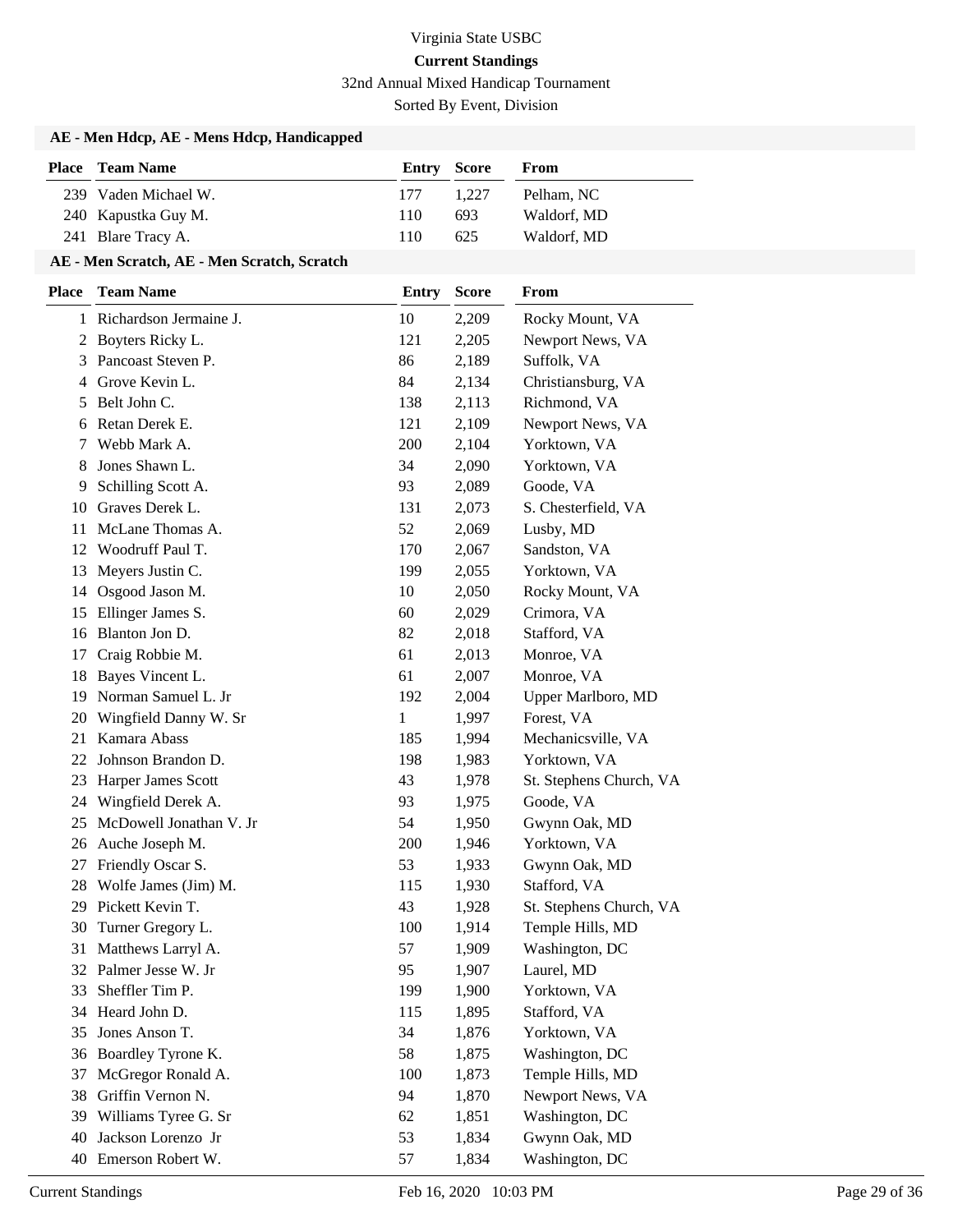32nd Annual Mixed Handicap Tournament

Sorted By Event, Division

## **AE - Men Scratch, AE - Men Scratch, Scratch**

| <b>Place</b> | <b>Team Name</b>    | <b>Entry</b>   | <b>Score</b> | <b>From</b>         |
|--------------|---------------------|----------------|--------------|---------------------|
| 42           | Marshall Keith L.   | 55             | 1,815        | Washington, DC      |
| 43           | Orcutt Philip M.    | 141            | 1,810        | Richmond, VA        |
| 44           | Farrish Michael T.  | 62             | 1,805        | Washington, DC      |
| 45           | Blankenship Mike T. | 8              | 1,804        | Rocky Mount, VA     |
| 46           | Bradley Scott J.    | 84             | 1,795        | Christiansburg, VA  |
| 47           | Dalton Steven W.    | 170            | 1,793        | Sandston, VA        |
| 48           | Cash Casey N.       | 60             | 1,788        | Crimora, VA         |
| 49           | Kerzic Joseph M.    | 52             | 1,778        | Lusby, MD           |
| 50           | Tate Ira T. Jr      | 198            | 1,777        | Yorktown, VA        |
| 51           | Lanier Jeffery A.   | 59             | 1,769        | Washington, DC      |
| 52           | Farley Brian K.     | 94             | 1,765        | Newport News, VA    |
| 53           | Jones Kasonn M.     | 95             | 1,759        | Laurel, MD          |
| 54           | Scott Armand M. Jr  | 131            | 1,757        | S. Chesterfield, VA |
| 55           | Hale Gary "Tyke"    | 1              | 1,755        | Forest, VA          |
| 56           | Hodges Frank G.     | $\overline{4}$ | 1,752        | Rocky Mount, VA     |
| 57           | Matthews Lowell A.  | 55             | 1,751        | Washington, DC      |
| 58           | Russell Jeffrey M.  | 59             | 1,750        | Washington, DC      |
| 59           | Barnette Jerry K.   | 58             | 1,744        | Washington, DC      |
| 60           | Reynolds Arthur B.  | 105            | 1,739        | Hampton, VA         |
| 61           | Furr Gregory J. Jr  | 56             | 1,723        | Washington, DC      |
| 62           | Roy Kevin A.        | 99             | 1,705        | Temple Hills, MD    |
| 63           | Drakes Luis A.      | 99             | 1,681        | Temple Hills, MD    |
| 64           | Wesby Eric B.       | 54             | 1,676        | Gwynn Oak, MD       |
| 65           | Durant Samuel L. Jr | 56             | 1,601        | Washington, DC      |
| 66           | Dye Cleve III       | 35             | 1,595        | Newport News, VA    |

| Place | <b>Team Name</b>    | Entry | <b>Score</b> | From               |
|-------|---------------------|-------|--------------|--------------------|
|       | 1 Luddy Makayla L.  | 49    | 2,374        | Norfolk, VA        |
| 2     | Keel Susan E.       | 42    | 2,351        | Ivor, VA           |
| 3     | Wynn Jane B.        | 25    | 2,349        | Mechanicsville, VA |
| 4     | Bayes Vanessa A.    | 61    | 2,347        | Monroe, VA         |
| 5     | Honodel Debora W.   | 144   | 2,327        | Richmond, VA       |
| 6     | Ramsey Josephine T. | 115   | 2,297        | Stafford, VA       |
| 7     | Holmes Brenda M.    | 143   | 2,288        | Richmond, VA       |
| 8     | Krantz Lori E.      | 128   | 2,267        | Evington, VA       |
| 9     | Landes Angela K.    | 119   | 2,259        | Gloucester, VA     |
| 9     | Tate Amanda C.      | 202   | 2,259        | Yorktown, VA       |
| 11    | Guffey Nicole C.    | 201   | 2,250        | Yorktown, VA       |
| 12    | Peters Glenda A.    | 11    | 2,243        | Rocky Mount, VA    |
| 13    | Hodges Connie T.    | 4     | 2,235        | Rocky Mount, VA    |
| 14    | Wagner Patricia M.  | 61    | 2,231        | Monroe, VA         |
| 15    | Hylton Ashley N.    | 6     | 2,230        | Rocky Mount, VA    |
| 16    | Parker Renee L.     | 62    | 2,226        | Washington, DC     |
| 17    | Tucker Darcela D.   | 102   | 2,224        | Temple Hills, MD   |
| 18    | Lightfoot Mia L.    | 185   | 2,222        | Mechanicsville, VA |
| 19    | Scales Alfredia     | 104   | 2,217        | Temple Hills, MD   |
|       |                     |       |              |                    |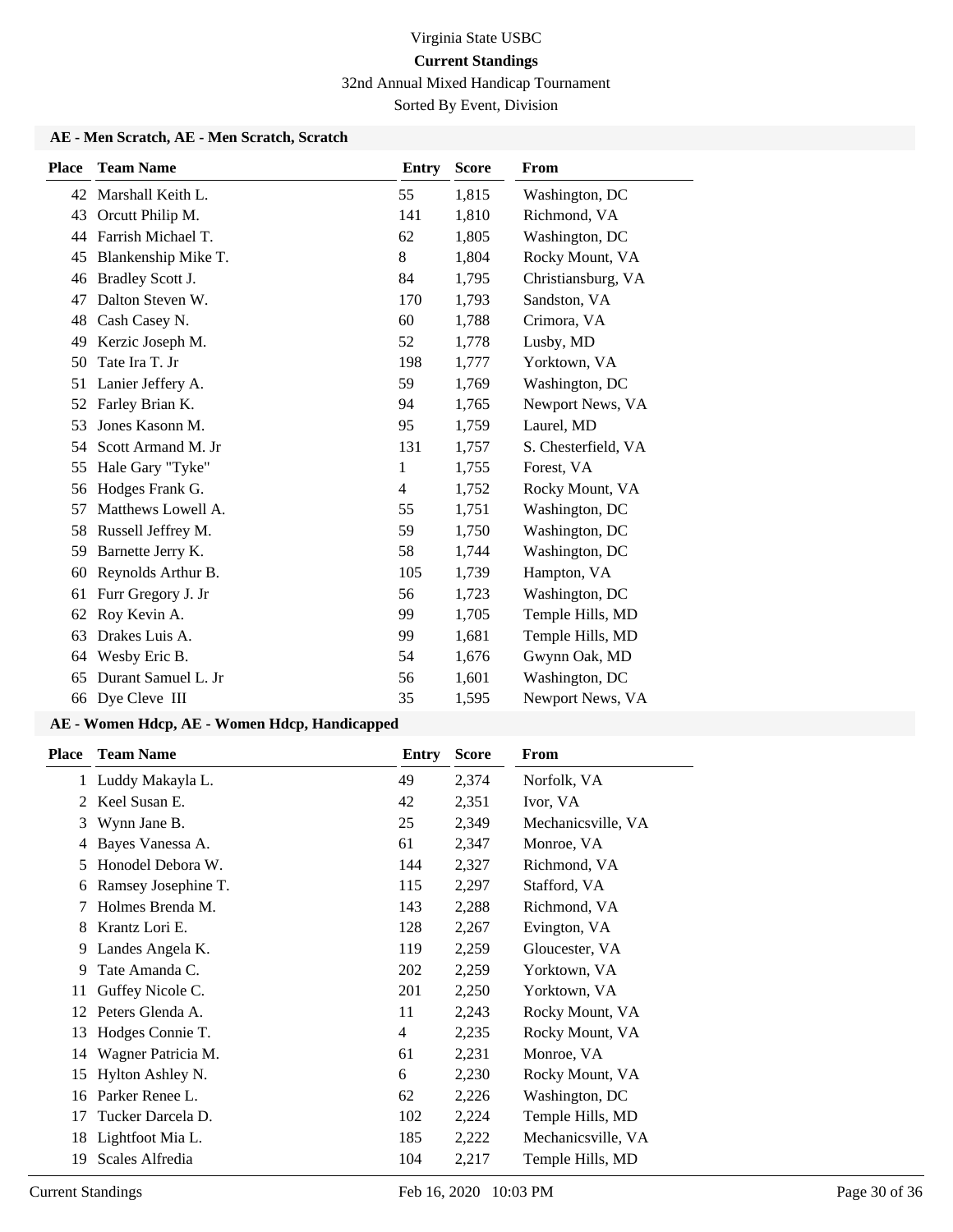32nd Annual Mixed Handicap Tournament

Sorted By Event, Division

| <b>Place</b> | <b>Team Name</b>       | <b>Entry</b> | <b>Score</b> | From               |
|--------------|------------------------|--------------|--------------|--------------------|
| 20           | Shaw-Wesby Crystal J.  | 53           | 2,215        | Gwynn Oak, MD      |
| 21           | Hogge Karen E.         | 120          | 2,214        | Gloucester, VA     |
| 22           | Thornhill Sasha S.     | 101          | 2,212        | Temple Hills, MD   |
| 23           | Young Tanya H.         | 10           | 2,202        | Rocky Mount, VA    |
| 24           | Rice Dana W.           | 88           | 2,201        | Crystal Hill, VA   |
| 24           | Keyes Heather A.       | 201          | 2,201        | Yorktown, VA       |
| 26           | Jennette Jennifer M.   | 47           | 2,200        | Norfolk, VA        |
| 27           | Lockhart Shannon B.    | 116          | 2,198        | Yorktown, VA       |
| 28           | Weaver Donna C.        | 6            | 2,196        | Rocky Mount, VA    |
| 29           | Davis Melody W.        | 96           | 2,188        | Boydton, VA        |
|              | 30 Little Kandace F.   | 192          | 2,187        | Upper Marlboro, MD |
| 31           | Hubbard Bonnie M.      | 3            | 2,180        | Rocky Mount, VA    |
| 31           | Brown Jeannie D.       | 12           | 2,180        | Rocky Mount, VA    |
| 31           | Wilkerson Kimberly     | 172          | 2,180        | Pelham, NC         |
| 34           | Galloway Donna M.      | 117          | 2,179        | Gloucester, VA     |
| 35           | Hodges Judy C.         | 3            | 2,173        | Rocky Mount, VA    |
| 35           | Long Lillie Ann C.     | 127          | 2,173        | Evington, VA       |
| 37           | Logan Adell            | 114          | 2,172        | Stafford, VA       |
| 38           | Cyrus Paula M.         | 95           | 2,170        | Laurel, MD         |
| 39           | Richerson Sheila S.    | 184          | 2,168        | Mechanicsville, VA |
| 40           | Orth Stefanie R.       | 126          | 2,167        | Chester, VA        |
| 41           | Beasley Terri J.       | 143          | 2,165        | Richmond, VA       |
| 42           | Shoemaker Deborah A.   | 171          | 2,161        | Ruther Glen, VA    |
| 43           | Gunn Rosemary R.       | 177          | 2,160        | Pelham, NC         |
| 44           | Brown Annie W.         | 102          | 2,159        | Temple Hills, MD   |
| 44           | Boyters A. Nikki       | 121          | 2,159        | Newport News, VA   |
| 46           | St.Clair Teresa M.     | 10           | 2,157        | Rocky Mount, VA    |
| 46           | Streater Tanya B.      | 25           | 2,157        | Mechanicsville, VA |
| 46           | Callen Angela T.       | 56           | 2,157        | Washington, DC     |
| 46           | Pancoast Becky E.      | 86           | 2,157        | Suffolk, VA        |
| 50           | Hill Sabreenia D.      | 198          | 2,155        | Yorktown, VA       |
| 51           | Wheeler Sagirah S.     | 54           | 2,153        | Gwynn Oak, MD      |
|              | 52 Hagerman Anita L.   | 47           | 2,151        | Norfolk, VA        |
|              | 52 Huff Mikki D.       | 84           | 2,151        | Christiansburg, VA |
|              | 52 Foster Petra        | 114          | 2,151        | Stafford, VA       |
| 55           | Wilson Rachel N.       | 58           | 2,149        | Washington, DC     |
| 56           | LaFon Annie R.         | 33           | 2,148        | Norfolk, VA        |
| 57           | Heard Janine B.        | 97           | 2,147        | Temple Hills, MD   |
| 58           | Waters Janice M.       | 98           | 2,146        | Temple Hills, MD   |
| 58           | Meekins Kim D.         | 108          | 2,146        | Chester, VA        |
| 58           | Williams Delta T.      | 177          | 2,146        | Pelham, NC         |
| 61           | Kloft Deborah L.       | 8            | 2,143        | Rocky Mount, VA    |
|              | 62 Williams Loraine D. | 181          | 2,139        | Pelham, NC         |
| 63           | Mayer Diane S.         | 120          | 2,137        | Gloucester, VA     |
| 64           | Kidd Patricia B.       | 129          | 2,135        | Evington, VA       |
| 64           | Wilsey Erin L.         | 103          | 2,135        | Temple Hills, MD   |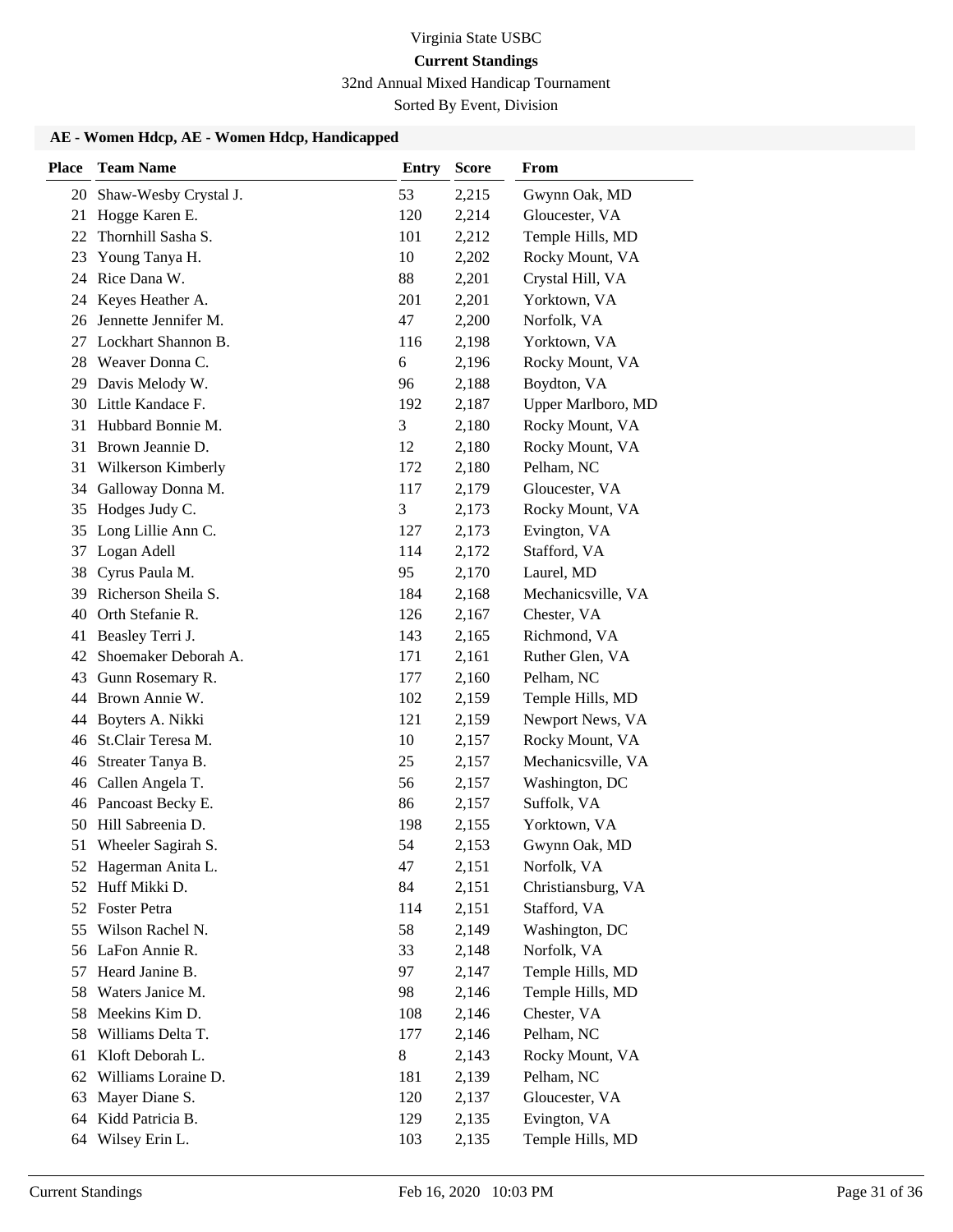32nd Annual Mixed Handicap Tournament

Sorted By Event, Division

| <b>Place</b> | <b>Team Name</b>                | <b>Entry</b> | <b>Score</b>   | From                              |
|--------------|---------------------------------|--------------|----------------|-----------------------------------|
| 66           | Coulson Whitney B.              | 203          | 2,134          | Yorktown, VA                      |
| 66           | Williams LaShaun D.             | 205          | 2,134          | Yorktown, VA                      |
| 68           | Wilson Jacqueline B.            | 56           | 2,133          | Washington, DC                    |
| 68           | VanDusen Jennifer M.            | 204          | 2,133          | Yorktown, VA                      |
| 70           | Waller Joyce A.                 | 180          | 2,129          | Pelham, NC                        |
| 71           | Federico C Louise               | 39           | 2,127          | Cross Junction, VA                |
|              | 72 Loving Alicia W.             | 43           | 2,126          | St. Stephens Church, VA           |
| 72           | Maclin Doris G.                 | 185          | 2,126          | Mechanicsville, VA                |
| 74           | Patrick Deborah K.              | 100          | 2,124          | Temple Hills, MD                  |
| 75           | Vance Leti                      | 129          | 2,123          | Evington, VA                      |
|              | 76 Richmond Amanda H.           | 174          | 2,121          | Pelham, NC                        |
| 77           | Sharp Andrea                    | 82           | 2,120          | Stafford, VA                      |
| 77           | Burns Maxine W.                 | 176          | 2,120          | Pelham, NC                        |
| 79           | Henderlite Danielle             | 44           | 2,119          | Salem, VA                         |
| 79           | Johnston Tina A.                | 127          | 2,119          | Evington, VA                      |
| 81           | Redd Roxanne E.                 | 108          | 2,116          | Chester, VA                       |
| 81           | Coles Helen D.                  | 179          | 2,116          | Pelham, NC                        |
| 83           | Green Cynthia L.                | 43           | 2,113          | St. Stephens Church, VA           |
| 83           | Frith Debra A.                  | 122          | 2,113          | Richmond, VA                      |
| 83           | Hairston Rosa L.                | 180          | 2,113          | Pelham, NC                        |
| 86           | Schoefield Patricia             | 173          | 2,112          | Pelham, NC                        |
| 87           | Ray Anne S.                     | 202          | 2,111          | Yorktown, VA                      |
| 88           | Mayo Veronica                   | 156          | 2,110          | Elberon, VA                       |
| 88           | Cutshaw Christa M.              | 206          | 2,110          | Yorktown, VA                      |
| 90           | Lewis Tracie M.                 | 131          | 2,109          | S. Chesterfield, VA               |
| 91           | Whitmire Juanita                | 46           | 2,108          | Upper Marlboro, MD                |
| 91           | Cheeley Janet B.                | 138          | 2,108          | Richmond, VA                      |
| 91           | Elder Caitlin J.                | 183          | 2,108          | Mechanicsville, VA                |
| 94           | Reynolds Corlis D.              | 105          | 2,107          | Hampton, VA                       |
| 95           | Hilliard Brenda G.              | 26           | 2,106          | Mechanicsville, VA                |
|              | 96 Pancoast Mary C.             | 86           | 2,104          | Suffolk, VA                       |
| 96           | Sheetz Laurie A.                | 206          | 2,104          | Yorktown, VA                      |
| 98.<br>99    | Crump Tasha L.<br>Young Dawn Y. | 28<br>48     | 2,103          | Mechanicsville, VA<br>Norfolk, VA |
| 99           | Shiflett Christine R.           | 87           | 2,100<br>2,100 | Chesterfield, VA                  |
| 99           | <b>Howard Nancy</b>             | 130          | 2,100          | Evington, VA                      |
| 102          | Jurkowski Lori J.               | 48           | 2,099          | Norfolk, VA                       |
| 103          | Hackney Sandra M.               | 130          | 2,097          | Evington, VA                      |
|              | 104 Pezzella Anna M.            | 32           | 2,095          | Virginia Beach, VA                |
| 104          | Machado Hilda G.                | 50           | 2,095          | Henrico, VA                       |
|              | 106 Roath Peggy W.              | 40           | 2,094          | Fredericksburg, VA                |
|              | 106 Evans Anitra M.             | 98           | 2,094          | Temple Hills, MD                  |
|              | 106 DiScioscia Sara R.          | 198          | 2,094          | Yorktown, VA                      |
|              | 106 Bass-Campbell Dawn N.       | 199          | 2,094          | Yorktown, VA                      |
| 110          | Alston Annette F.               | 142          | 2,091          | Richmond, VA                      |
|              | 111 Harkless Dorcia N.          | 46           | 2,090          | Upper Marlboro, MD                |
|              |                                 |              |                |                                   |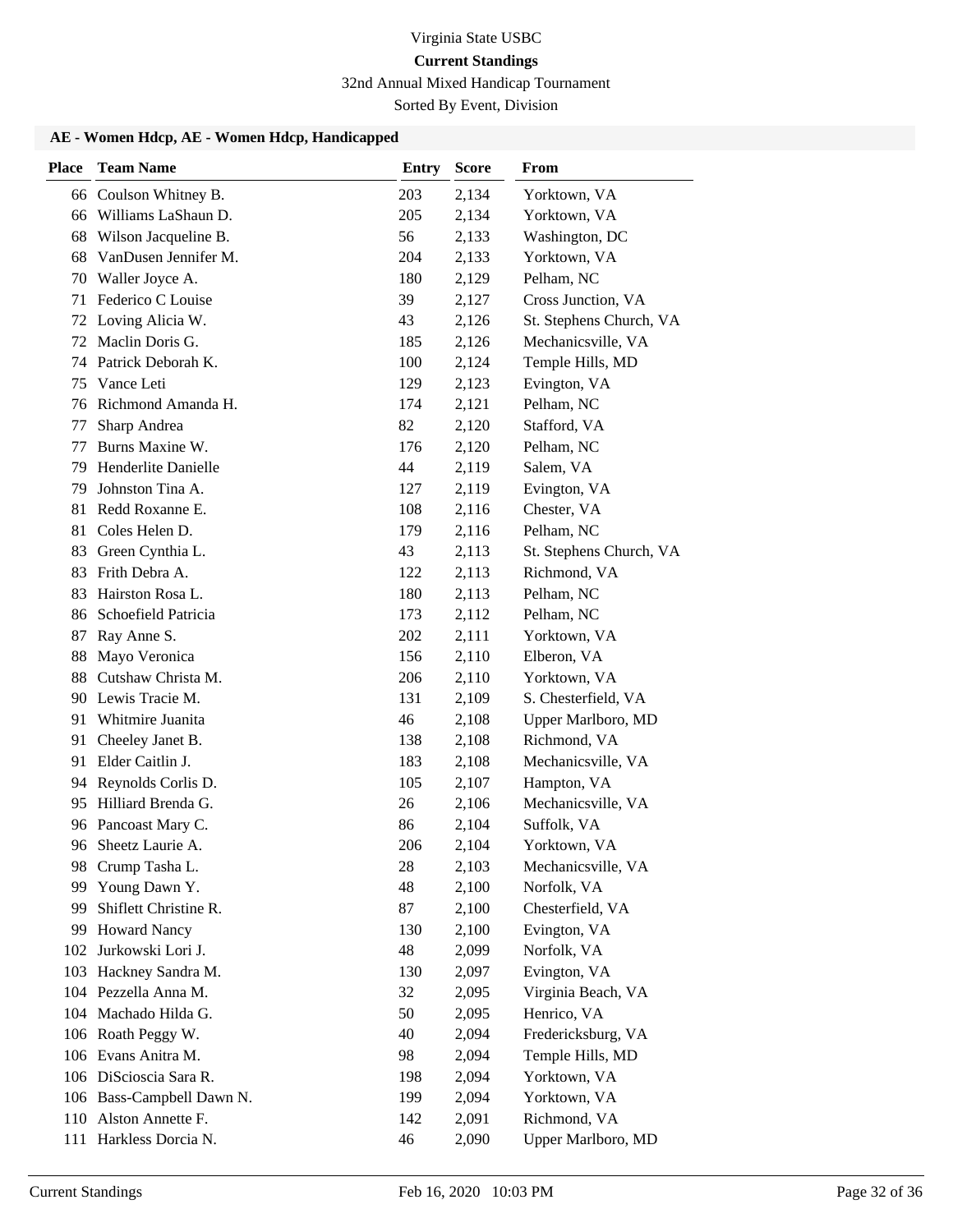32nd Annual Mixed Handicap Tournament

Sorted By Event, Division

| <b>Place</b> | <b>Team Name</b>             | <b>Entry</b> | <b>Score</b> | <b>From</b>        |
|--------------|------------------------------|--------------|--------------|--------------------|
|              | 111 Barrett-Vaden Terri L.   | 126          | 2,090        | Chester, VA        |
|              | 113 Younger Mary             | 91           | 2,087        | Yorktown, VA       |
|              | 114 Carter Brenda            | 26           | 2,085        | Mechanicsville, VA |
|              | 114 Bull Clarissa            | 53           | 2,085        | Gwynn Oak, MD      |
|              | 116 Phillips Michelle M.     | 122          | 2,084        | Richmond, VA       |
| 117          | Smith Bonnie D.              | 9            | 2,082        | Rocky Mount, VA    |
|              | 117 Kerzic Lorna E.          | 52           | 2,082        | Lusby, MD          |
|              | 119 Levy Marian L.           | 186          | 2,080        | Mechanicsville, VA |
| 120          | Jackson-Marshall Agatha V.   | 29           | 2,079        | Mechanicsville, VA |
| 121          | Hughes Marcella              | 51           | 2,078        | Mechanicsville, VA |
| 121          | White Teresa L.              | 117          | 2,078        | Gloucester, VA     |
|              | 123 Russell Shellene D.      | 59           | 2,077        | Washington, DC     |
|              | 123 Overton Jessica N.       | 121          | 2,077        | Newport News, VA   |
|              | 123 Mallory Myrtle M.        | 186          | 2,077        | Mechanicsville, VA |
|              | 123 Hunter Stephanie L.      | 204          | 2,077        | Yorktown, VA       |
|              | 127 Hale Phyllis H.          | $\mathbf{1}$ | 2,075        | Forest, VA         |
| 127          | Parker-Cunningham Wilhemenia | 30           | 2,075        | Mechanicsville, VA |
|              | 129 Hill Abbie               | 105          | 2,073        | Hampton, VA        |
| 130          | Schechter Kathy E.           | 171          | 2,072        | Ruther Glen, VA    |
|              | 131 Robinson Gwen J.         | 27           | 2,071        | Mechanicsville, VA |
|              | 132 Beck Margo L.            | 170          | 2,065        | Sandston, VA       |
| 133          | Taylor Rose F.               | 81           | 2,064        | Smithfield, VA     |
|              | 134 Brown Bobbie J.          | 34           | 2,063        | Yorktown, VA       |
|              | 135 Clark Angel S.           | 58           | 2,062        | Washington, DC     |
|              | 135 Watt Mary B.             | 175          | 2,062        | Pelham, NC         |
|              | 135 Bain Deseree R.          | 205          | 2,062        | Yorktown, VA       |
| 138          | Toler Deb G.                 | 141          | 2,061        | Richmond, VA       |
| 138          | Harge Angela M.              | 155          | 2,061        | Fredericksburg, VA |
| 140          | Gragg Karla K.               | 84           | 2,060        | Christiansburg, VA |
| 141          | Fisher Jennifer M.           | 60           | 2,058        | Crimora, VA        |
| 141          | Tate Anne C.                 | 207          | 2,058        | Yorktown, VA       |
|              | 143 Newton Shannon M.        | 5            | 2,056        | Rocky Mount, VA    |
|              | 143 Smith Carolyn A.         | 111          | 2,056        | Suitland, MD       |
|              | 143 Lyons Catherine T.       | 142          | 2,056        | Richmond, VA       |
|              | 146 Roark Holly R.           | 83           | 2,055        | Princeton, WV      |
|              | 147 Cavicchi Kathy           | 35           | 2,054        | Newport News, VA   |
| 148          | Quigley Lavinia A.           | 100          | 2,052        | Temple Hills, MD   |
| 148          | Winfield Norma M.            | 107          | 2,052        | Chester, VA        |
| 150          | Wingfield Donna K.           | $\mathbf{1}$ | 2,051        | Forest, VA         |
| 150          | Hodges Valeria G.            | 5            | 2,051        | Rocky Mount, VA    |
| 152          | Cooper Tracie T.             | 11           | 2,048        | Rocky Mount, VA    |
|              | 152 Richardson Megan M.      | 35           | 2,048        | Newport News, VA   |
|              | 152 Queen Karen S.           | 101          | 2,048        | Temple Hills, MD   |
|              | 155 Murphy Wanda B.          | 173          | 2,046        | Pelham, NC         |
|              | 156 Merritt Jennifer M.      | 94           | 2,045        | Newport News, VA   |
|              | 157 Hester Paris M.          | 139          | 2,044        | Richmond, VA       |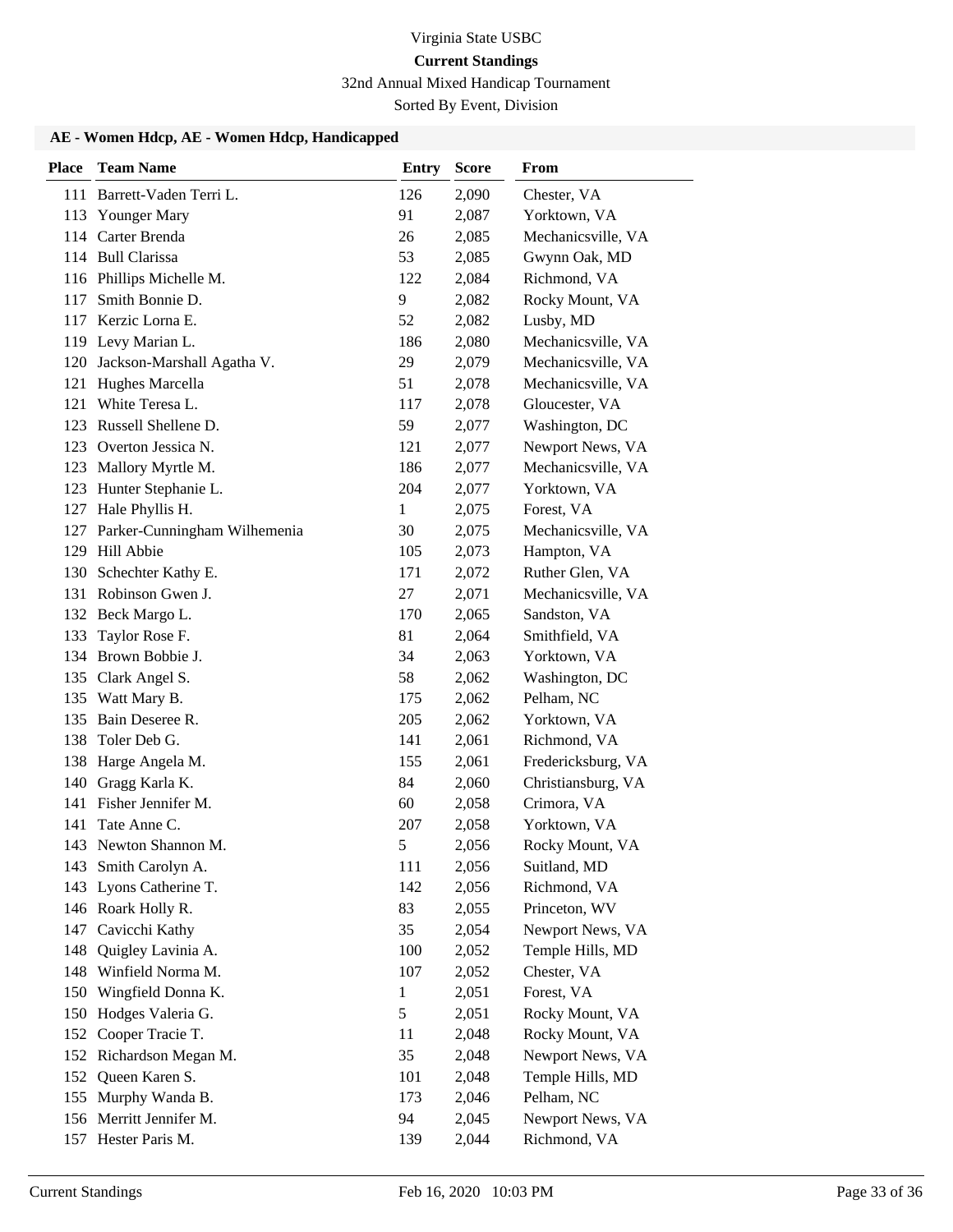32nd Annual Mixed Handicap Tournament

Sorted By Event, Division

| <b>Place</b> | <b>Team Name</b>                         | <b>Entry</b> | <b>Score</b> | From               |
|--------------|------------------------------------------|--------------|--------------|--------------------|
|              | 158 Barnes Sandy F.                      | 207          | 2,041        | Yorktown, VA       |
|              | 159 Cash Grace D.                        | 118          | 2,040        | Gloucester, VA     |
|              | 159 Webb Denise B.                       | 140          | 2,040        | Richmond, VA       |
| 161          | Richardson Kaye                          | 7            | 2,033        | Rocky Mount, VA    |
| 162          | Rogers Connie B.                         | 4            | 2,032        | Rocky Mount, VA    |
| 163          | Phillips Jerylyne N.                     | 34           | 2,030        | Yorktown, VA       |
| 163          | Redford Sharron R.                       | 138          | 2,030        | Richmond, VA       |
| 165          | Womack Cat F.                            | 106          | 2,028        | Chester, VA        |
| 166          | Malbrough Priscilla Y.                   | 32           | 2,027        | Virginia Beach, VA |
|              | 166 Ledin Anna E.                        | 93           | 2,027        | Goode, VA          |
|              | 168 Blake Carolyn W.                     | 12           | 2,026        | Rocky Mount, VA    |
| 169          | Brooks Karen A.                          | 103          | 2,025        | Temple Hills, MD   |
| 170          | Moss Debbie V.                           | 184          | 2,024        | Mechanicsville, VA |
| 171          | Hopps Agnes J.                           | 104          | 2,022        | Temple Hills, MD   |
|              | 172 Parham Wanda P.                      | 42           | 2,020        | Ivor, VA           |
|              | 173 Franklin Terri A.                    | 54           | 2,015        | Gwynn Oak, MD      |
| 174          | Dean Brittany M.                         | 57           | 2,013        | Washington, DC     |
| 175          | Kitts Jeno D.                            | 128          | 2,012        | Evington, VA       |
| 175          | Walters Natalie L.                       | 179          | 2,012        | Pelham, NC         |
| 177          | Silver Carolyn A.                        | 29           | 2,011        | Mechanicsville, VA |
| 177          | Combs Ann M.                             | 44           | 2,011        | Salem, VA          |
| 179          | Mitchell Tressi Y.                       | 8            | 2,010        | Rocky Mount, VA    |
| 180          | Brock Lois D.                            | 175          | 2,009        | Pelham, NC         |
| 181          | Daniel Melody A.                         | 119          | 2,007        | Gloucester, VA     |
| 182          | <b>Fuller Crystal</b>                    | 107          | 2,006        | Chester, VA        |
| 182          | Hudson Alethia R.                        | 182          | 2,006        | Mechanicsville, VA |
|              | 184 Bonds Jacqueline D.                  | 38           | 2,004        | Stafford, VA       |
| 184          | Ambler Ann                               | 81           | 2,004        | Smithfield, VA     |
| 186          | Cooper Windy                             | 203          | 2,003        | Yorktown, VA       |
|              | 186 Volpp Wanda R.                       | 39           | 2,003        | Cross Junction, VA |
| 188          | Jaco Patricia A.                         | 40           | 2,001        | Fredericksburg, VA |
| 189          | Cochran Judy A.                          | 96           | 2,000        | Boydton, VA        |
| 190          | Tomlin Jessica M.                        | 118          | 1,999        | Gloucester, VA     |
| 191          | Wade Barbara M.                          | 27           | 1,998        | Mechanicsville, VA |
|              | 191 Wood Janet M.                        | 55           | 1,998        | Washington, DC     |
| 193          | Brown Barbara A.                         | 91           | 1,996        | Yorktown, VA       |
| 194          | Pierce Betsy E.                          | 87           | 1,992        | Chesterfield, VA   |
| 195          | Bland Wanda B.                           | 95           | 1,991        | Laurel, MD         |
| 196          | Gray Cheryl T.                           | 51           | 1,988        | Mechanicsville, VA |
| 197          | Dixon Corrina A.                         | 166          | 1,987        | Carrollton, VA     |
| 197          | Morton Ollie K.                          | 181          | 1,987        | Pelham, NC         |
| 199          | Stewart Teresa S.                        | 60           | 1,982        | Crimora, VA        |
| 200          | Payne Maryann E.<br>Blackwell Chenise C. | 49           | 1,978        | Norfolk, VA        |
| 201          |                                          | 176          | 1,977        | Pelham, NC         |
| 202          | Allsberry Lawanda R.                     | 99           | 1,976        | Temple Hills, MD   |
|              | 203 Edwards Denise Y.                    | 57           | 1,975        | Washington, DC     |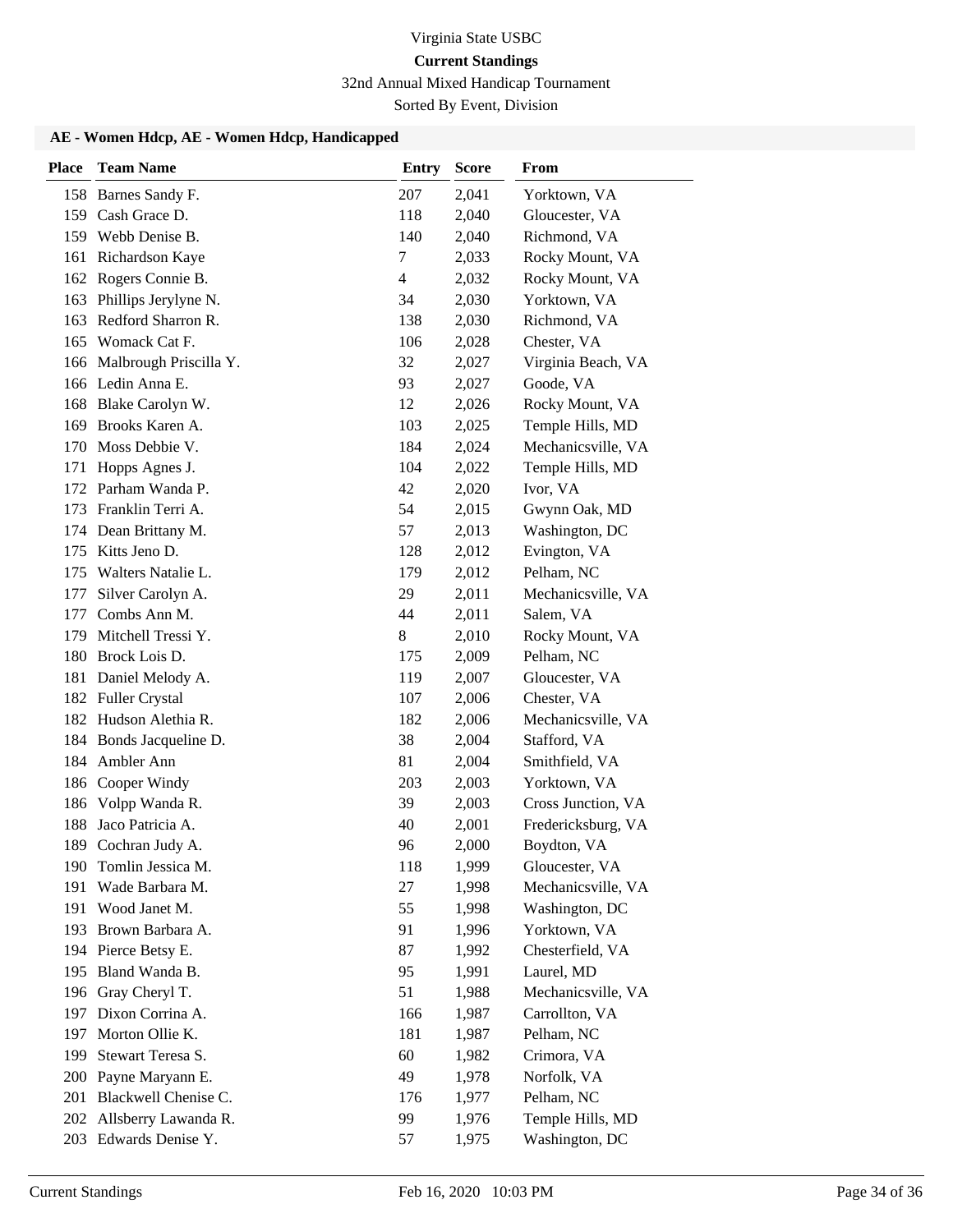32nd Annual Mixed Handicap Tournament

Sorted By Event, Division

## **AE - Women Hdcp, AE - Women Hdcp, Handicapped**

| <b>Place</b> | <b>Team Name</b>           | <b>Entry</b> | <b>Score</b> | From                |
|--------------|----------------------------|--------------|--------------|---------------------|
|              | 204 Fitzgerald Velma J.    | 174          | 1,974        | Pelham, NC          |
|              | 205 Lightfoot Paulette J.  | 182          | 1,973        | Mechanicsville, VA  |
|              | 206 Threatt Linda M.       | 106          | 1,971        | Chester, VA         |
|              | 207 Brown Stephanie C.     | 88           | 1,970        | Crystal Hill, VA    |
|              | 208 Perrin Edith A.        | 141          | 1,968        | Richmond, VA        |
|              | 209 McNear Erica L.        | 178          | 1,966        | Pelham, NC          |
| 210          | Thomas Dale K.             | 9            | 1,963        | Rocky Mount, VA     |
| 211          | Richard Teresa D.          | 123          | 1,956        | Covington, VA       |
| 211          | Dich Megan G.              | 140          | 1,956        | Richmond, VA        |
| 213          | Diggs Dorothy A.           | 111          | 1,955        | Suitland, MD        |
|              | 214 Cook Jennifer (Red) S. | 199          | 1,953        | Yorktown, VA        |
| 215          | Bailey Helen K.            | 93           | 1,951        | Goode, VA           |
|              | 216 Meredith Renee E.      | 200          | 1,949        | Yorktown, VA        |
|              | 217 Walker Karen H.        | 166          | 1,937        | Carrollton, VA      |
| 218          | <b>Martin Tammy</b>        | 83           | 1,934        | Princeton, WV       |
| 219          | Tomlinson Nancy L.         | 139          | 1,931        | Richmond, VA        |
| 220          | Greene Evelyn C.           | 99           | 1,925        | Temple Hills, MD    |
|              | 221 McLane Laurie M.       | 52           | 1,918        | Lusby, MD           |
| 222          | Skaggs L. Jean             | 33           | 1,917        | Norfolk, VA         |
| 223          | Carrington Kelly C.        | 116          | 1,915        | Yorktown, VA        |
| 224          | Thomas Robbie K.           | 123          | 1,907        | Covington, VA       |
| 225          | Jenkins Sherika N.         | 155          | 1,897        | Fredericksburg, VA  |
|              | 226 Lightfoot Shayla L.    | 131          | 1,894        | S. Chesterfield, VA |
| 227          | Chichester-Lanier Adrienne | 59           | 1,893        | Washington, DC      |
| 228          | Stoneman Susan D.          | 94           | 1,891        | Newport News, VA    |
| 229          | Rengers Vickie B.          | 170          | 1,890        | Sandston, VA        |
| 230          | Aldred Angela M.           | 50           | 1,883        | Henrico, VA         |
| 231          | Laughlin Anna M.           | 200          | 1,882        | Yorktown, VA        |
|              | 232 Fitzgerald Mary L.     | 178          | 1,874        | Pelham, NC          |
| 233          | Green Rebecca A.           | 30           | 1,865        | Mechanicsville, VA  |
|              | 233 Scott Keisha C.        | 55           | 1,865        | Washington, DC      |
|              | 235 Lyles Tori P.          | 62           | 1,864        | Washington, DC      |
|              | 236 Thornton Angela C.     | 97           | 1,839        | Temple Hills, MD    |
| 237          | Bach Patricia C.           | 144          | 1,836        | Richmond, VA        |
| 238          | Anderson Stephanie M.      | 172          | 1,815        | Pelham, NC          |
| 239          | Ahlgrim Yvonne B.          | 28           | 1,813        | Mechanicsville, VA  |
| 240          | Kapustka Lesa A.           | 110          | 734          | Waldorf, MD         |
| 241          | Schultz Debbie D.          | 110          | 677          | Waldorf, MD         |
|              | 242 Hockaday Lisa A.       | 115          | 669          | Stafford, VA        |

### **AE - Women Scratch, AE - Women Scratch, Scratch**

| Place | Team Name               | Entry | <b>Score</b> | From               |
|-------|-------------------------|-------|--------------|--------------------|
|       | 1 Shaw-Wesby Crystal J. | 53    | 2.053        | Gwynn Oak, MD      |
|       | 2 Wheeler Sagirah S.    | 54    | 2.045        | Gwynn Oak, MD      |
|       | 3 Little Kandace F.     | 192   | 1.953        | Upper Marlboro, MD |
| 4     | Overton Jessica N.      | 121   | 1.951        | Newport News, VA   |
|       | 5 DiScioscia Sara R.    | 198   | 1.941        | Yorktown, VA       |